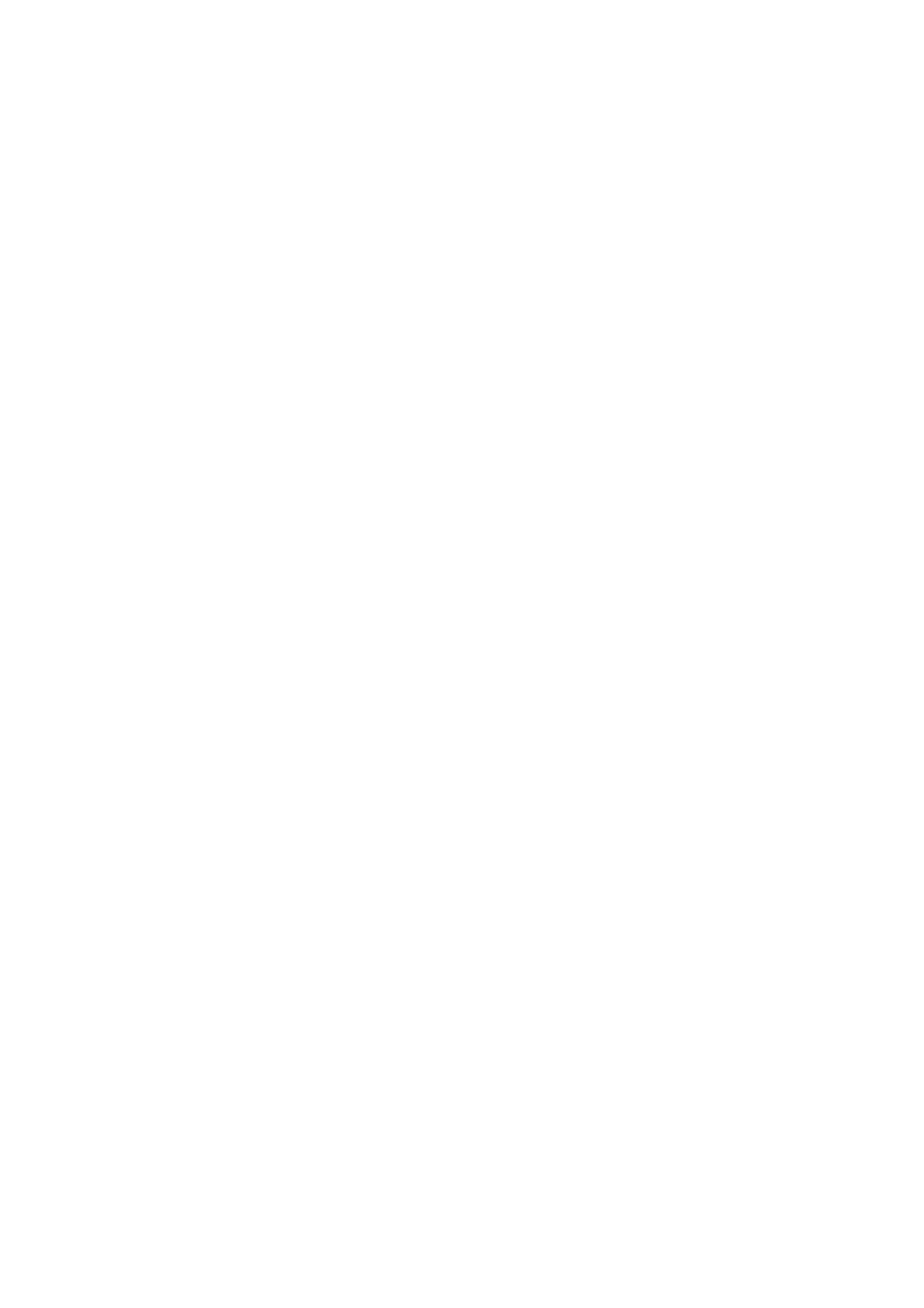

*Number* 15 *of* 2015

# **SPORT IRELAND ACT 2015**

# **CONTENTS**

# [PART 1](#page-6-0)

### P[RELIMINARY](#page-6-3) AND GENERAL

# Section

- 1. [Short title and commencement](#page-6-2)
- 2. [Interpretation](#page-6-1)
- 3. [Expenses of Minister](#page-8-1)
- 4. [Orders and regulations](#page-8-0)
- 5. [Repeals](#page-9-7)

# [PART 2](#page-9-6)

# SPORT I[RELAND](#page-9-5)

# C[HAPTER](#page-9-4) 1

# [Establishment and functions](#page-9-3)

- 6. [Establishment day](#page-9-2)
- 7. [Establishment of Sport Ireland](#page-9-1)
- 8. [Functions of Sport Ireland](#page-9-0)
- 9. [Additional functions](#page-12-2)
- 10. [Consultants and advisers](#page-12-1)
- 11. [Criteria, terms and conditions of assistance](#page-12-0)
- 12. [Government policy and Minister's directions](#page-13-3)
- 13. [Advice and information](#page-13-2)
- 14. [Advances by Minister to Sport Ireland](#page-13-1)
- 15. [Strategy statement](#page-13-0)
- 16. [Accounts and audits](#page-14-0)
- 17. [Annual report and information to Minister](#page-15-2)
- 18. [Service agreement](#page-15-1)
- 19. [Public Private Partnership arrangements](#page-15-0)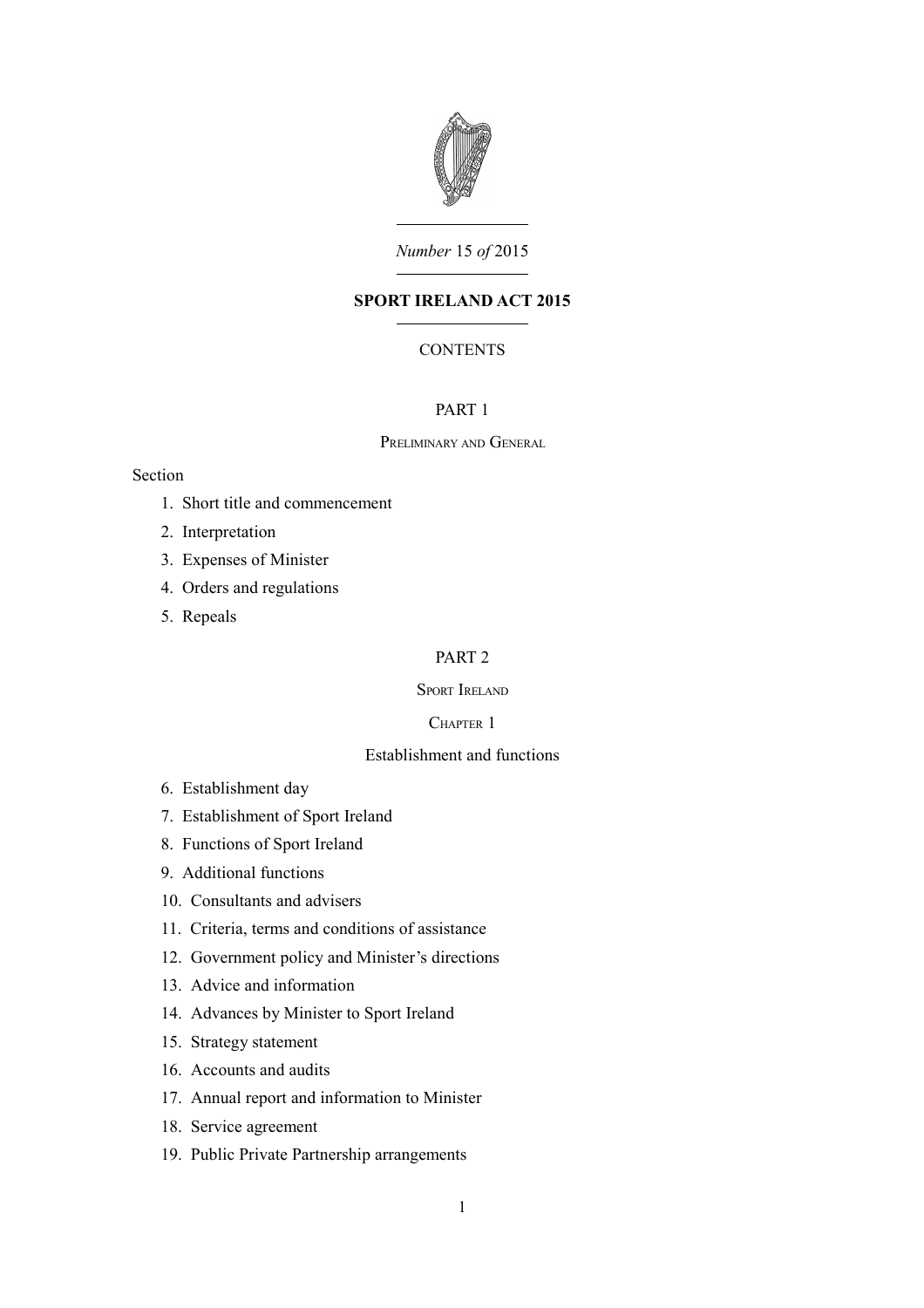- 20. [Subsidiaries of Sport Ireland and other matters](#page-15-3)
- 21. [Borrowing by Sport Ireland or subsidiaries](#page-16-3)

#### C[HAPTER](#page-16-2) 2

# [Chief Executive](#page-16-1)

22. [Chief executive](#page-16-0)

23. [Accountability to Committees of Oireachtas](#page-17-0)

# C[HAPTER](#page-18-2) 3

#### [Staff and superannuation](#page-18-1)

- 24. [Staff of Sport Ireland](#page-18-0)
- 25. [Superannuation of staff](#page-19-0)

#### C[HAPTER](#page-20-4) 4

#### [Property](#page-20-3)

- 26. [Acquisition of land by Sport Ireland](#page-20-2)
- 27. [Renewal of leases](#page-20-1)
- 28. [Amendment of Stamp Duties Consolidation Act 1999](#page-20-0)

# C[HAPTER](#page-21-2) 5

# [The site](#page-21-1)

29. [Development of site](#page-21-0)

#### [PART 3](#page-22-7)

DISSOLUTION OF IRISH SPORTS COUNCIL AND NATIONAL SPORTS CAMPUS D[EVELOPMENT](#page-22-6) AUTHORITY

#### C[HAPTER](#page-22-5) 1

## [Dissolution and transfer of functions](#page-22-4)

- 30. [Dissolution of Council and Authority](#page-22-3)
- 31. [References to Council or Authority in enactments](#page-22-2)
- 32. [Transfer of land and other property](#page-22-1)
- 33. [Transfer of rights and liabilities, and continuation of leases, licences and permissions](#page-22-0) [granted by the Council or the Authority](#page-22-0)
- 34. [Liability for loss occurring before establishment day](#page-23-1)
- 35. [Provisions consequent upon the conferral of functions on, or transfer of assets and](#page-23-0) [liabilities to, Sport Ireland](#page-23-0)
- 36. [Final accounts and annual report of Council](#page-24-1)
- 37. [Final accounts and annual report of Authority](#page-24-0)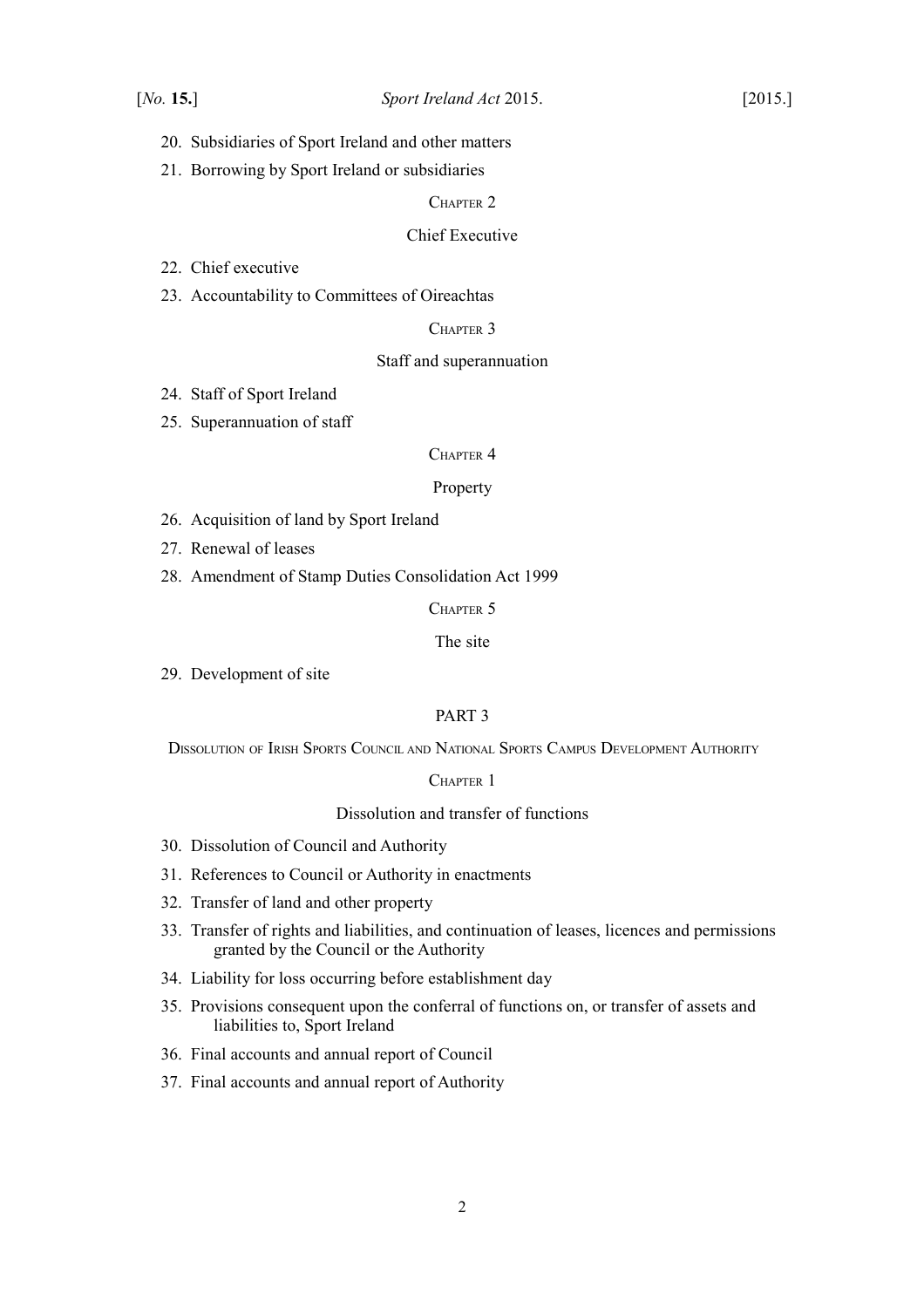# C[HAPTER](#page-25-3) 2

# [Transfer of staff and superannuation](#page-25-2)

- 38. [Transfer of staff of Council and Authority](#page-25-1)
- 39. [Superannuation](#page-25-0)

# [PART 4](#page-26-2)

#### ANTI-D[OPING](#page-26-1)

- 40. [Definitions for Part 4](#page-26-0)
- 41. [National anti-doping organisation](#page-27-1)
- 42. [Anti-doping and Irish Anti-Doping Rules](#page-27-0)
- 43. [Data protection](#page-28-2)
- 44. [Persons engaged in sport](#page-28-1)
- 45. [Continuance of Irish Anti-Doping Rules](#page-28-0)

# [SCHEDULE 1](#page-29-1)

SPORT I[RELAND](#page-29-0)

# [SCHEDULE 2](#page-37-1)

PROVISIONS RELATING TO C[OMPULSORY](#page-37-0) ACQUISITION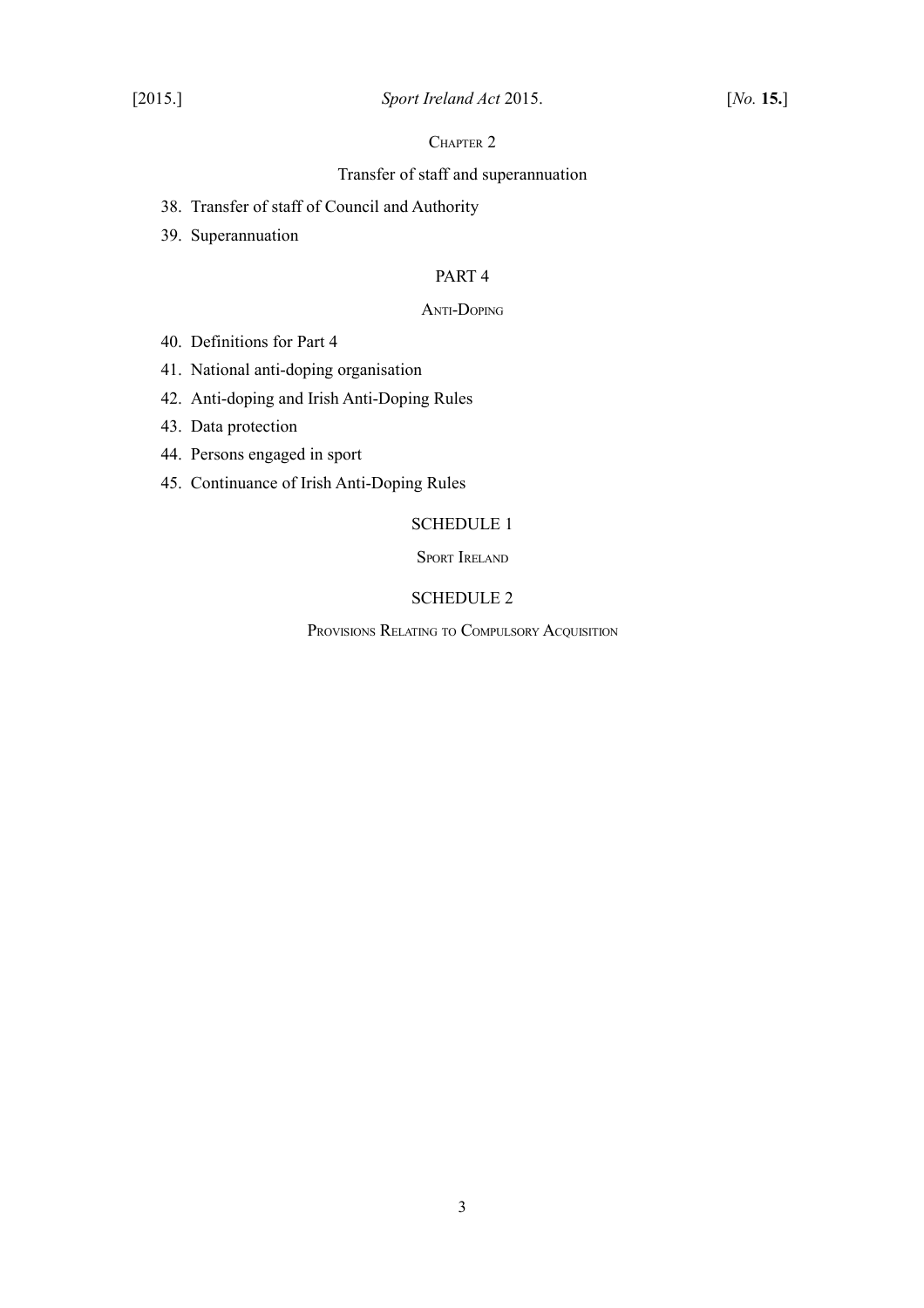## [*No.* **15.**] *Sport Ireland Act* 2015. [2015.]

## ACTS REFERRED TO

Acquisition of Land (Assessment of Compensation) Act 1919 (9 & 10 Geo. 5, c.57)

Civil Partnership and Certain Rights and Obligations of Cohabitants Act 2010 (No. 24)

Companies Act 1963 (No. 33)

Companies Act 1990 (No. 33)

Companies Acts

Comptroller and Auditor General (Amendment) Act 1993 (No. 8)

Data Protection Acts 1988 and 2003

European Parliament Elections Act 1997 (No. 2)

Irish Sports Council Act 1999 (No. 6)

Landlord and Tenant Acts 1967 to 2008

Lands Clauses Consolidation Act 1845 (8 & 9 Vict., c.18)

Local Government Act 2001 (No. 37)

Minimum Notice and Terms of Employment Acts 1973 to 2005

National Sports Campus Development Authority Act 2006 (No. 19)

Organisation of Working Time Act 1997 (No. 20)

Parental Leave Acts 1998 and 2006

Protection of Employees (Part-Time Work) Act 2001 (No. 45)

Public Service Pensions (Single Scheme and Other Provisions) Act 2012 (No. 37)

Qualifications and Quality Assurance (Education and Training) Act 2012 (No. 28)

Redundancy Payments Acts 1967 to 2012

Registration of Deeds and Title Act 2006 (No. 12)

Roads Act 1993 (No. 14)

Stamp Duties Consolidation Act 1999 (No. 31)

State Authorities (Public Private Partnership Arrangements) Act 2002 (No. 1)

Unfair Dismissals Acts 1977 to 2007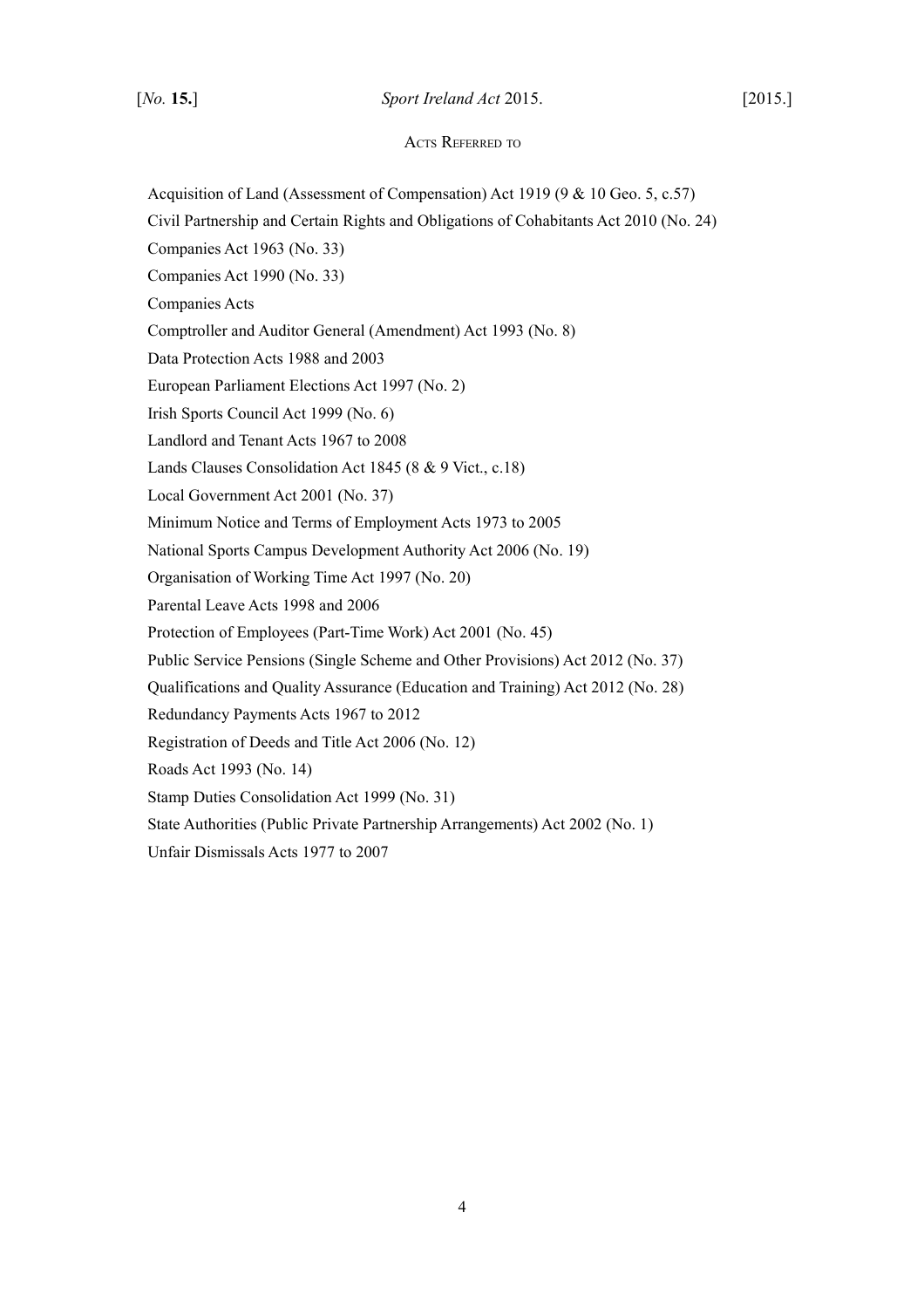

*Number* 15 *of* 2015

# **SPORT IRELAND ACT 2015**

An Act to provide for the administration and development of sport in the State; to provide for the establishment of a body to be known in the Irish language as Spórt Éireann or in the English language as Sport Ireland; to provide for the dissolution of the Irish Sports Council and the National Sports Campus Development Authority; to update the law in relation to doping in sport; and to provide for related matters.

[13*th May*, 2015]

# **Be it enacted by the Oireachtas as follows:**

# <span id="page-6-0"></span>PART 1

# <span id="page-6-3"></span>PRELIMINARY AND GENERAL

# <span id="page-6-2"></span>**Short title and commencement**

- **1.** (1) This Act may be cited as the Sport Ireland Act 2015.
	- (2) *Part [4](#page-26-3)* shall come into operation on the establishment day.

# <span id="page-6-1"></span>**Interpretation**

**2.** (1) In this Act—

"acquisition order" has the meaning given by *paragraph [2](#page-37-3)* of *Schedule [2](#page-37-2)*;

"Act of 1999" means [Irish Sports Council Act 1999;](http://www.irishstatutebook.ie/1999/en/act/pub/0006/index.html)

"Act of 2002" means [State Authorities \(Public Private Partnership Arrangements\) Act](http://www.irishstatutebook.ie/2002/en/act/pub/0001/index.html) [2002;](http://www.irishstatutebook.ie/2002/en/act/pub/0001/index.html)

"Act of 2006" means [National Sports Campus Development Authority Act 2006;](http://www.irishstatutebook.ie/2006/en/act/pub/0019/index.html)

"Act of 2012" means [Public Service Pensions \(Single Scheme and Other Provisions\)](http://www.irishstatutebook.ie/2012/en/act/pub/0037/index.html) [Act 2012;](http://www.irishstatutebook.ie/2012/en/act/pub/0037/index.html)

"Authority" means National Sports Campus Development Authority;

"chief executive" has the meaning given by *section [22](#page-16-4)*;

"civil partner" means civil partner within the meaning of the [Civil Partnership and](http://www.irishstatutebook.ie/2010/en/act/pub/0024/index.html) [Certain Rights and Obligations of Cohabitants Act 2010;](http://www.irishstatutebook.ie/2010/en/act/pub/0024/index.html)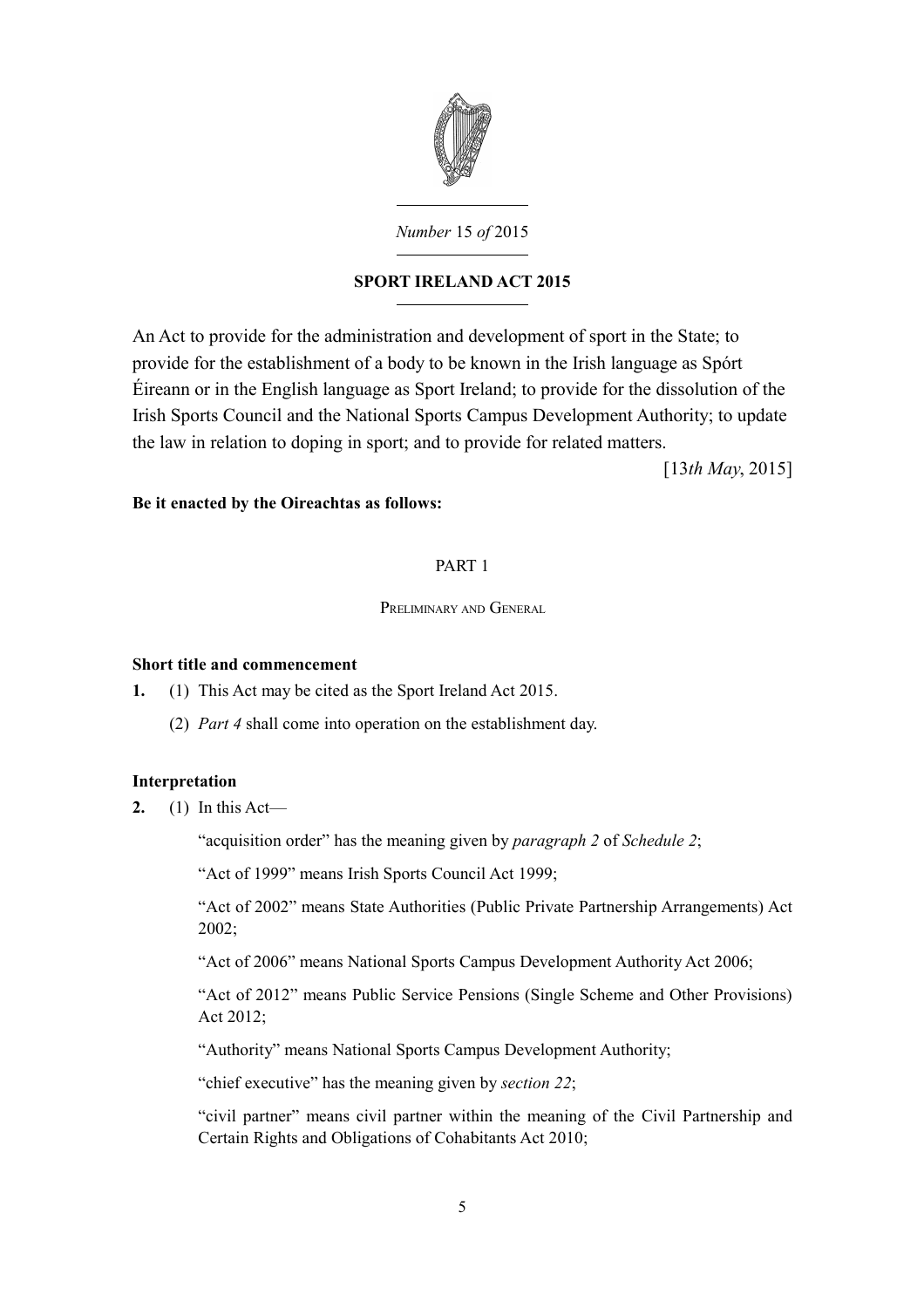"committee" means a committee established under *paragraph [6](#page-31-0)* of *Schedule [1](#page-29-2)*;

"company" means a company within the meaning of the [Companies Act 1963;](http://www.irishstatutebook.ie/1963/en/act/pub/0033/index.html)

"competitive sport" means all forms of physical activity which, through organised participation, aim at—

- (a) expressing or improving physical fitness, and
- (b) obtaining improved results in competition at all levels;

"Council" means Irish Sports Council;

"doping in sport" has the meaning given by *section [40](#page-26-4)*;

"establishment day" means the day appointed under *section [6](#page-9-8)*;

"financial year" means a period of 12 months ending on 31 December in any year and, in the case of the first financial year of Sport Ireland, means the period commencing on the establishment day and ending on 31 December in the year in which the establishment day falls;

"Minister" means Minister for Transport, Tourism and Sport;

"national anti-doping organisation" has the meaning given by *section [40](#page-26-4)*;

"National Aquatic Centre" means the land commonly known as the National Aquatic Centre situated at Deanstown, in the county of Dublin;

"National Framework of Qualifications" has the same meaning as it has in the [Qualifications and Quality Assurance \(Education and Training\) Act 2012;](http://www.irishstatutebook.ie/2012/en/act/pub/0028/index.html)

"prescribed" means prescribed by regulations made by the Minister;

"public authority" means—

- (a) a Minister of the Government,
- (b) a local authority for the purposes of the [Local Government Act 2001,](http://www.irishstatutebook.ie/2001/en/act/pub/0037/index.html)
- (c) an education and training board, or
- (d) a person established—
	- (i) by or under any enactment (other than the Companies Acts),
	- (ii) by any scheme administered by the Government, or
	- (iii) under the Companies Acts, in pursuance of powers conferred by or under another enactment, and financed wholly or partly, whether directly or indirectly, by means of moneys provided, or loans made or guaranteed, by a Minister of the Government or by subscription for shares held by or on behalf of a Minister of the Government

or

(e) a company (within the meaning of the Companies Acts), a majority of the shares in which are held by or on behalf of a Minister of the Government;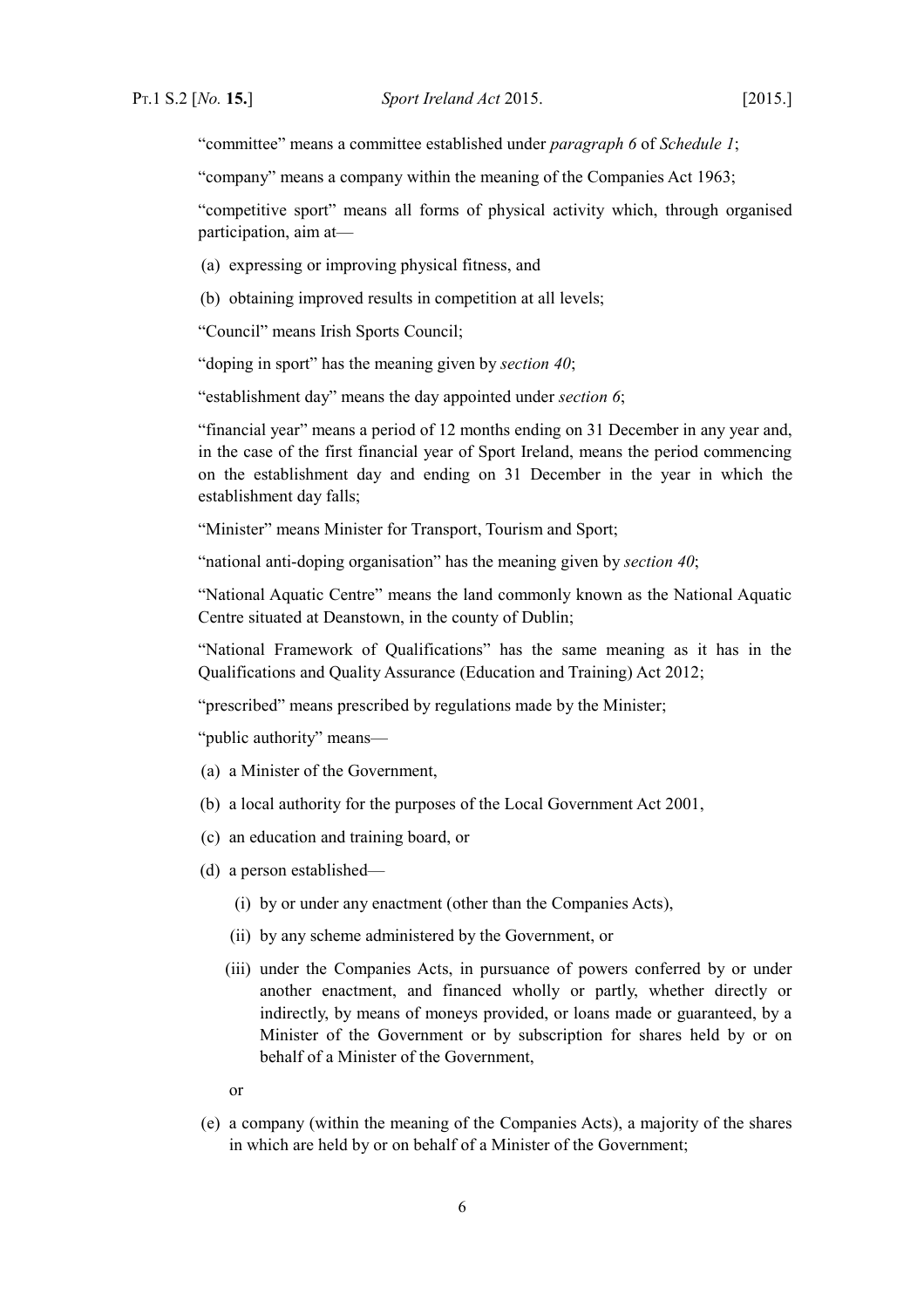"recreational sport" means all forms of physical activity which, through casual or regular participation, aim at—

- (a) expressing or improving physical fitness and mental well-being, and
- (b) forming social relationships;

"sample" means a sample, or specimen, of biological material collected for the purposes of preventing doping in sport;

"site" means—

- (a) the National Aquatic Centre,
- (b) the land which, immediately before the establishment day, was owned by the National Sports Campus Development Authority, and
- (c) any land acquired by Sport Ireland under *section [26](#page-20-5)*;

"sport" includes competitive sport and recreational sport;

"Sport Ireland" means the body established under *section [7](#page-9-10)[\(1\)](#page-9-9)*;

"sports campus" means a campus of facilities for sporting activities, whether indoor or outdoor, and facilities and services to support such activities, which includes the National Aquatic Centre and may include an indoor arena, playing pitches, sports training facilities, a stadium, a velodrome, administrative facilities for sport and medical and research facilities for sport;

"strategy statement" means a statement required to be prepared and submitted under *section [15](#page-13-5)[\(1\)](#page-13-4)*;

"subsidiary" means a subsidiary (within the meaning of section 155 of the [Companies](http://www.irishstatutebook.ie/1963/en/act/pub/0033/index.html) [Act 1963\)](http://www.irishstatutebook.ie/1963/en/act/pub/0033/index.html) of Sport Ireland.

- (2) In this Act, references to a member, or the members, of the staff of Sport Ireland shall include references to the chief executive, other than in—
	- (a) *section [24](#page-18-3)*, and
	- (b) *paragraph [8](#page-33-0)* of *Schedule [1](#page-29-2)*.

#### <span id="page-8-1"></span>**Expenses of Minister**

**3.** The expenses incurred by the Minister in the administration of this Act shall, to such extent as may be sanctioned by the Minister for Public Expenditure and Reform, be paid out of moneys provided by the Oireachtas.

# <span id="page-8-0"></span>**Orders and regulations**

- **4.** (1) The Minister may by regulations provide for any matter referred to in this Act as prescribed or to be prescribed.
	- (2) Without prejudice to any provision of this Act, regulations under this section may contain such incidental, supplementary and consequential provisions as appear to the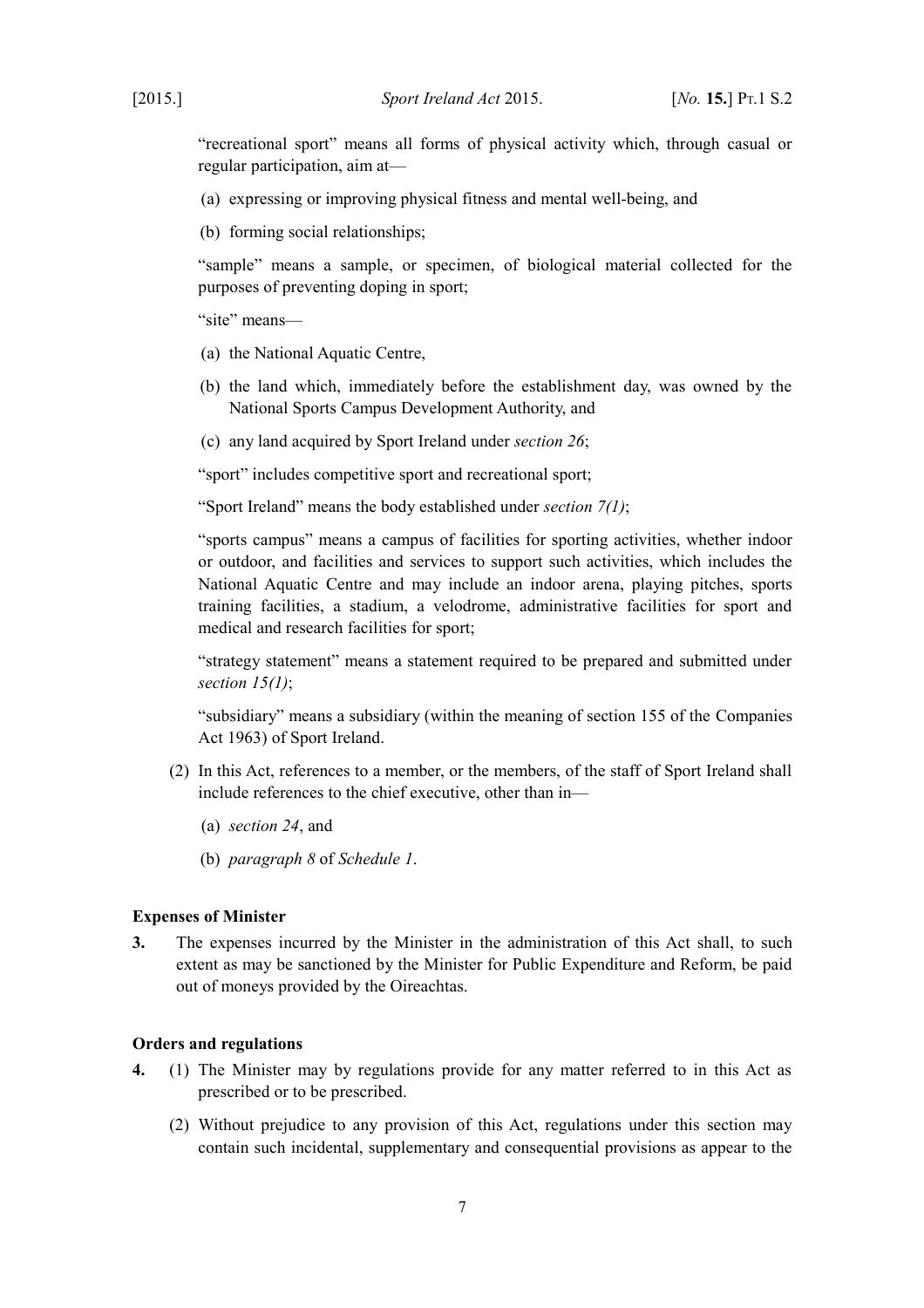Minister to be necessary or expedient for the purposes of the regulations.

- (3) Every order (other than an order made under *section [6](#page-9-8)* or an acquisition order) or regulation made by the Minister under this Act shall be laid before each House of the Oireachtas as soon as practicable after it is made.
- <span id="page-9-11"></span>(4) Either House of the Oireachtas may, by a resolution passed within 21 days after the day on which a regulation or order is laid before it under this section, annul the regulation or order.
- (5) The annulment of a regulation or order under *subsection [\(4\)](#page-9-11)* takes effect immediately on the passing of the resolution concerned, but does not affect the validity of anything done under the regulation or order before the passing of that resolution.

# <span id="page-9-7"></span>**Repeals**

- <span id="page-9-14"></span>**5.** (1) Subject to *section [45](#page-28-3)*, the Act of 1999 is repealed on the establishment day.
	- (2) The Act of 2006 is repealed on the establishment day.

# <span id="page-9-6"></span>PART 2

#### <span id="page-9-5"></span>SPORT IRELAND

#### <span id="page-9-4"></span>CHAPTER 1

#### <span id="page-9-3"></span>*Establishment and functions*

#### <span id="page-9-2"></span>**Establishment day**

<span id="page-9-8"></span>**6.** The Minister shall, by order, appoint a day to be the establishment day for the purposes of this Act.

#### <span id="page-9-1"></span>**Establishment of Sport Ireland**

- <span id="page-9-10"></span><span id="page-9-9"></span>**7.** (1) There shall stand established on the establishment day a body to be known in the Irish language as Spórt Éireann or, in the English language, as Sport Ireland, to perform the functions conferred on it by this Act.
	- (2) The provisions of *Schedule [1](#page-29-2)* shall have effect in relation to Sport Ireland.

#### <span id="page-9-15"></span><span id="page-9-0"></span>**Functions of Sport Ireland**

- <span id="page-9-13"></span><span id="page-9-12"></span>**8.** (1) The functions of Sport Ireland shall be the following:
	- (a) to develop strategies for increasing participation in recreational sport at national and local level and to co-ordinate the implementation of those strategies by all bodies (including public authorities and bodies funded from moneys provided by the Oireachtas) involved in promoting recreational sport and providing recreational facilities;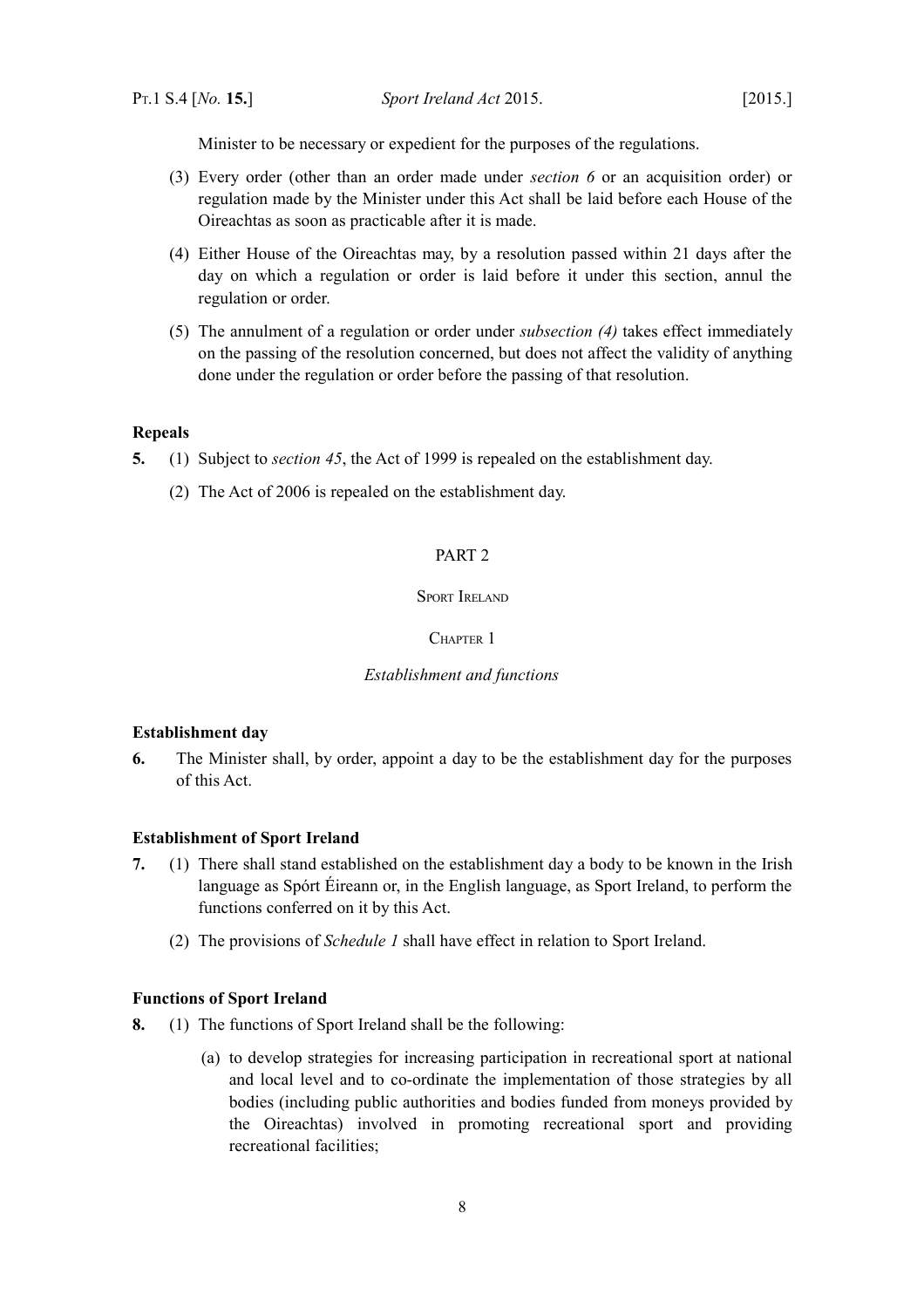- (b) to encourage the promotion, development and co-ordination of, and the achievement of excellence in, competitive sport;
- (c) to support elite athletes in achieving excellence in sport;
- <span id="page-10-2"></span>(d) to facilitate, through the promulgation of guidelines and codes of practice, standards of good conduct, fair play and the elimination of doping in sport;
- (e) to take such action as Sport Ireland considers appropriate, including testing, to combat doping in sport;
- (f) to plan, implement, evaluate and monitor education and information programmes for good conduct, fair play and the elimination of doping in sport;
- <span id="page-10-1"></span>(g) in its capacity as the national anti-doping organisation in the State, to direct the collection of samples, to manage the testing and test results of samples and attend hearings, as required;
- <span id="page-10-0"></span>(h) to develop, or to continue the development of, a sports campus on the site;
- (i) to manage, operate and maintain the sports campus referred to in *paragraph [\(h\)](#page-10-0)*;
- (j) to manage, operate and maintain any other facilities as may be approved by the Minister;
- (k) to develop and disseminate guidelines and codes of practice promoting best practice for the protection of children in sport consistent with child protection legislation;
- (l) to develop coaches and tutors at all levels in sport and, in co-operation with sporting bodies, to ensure that—
	- (i) quality-assured coach and tutor education programmes and qualifications are established and maintained to meet national requirements, and
	- (ii) those qualifications are recognised, where appropriate, within the National Framework of Qualifications;
- (m) where the Minister so directs, to arrange for research to be conducted concerning competitive sport or recreational sport;
- (n) to disseminate information concerning competitive sport or recreational sport;
- (o) to encourage individuals and the private sector to contribute to the development of sport;
- (p) to furnish and equip the sports campus, referred to in *paragraph [\(h\)](#page-10-0)*, with such plant, machinery, equipment and apparatus as Sport Ireland considers appropriate;
- (q) to encourage and promote the use of the sports campus, referred to in *paragraph [\(h\)](#page-10-0)*, by—
	- (i) persons participating in sport at professional and amateur levels, and
	- (ii) members of the public generally;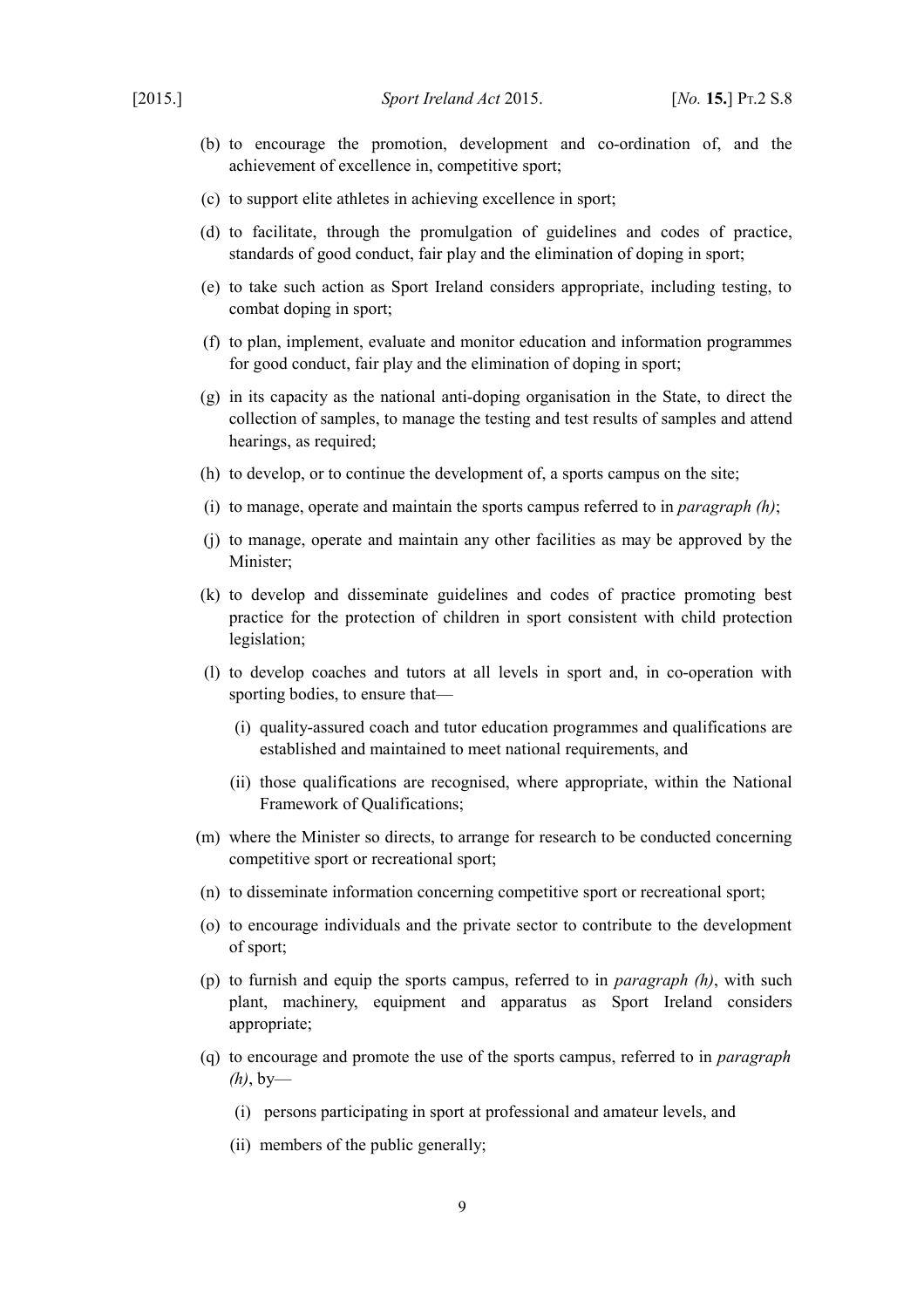- (r) to perform any additional functions assigned to Sport Ireland under *section [9](#page-12-6)*.
- (2) Without prejudice to the generality of *subsection [\(1\)](#page-9-12)*, Sport Ireland may—
	- (a) develop and provide on the site such facilities and services that are complementary to the sports campus, including residential accommodation, as it considers appropriate,
	- (b) arrange with any institution, including an educational or scientific research institution, that is interested in the development of medical and research facilities for sport on the site and, if appropriate, elsewhere for the development of such facilities on such terms and conditions as Sport Ireland considers appropriate,
	- (c) arrange with any body involved in the promotion of sport at a national level for the use by that body, on such terms and conditions as Sport Ireland considers appropriate, of the site, or a part of it, for a purpose connected with sport, including the location of that body's headquarters at the site, and
	- (d) enter into arrangements with any person, on such terms and conditions as it considers appropriate, for the provision to Sport Ireland by that person of financial assistance (whether by way of the provision of funds or the undertaking of works) for the development or provision of any sports facilities or services, or both, in the sports campus, referred to in *subsection [\(1\)](#page-9-12)[\(h\)](#page-10-0)*, and the use by that person of those facilities and services.
- <span id="page-11-2"></span>(3) Subject to this Act, Sport Ireland shall have all such powers as are necessary or expedient for the performance of its functions.
- <span id="page-11-3"></span><span id="page-11-1"></span>(4) Without prejudice to the generality of *subsection [\(3\)](#page-11-2)*, Sport Ireland may do any or all of the following:
	- (a) co-operate with, advise and, subject to the criteria, terms and conditions established under *section [11](#page-12-5)*, provide assistance (including financial assistance) to any person or body (including a public authority) in respect of any matter related to the performance of Sport Ireland's functions as Sport Ireland thinks desirable;
	- (b) subject to *section [12](#page-13-7)[\(4\)](#page-13-8)*, enter into any contracts (including sponsorship agreements) and arrangements;
	- (c) subject to *section [12](#page-13-7)[\(5\)](#page-13-6)*, accept gifts of money, land or other property on such terms and conditions (if any) or trusts as may be specified by the donor;
	- (d) make such charges as it considers appropriate, to any person other than the Minister, in consideration of the performance of its functions, for services rendered by it and the carrying on by it of activities and shall record receipts from such charges as income.
- <span id="page-11-0"></span>(5) Sport Ireland may recover, as a simple contract debt in any court of competent jurisdiction, from the person by whom it is payable—
	- (a) any amount due or owing to Sport Ireland under *subsection [\(4\)](#page-11-1)[\(d\)](#page-11-0)*, or
	- (b) any refund due or owing to Sport Ireland under *section [11](#page-12-5)[\(2\)](#page-12-4)[\(b\)](#page-12-3)*.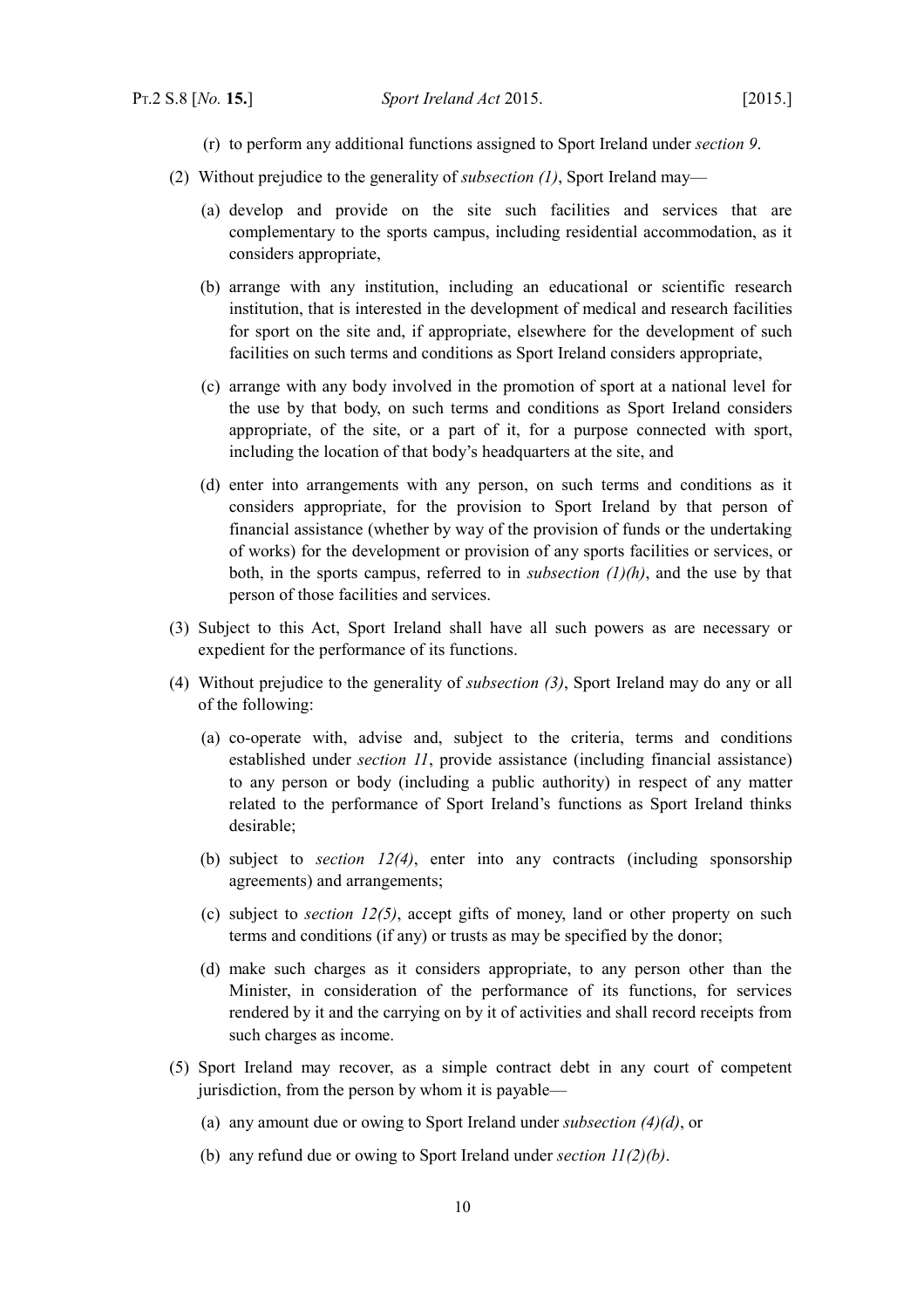(6) Sport Ireland may, with the approval of the Minister, enter into agreements with other persons in order to perform the functions of Sport Ireland whether by means of a lease, concession or any other means.

## <span id="page-12-2"></span>**Additional functions**

<span id="page-12-6"></span>**9.** After consulting with Sport Ireland, the Minister may, by order, assign to Sport Ireland such additional functions connected with the functions for the time being of Sport Ireland as the Minister considers appropriate for the achievement of its purposes.

### <span id="page-12-1"></span>**Consultants and advisers**

- **10.** (1) Sport Ireland may appoint such consultants and advisers, as it considers necessary for the performance of its functions.
	- (2) Sport Ireland shall comply with any directions concerning the employment of consultants and advisers which may from time to time be given to it by the Minister, given with the consent of the Minister for Public Expenditure and Reform.
	- (3) Any remuneration due to a consultant or adviser shall, having regard to guidelines issued from time to time by the Minister or the Minister for Public Expenditure and Reform, be paid out of moneys at Sport Ireland's disposal.

## <span id="page-12-0"></span>**Criteria, terms and conditions of assistance**

- <span id="page-12-7"></span><span id="page-12-5"></span><span id="page-12-4"></span><span id="page-12-3"></span>**11.** (1) Sport Ireland—
	- (a) shall establish such criteria, terms and conditions for the provision of assistance (including financial assistance) under *section [8](#page-9-13)[\(4\)](#page-11-1)[\(a\)](#page-11-3)* as, having regard to its functions, it considers appropriate, and
	- (b) may establish different criteria, terms and conditions in relation to different classes of applicants and recipients.
	- (2) Where, in Sport Ireland's opinion, any person or body that has applied for or received assistance under *section [8](#page-9-13)[\(4\)](#page-11-1)[\(a\)](#page-11-3)* fails to meet any of the applicable criteria, terms or conditions established under *subsection [\(1\)](#page-12-7)*, Sport Ireland may do one or more of the following:
		- (a) withhold assistance from, or refuse to provide assistance to, that person or body;
		- (b) demand a refund of any financial assistance provided under that paragraph to that person or body.
	- (3) Sport Ireland may—
		- (a) request any person or body applying for or receiving assistance under *section [8](#page-9-13)[\(4\)](#page-11-1) [\(a\)](#page-11-3)* to supply Sport Ireland with information in such form and at such time as it may require, and
		- (b) withhold or refuse such assistance if satisfied that any information so requested is not forthcoming.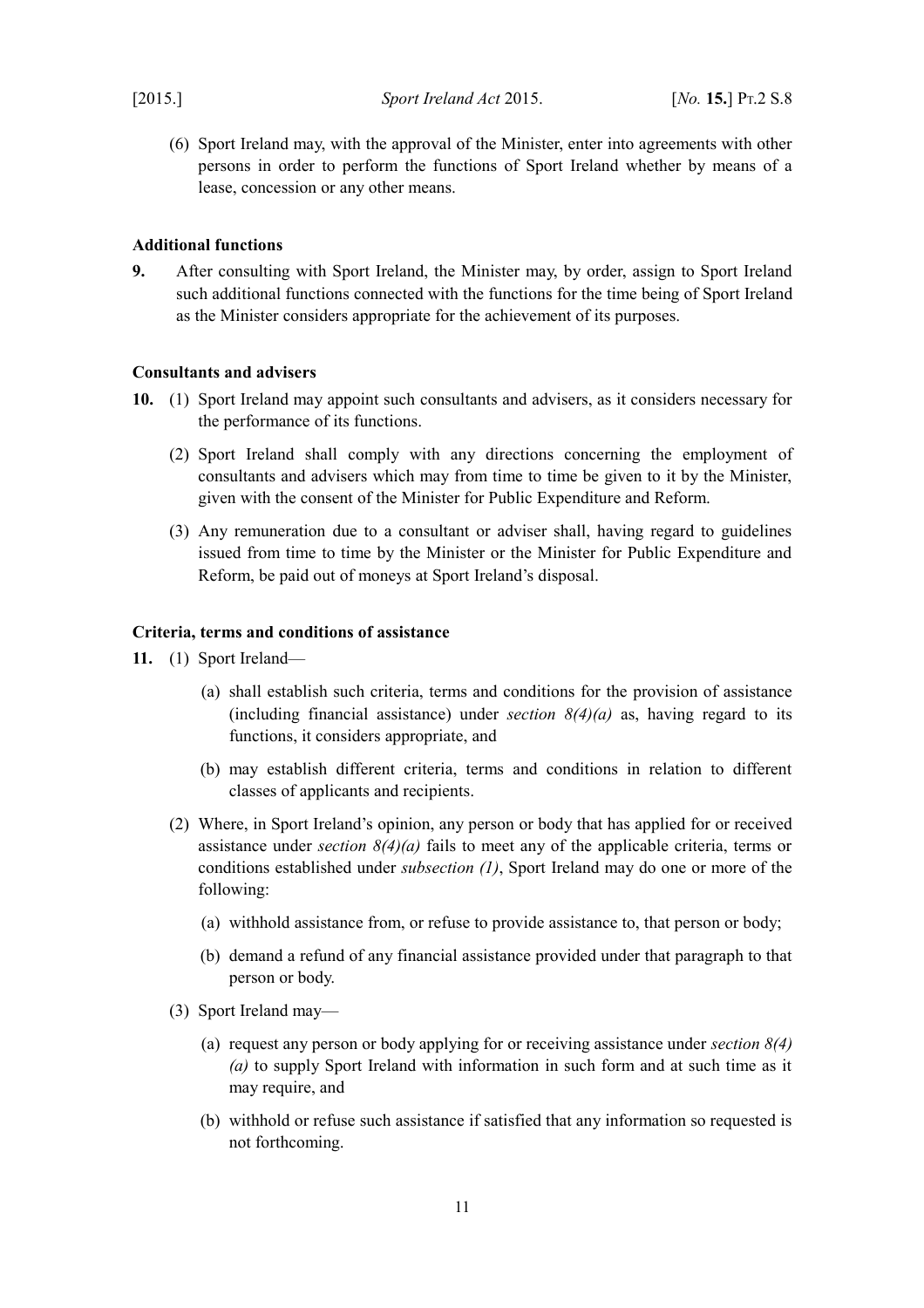(4) Criteria or terms and conditions established by Sport Ireland under this section may be published on the internet website of Sport Ireland as soon as practicable after their being established.

#### <span id="page-13-3"></span>**Government policy and Minister's directions**

- <span id="page-13-9"></span><span id="page-13-8"></span><span id="page-13-7"></span>**12.** (1) The Minister may, in relation to the performance by Sport Ireland of its functions, give a direction in writing to Sport Ireland requiring it to comply with such policies of the Government as are specified in the direction.
	- (2) In the performance of its functions, Sport Ireland shall comply with a direction under *subsection [\(1\)](#page-13-9)*.
	- (3) The Minister may, by direction in writing, amend or revoke a direction under this section (including a direction under this subsection).
	- (4) Sport Ireland shall not enter into a contract (including a sponsorship agreement) or arrangement, or accept a sponsorship, where any term or condition attached to it would be inconsistent with—
		- (a) Government policy (including specific guidelines on sponsorship), or
		- (b) Sport Ireland's functions or any actions taken in pursuit of those functions.
	- (5) Sport Ireland shall not accept a gift where any trust or condition attached to it would be inconsistent with—
		- (a) Government policy, or
		- (b) Sport Ireland's functions or any actions taken in pursuit of those functions.

# <span id="page-13-6"></span><span id="page-13-2"></span>**Advice and information**

- <span id="page-13-11"></span>**13.** Where the Minister so requests, Sport Ireland shall furnish the Minister with—
	- (a) advice on any matter relating to Sport Ireland's functions under this Act or on such matters as may be specified in the request, and
	- (b) information concerning the performance of its functions.

#### <span id="page-13-1"></span>**Advances by Minister to Sport Ireland**

<span id="page-13-10"></span>**14.** The Minister shall from time to time advance to Sport Ireland out of moneys provided by the Oireachtas such amount or amounts as the Minister may, given with the consent of the Minister for Public Expenditure and Reform, determine for the purposes of expenditure by Sport Ireland in the performance of its functions.

# <span id="page-13-0"></span>**Strategy statement**

<span id="page-13-5"></span><span id="page-13-4"></span>**15.** (1) At the times set out in *subsection [\(2\)](#page-14-2)[\(e\)](#page-14-1)*, Sport Ireland shall prepare and submit to the Minister for his or her approval, with or without amendment, a strategy statement in respect of the period of 5 years immediately following the year in which the strategy statement is so submitted.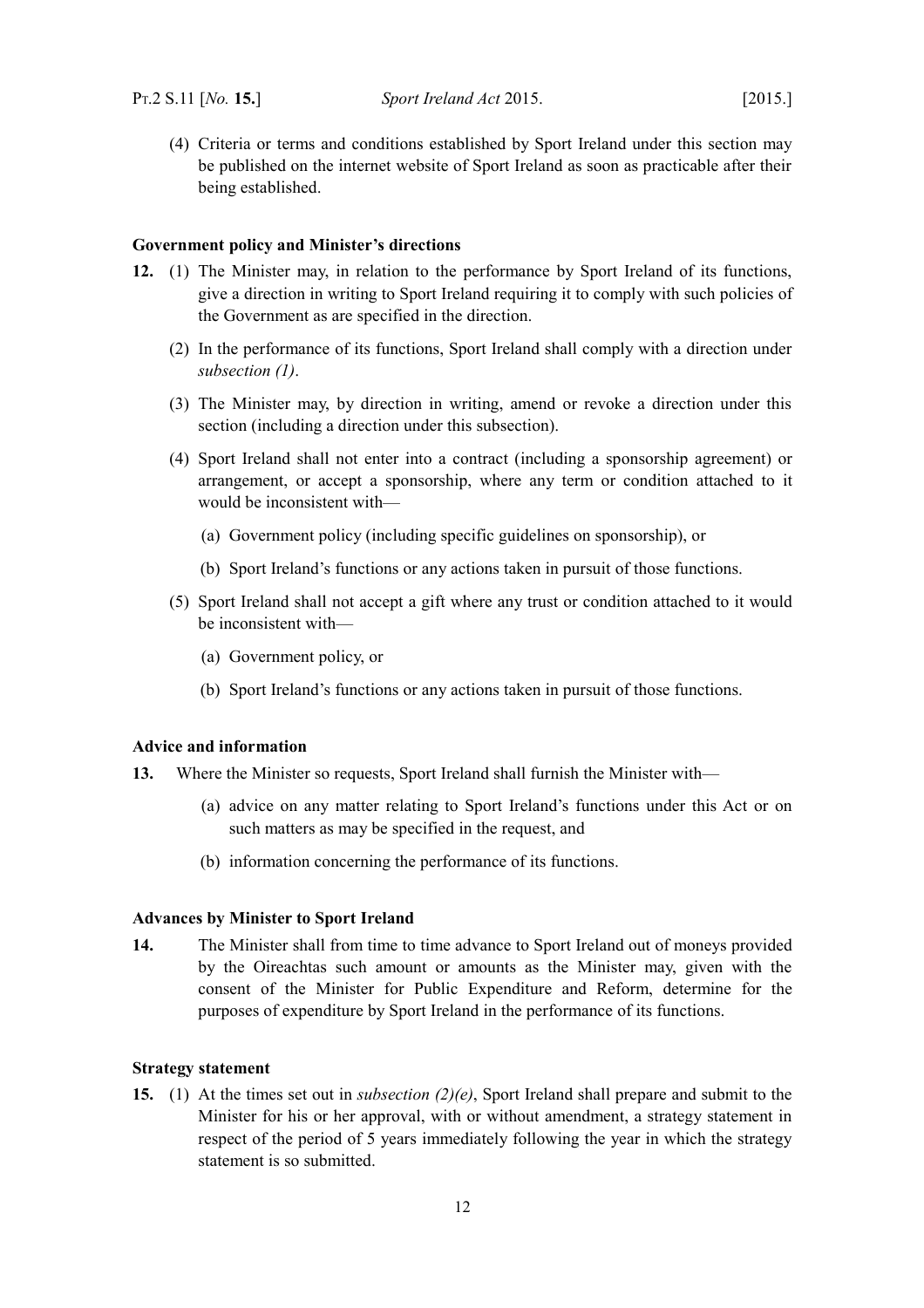- <span id="page-14-2"></span>(2) A strategy statement shall—
	- (a) set out Sport Ireland's key objectives, outputs and related strategies, including use of resources of Sport Ireland,
	- (b) identify the relevant indicators and targets against which performance shall be measured,
	- (c) other than for the first strategy statement, include a review of the efficiency and effectiveness of all programmes operated by Sport Ireland during the preceding five-year period,
	- (d) be prepared in a form and manner in accordance with any directions issued from time to time by the Minister, and
	- (e) be prepared and submitted to the Minister—
		- (i) as soon as practicable, and in any case not later than 6 months, after the establishment day, and
		- (ii) thereafter, not earlier than 6 months before and not later than the expiration of each subsequent period of 5 years following the establishment day.
- <span id="page-14-1"></span>(3) As soon as practicable after approving a strategy statement, the Minister shall cause a copy to be laid before each House of the Oireachtas.
- (4) In this section "outputs" means the goods and services (including standards of service) that are a consequence of Sport Ireland's activities.

#### <span id="page-14-0"></span>**Accounts and audits**

- <span id="page-14-3"></span>**16.** (1) Sport Ireland shall keep in such form as may be approved by the Minister, given with the consent of the Minister for Public Expenditure and Reform, all proper and usual accounts of—
	- (a) all moneys received or expended by Sport Ireland, and
	- (b) all property, assets and liabilities of Sport Ireland,

including an income and expenditure account and a balance sheet and, in particular, shall keep such special accounts (if any) as the Minister may from time to time direct.

- (2) Accounts, signed by the chief executive, shall be submitted by Sport Ireland to the Comptroller and Auditor General for audit as soon as may be, but not later than 3 months, after the end of the financial year of Sport Ireland to which the accounts relate.
- (3) When so audited a copy of the accounts together with a copy of the report of the Comptroller and Auditor General thereon shall be presented by Sport Ireland to the Minister who shall, as soon as practicable, cause copies of them to be laid before each House of the Oireachtas.
- (4) In this section "accounts" means accounts kept in accordance with *subsection [\(1\).](#page-14-3)*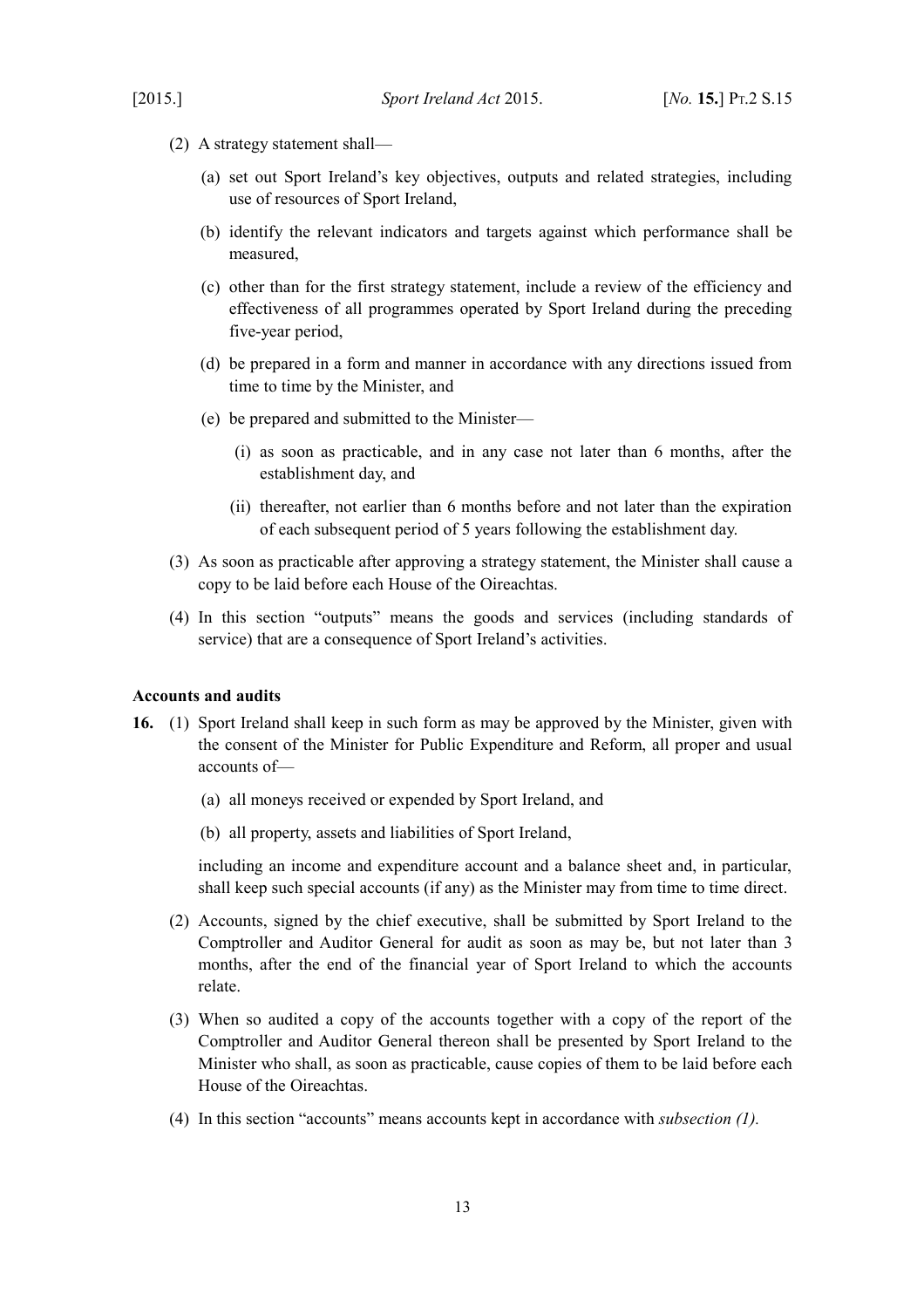#### <span id="page-15-2"></span>**Annual report and information to Minister**

- <span id="page-15-5"></span>**17.** (1) Sport Ireland shall, as soon as may be, but not later than 6 months, after the end of each financial year of Sport Ireland, make a report in writing to the Minister of its activities during that year, and the Minister shall as soon as practicable cause copies of the report to be laid before each House of the Oireachtas.
	- (2) Each report laid before the Houses under *subsection [\(1\)](#page-15-5)* shall include—
		- (a) a progress report on the implementation of the strategy statement, and
		- (b) information concerning such other matters as the Minister may direct.

### <span id="page-15-1"></span>**Service agreement**

- <span id="page-15-4"></span>**18.** (1) The Minister shall from time to time make an agreement with Sport Ireland (in this section referred to as a "service agreement") that, in accordance with *sections [8](#page-9-13)* and *[13](#page-13-11)*, certain tasks will be carried out, advice given, functions performed or standards adhered to by Sport Ireland in the performance of functions in the public interest, and such agreement may encompass such other supplementary matters as the Minister and Sport Ireland may decide.
	- (2) Sport Ireland shall, without prejudice to *section [8](#page-9-13)*, carry out its functions in accordance with any such service agreement.
	- (3) Where a service agreement has been made under *subsection [\(1\)](#page-15-4)*, it shall be a condition of the advance of funds under *section [14](#page-13-10)* that Sport Ireland shall seek at all times to meet the terms of the agreement.
	- (4) Where the Minister has sought to make a service agreement with Sport Ireland, but it has not been possible to reach such an agreement, the Minister may direct Sport Ireland to accept a service agreement on such terms as he or she may decide.

#### <span id="page-15-0"></span>**Public Private Partnership arrangements**

- **19.** (1) Sport Ireland is, subject to section 7 of the Act of 2002, a State authority for the purposes of that Act.
	- (2) On the establishment day, the Schedule to the Act of 2002 is amended by—
		- (a) inserting "Sport Ireland", and
		- (b) deleting "National Sports Campus Development Authority".

#### <span id="page-15-3"></span>**Subsidiaries of Sport Ireland and other matters**

- **20.** (1) Such functions of Sport Ireland as it may determine may be performed by a subsidiary and, accordingly, Sport Ireland may, with the approval of the Minister given with the consent of the Minister for Public Expenditure and Reform, for the purpose of such performance, form and establish or acquire one or more subsidiaries.
	- (2) Sport Ireland or a subsidiary may, either by itself or with another person, with the approval of the Minister, given with the consent of the Minister for Public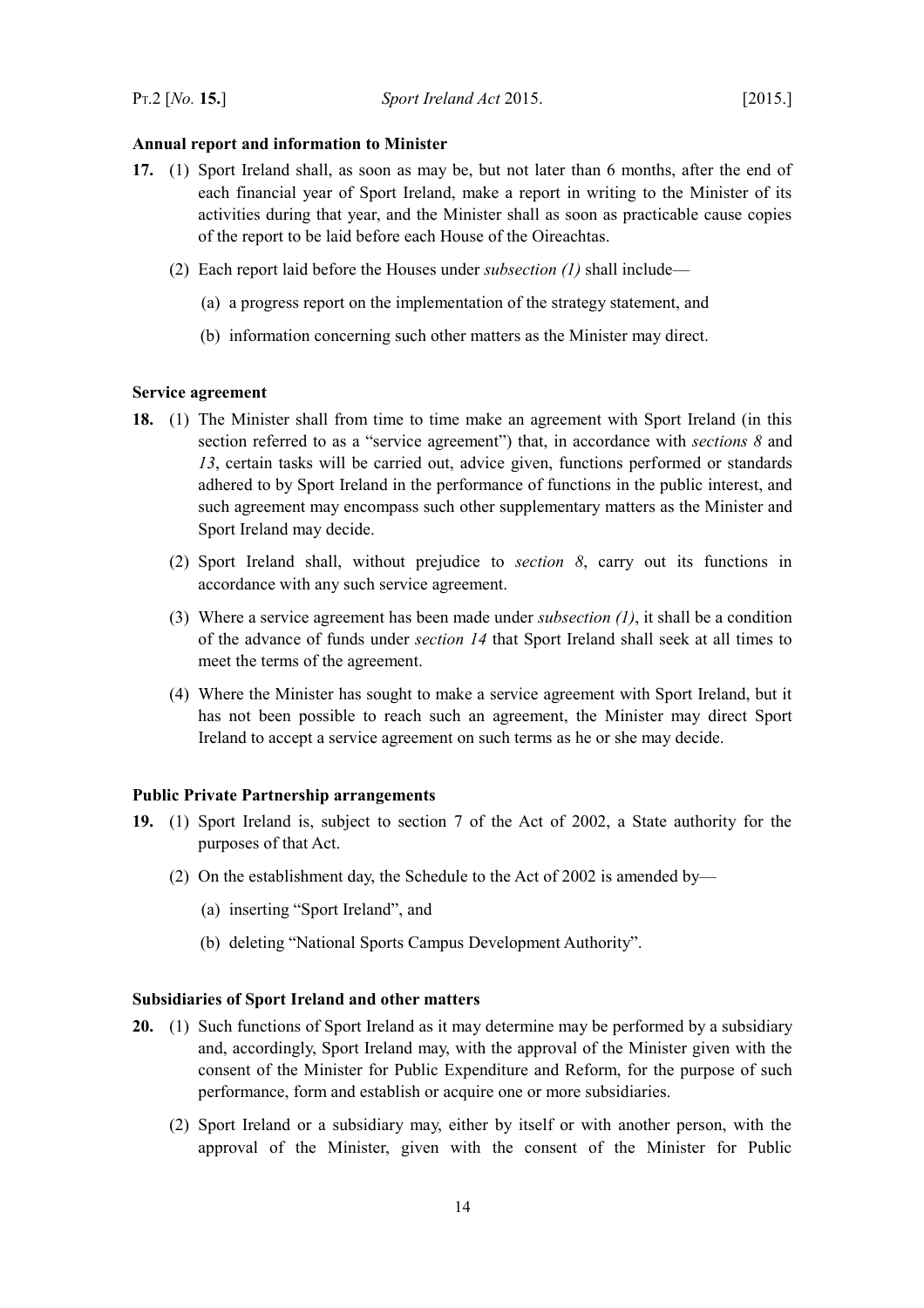Expenditure and Reform, promote and take part in the formation or establishment of a company, or enter into a joint venture or partnership, for the purpose of fulfilling any of its functions.

- (3) Sport Ireland may, with the approval of the Minister, given with the consent of the Minister for Public Expenditure and Reform, acquire, hold and dispose of shares or other interests in a company, or become a member of a company.
- (4) The memorandum and articles of association of a subsidiary shall be in such form consistent with this Act as may be determined by Sport Ireland with the approval of the Minister, given with the consent of the Minister for Public Expenditure and Reform.
- (5) The Minister may give a direction in writing to Sport Ireland on any matter relating to a subsidiary and Sport Ireland shall comply or secure compliance with such a direction.
- (6) The Minister shall not, without the consent of the Minister for Public Expenditure and Reform, give a direction under this section in relation to the disposal or transfer of any assets or surpluses of a subsidiary.
- (7) A subsidiary of the Authority shall be deemed to be a subsidiary formed and established by Sport Ireland under this section but such subsidiary shall comply with this section and any provision in its memorandum and articles of association that does not so comply shall, to the extent of that non-compliance, be void.

#### <span id="page-16-3"></span>**Borrowing by Sport Ireland or subsidiaries**

**21.** Sport Ireland, or a subsidiary of Sport Ireland, may, with the approval of the Minister and the consent of the Minister for Public Expenditure and Reform, borrow money (including money in a currency other than the currency of the State) for the purpose of performing any of the functions of Sport Ireland.

# <span id="page-16-2"></span>CHAPTER 2

#### <span id="page-16-1"></span>*Chief Executive*

## <span id="page-16-0"></span>**Chief executive**

- <span id="page-16-4"></span>**22.** (1) There shall be a chief executive officer of Sport Ireland who shall be known as, and is referred to in this Act as, the chief executive.
	- (2) Subject to *subsection [\(5\)](#page-17-1)*, the chief executive shall be appointed by Sport Ireland with the approval of the Minister, and may, with the approval of the Minister, be removed from office for stated reasons by Sport Ireland.
	- (3) The Minister may, before the establishment date, designate a person to be appointed the first chief executive of Sport Ireland for a term to be determined by the Minister.
	- (4) Where a competition to appoint a chief executive is held prior to the establishment day, the successful candidate may be appointed by the Minister as the chief executive officer designate.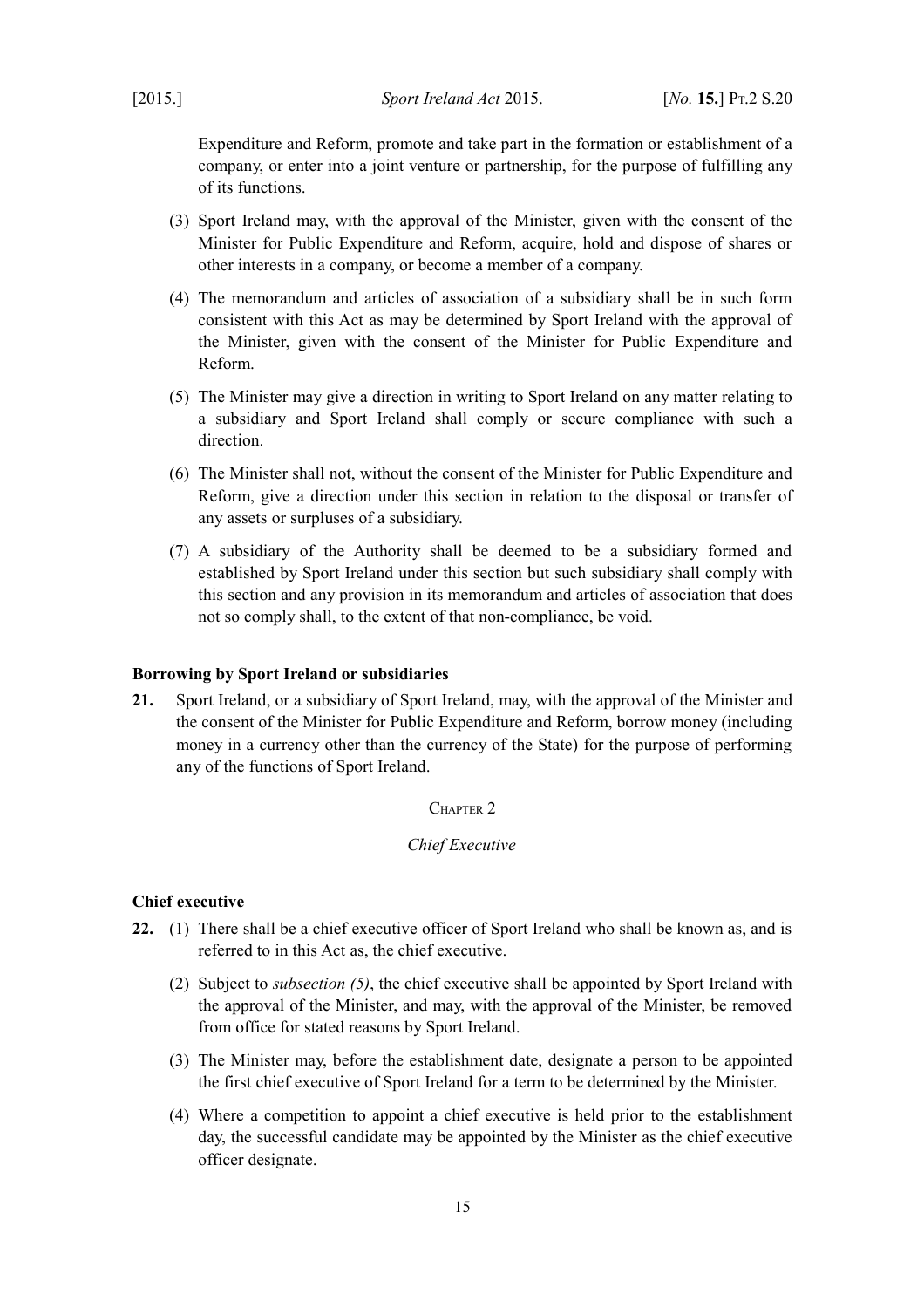- <span id="page-17-1"></span>(5) The first chief executive of Sport Ireland shall be appointed by the Minister.
- (6) The chief executive shall—
	- (a) carry on, manage and control generally the administration and business of Sport Ireland,
	- (b) supply the Minister with such information relating to the performance of his or her functions and the implementation of the Minister's policies and priorities as the Minister may require, and
	- (c) perform any other functions as may be determined by Sport Ireland.
- (7) The chief executive—
	- (a) shall hold office under a contract of service in writing for such period as may be specified in the contract and subject to such other terms and conditions (including terms and conditions relating to remuneration and allowances for expenses) as may be determined from time to time by Sport Ireland with the approval of the Minister, given with the consent of the Minister for Public Expenditure and Reform, and
	- (b) shall be paid out of moneys at the disposal of Sport Ireland.
- (8) The chief executive shall not be a member of the board of Sport Ireland or a committee, but he or she may, in accordance with procedures established by Sport Ireland or a committee, as the case may be, attend meetings of Sport Ireland or a committee and shall be entitled to speak at and advise such meetings.
- (9) The chief executive shall not hold any office or occupy any other position in respect of which emoluments are payable, or carry on any business, without the consent of Sport Ireland and the approval of the Minister.
- (10) The chief executive shall provide Sport Ireland with such information, including financial information, in relation to the performance of his or her functions as Sport Ireland may, from time to time, require.
- (11) The functions of the chief executive may be performed in his or her absence, or when the position of chief executive is vacant, by such member of the staff of Sport Ireland as may, from time to time, be designated for that purpose by Sport Ireland.

#### <span id="page-17-0"></span>**Accountability to Committees of Oireachtas**

- <span id="page-17-3"></span><span id="page-17-2"></span>**23.** (1) The chief executive shall, whenever required by a Committee of Dáil Éireann established under the Standing Orders of Dáil Éireann to examine and report to Dáil Éireann on the appropriation accounts and reports of the Comptroller and Auditor General, give evidence to that Committee on—
	- (a) the regularity and propriety of the transactions recorded or required to be recorded in any book or other record of account subject to audit by the Comptroller and Auditor General which Sport Ireland is required by or under statute to prepare,
	- (b) the economy and efficiency of Sport Ireland in the use of its resources,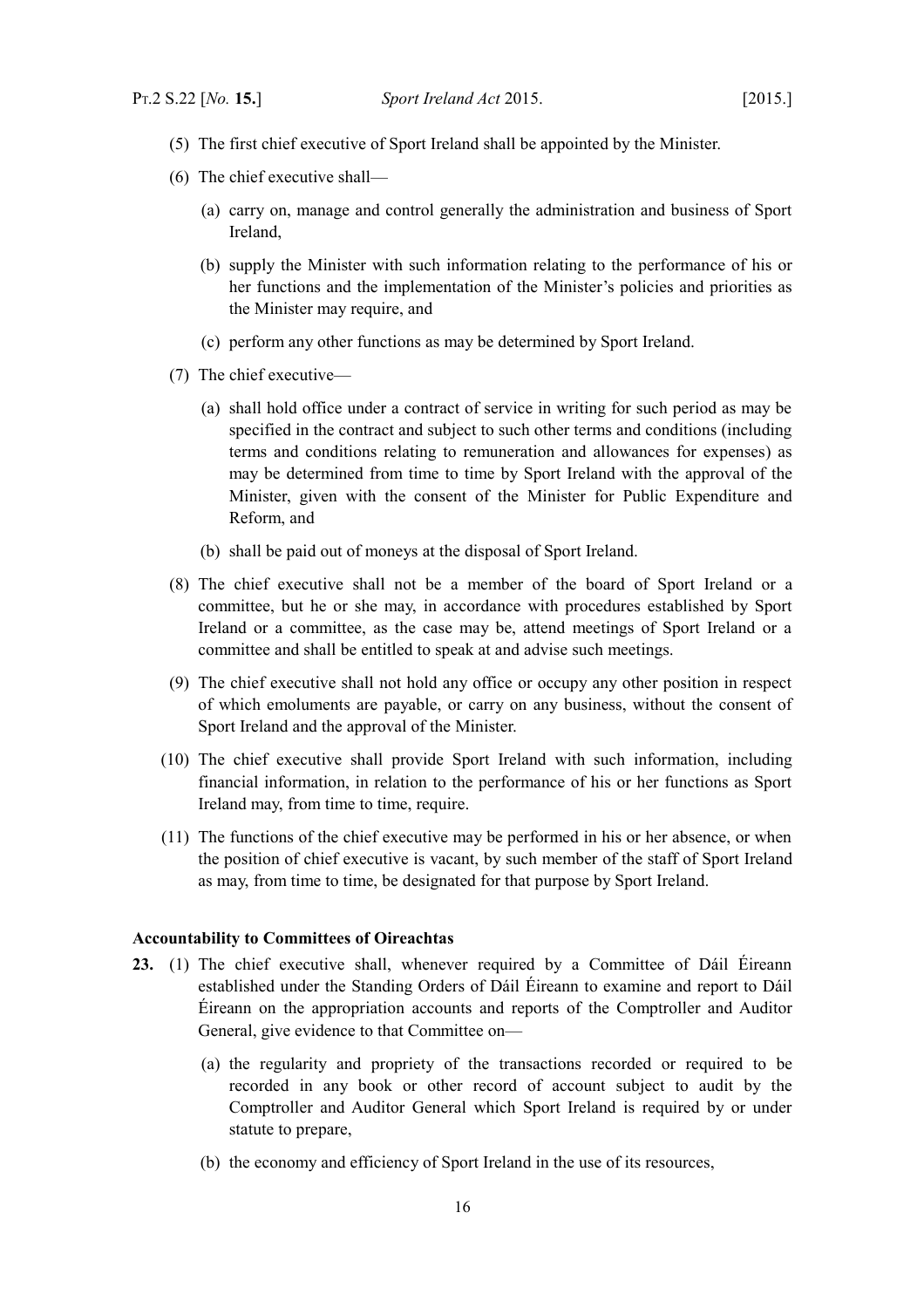- <span id="page-18-4"></span>(c) the systems, procedures and practices employed by Sport Ireland for the purpose of evaluating the effectiveness of its operations, and
- (d) any matter affecting Sport Ireland referred to in a special report of the Comptroller and Auditor General under section 11(2) of the [Comptroller and](http://www.irishstatutebook.ie/1993/en/act/pub/0008/index.html) [Auditor General \(Amendment\) Act 1993](http://www.irishstatutebook.ie/1993/en/act/pub/0008/index.html) or in any other report of the Comptroller and Auditor General (in so far as it relates to a matter specified in *paragraph [\(a\)](#page-17-3)*, *[\(b\)](#page-17-2)* or *[\(c\)](#page-18-4)*) that is laid before Dáil Éireann.
- (2) The chief executive shall, at the request in writing of an Oireachtas Committee, attend before it to give an account of the general administration of Sport Ireland.
- (3) In the performance of the duties of the chief executive under this section, the chief executive shall not question or express an opinion on the merits of—
	- (a) any policy of the Government or of a Minister of the Government, or
	- (b) the objectives of such a policy.

# <span id="page-18-2"></span>CHAPTER 3

## <span id="page-18-1"></span>*Staff and superannuation*

#### <span id="page-18-0"></span>**Staff of Sport Ireland**

- <span id="page-18-3"></span>**24.** (1) Subject to *section [38](#page-25-4)*, Sport Ireland may, with the approval of the Minister given with the consent of the Minister for Public Expenditure and Reform—
	- (a) appoint such and so many persons to be members of the staff of Sport Ireland as it may from time to time determine, and
	- (b) determine the grades of such staff of Sport Ireland and the number of staff in each grade.
	- (2) Sport Ireland may at any time remove any member of the staff of Sport Ireland from being a member of its staff.
	- (3) Subject to *section [38](#page-25-4)*, the terms and conditions of service, including terms and conditions relating to—
		- (a) remuneration, and
		- (b) allowances for expenses,

which shall be paid by Sport Ireland out of moneys at its disposal, of the members of the staff of Sport Ireland shall be such as Sport Ireland may from time to time, with the approval of the Minister given with the consent of the Minister for Public Expenditure and Reform, determine.

(4) Sport Ireland may perform any of its functions through or by any member of its staff duly authorised in that behalf by Sport Ireland.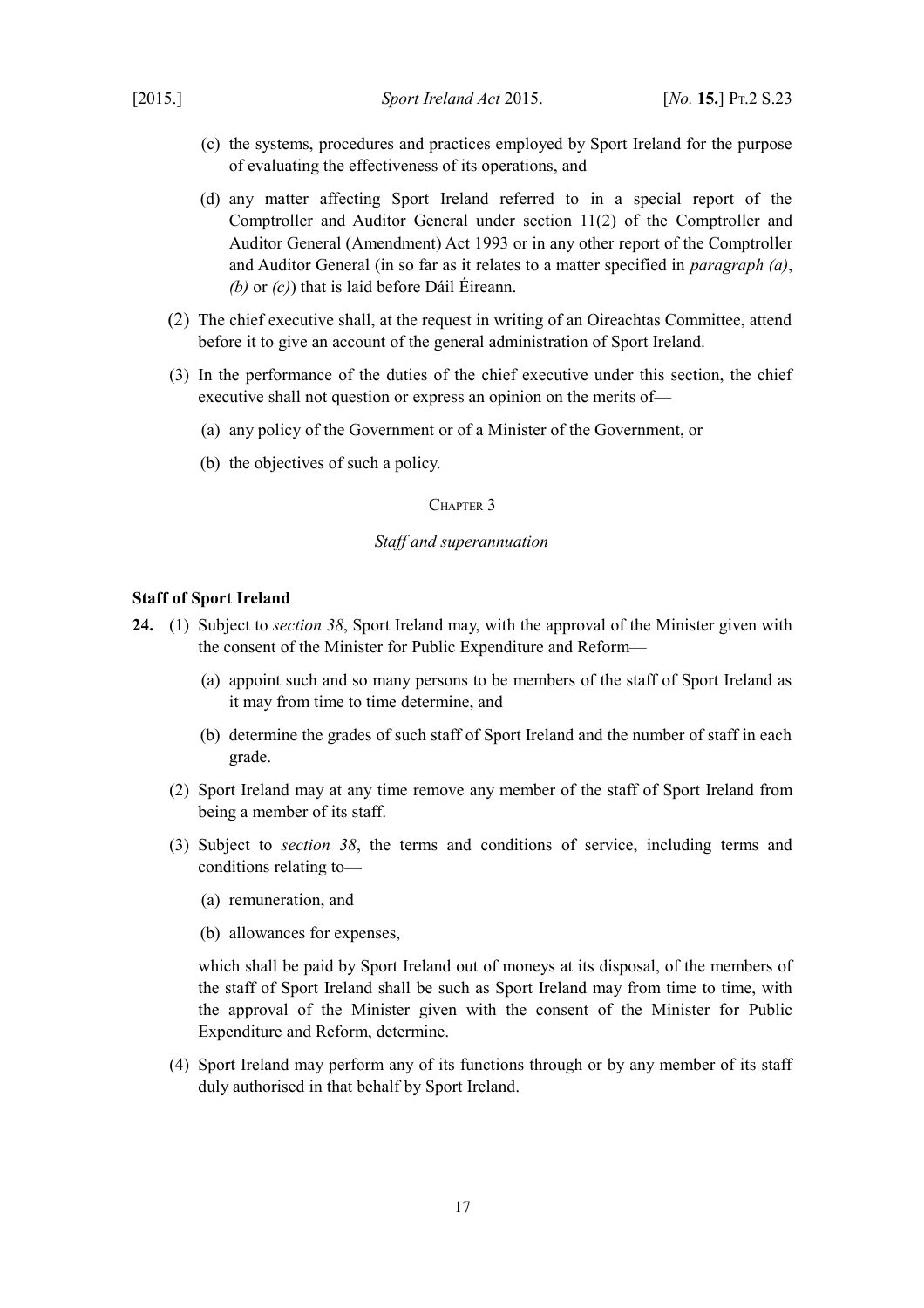# <span id="page-19-0"></span>**Superannuation of staff**

- <span id="page-19-1"></span>**25.** (1) The superannuation terms for members of Sport Ireland are, subject to the Act of 2012, subject to the following:
	- (a) in the case of members of staff of Sport Ireland who are not members of the Single Public Service Pension Scheme, Sport Ireland may prepare and submit to the Minister a scheme or schemes for the granting of superannuation benefits to or in respect of such members of the staff of Sport Ireland, including the chief executive, as it may think fit but subject to the terms of Chapter 4 of Part 2 of the Act of 2012, as applicable;
	- (b) Sport Ireland shall submit to the Minister every scheme made under this section;
	- (c) a scheme made under this section shall fix the time and conditions of retirement for all persons to, or in respect of whom, superannuation benefits are payable under the scheme concerned, and different times and conditions may be fixed in respect of different classes of persons;
	- (d) a scheme made under this section may be amended or revoked by a subsequent scheme prepared, submitted and approved under this section;
	- (e) a scheme made under this section shall, where approved by the Minister, with the consent of the Minister for Public Expenditure and Reform, be carried out by Sport Ireland in accordance with its terms;
	- (f) a scheme made under this section shall be laid before each House of the Oireachtas as soon as may be after it is made and, if a resolution annulling the scheme is passed by either such House within the next 21 days on which that House has sat after the scheme is laid before it, the scheme shall be annulled accordingly, but without prejudice to the validity of anything previously done thereunder;
	- (g) a scheme made under this section shall make provision for appeals;
	- (h) no superannuation benefit shall be granted by Sport Ireland nor shall any arrangements be entered into by Sport Ireland for the provision of such a benefit to or in respect of a member of the staff of Sport Ireland otherwise than in accordance with a scheme under this section, under Chapter 2 of Part 2 of the Act of 2012 or with the approval of the Minister, given with the consent of the Minister for Public Expenditure and Reform.
	- (2) The terms and conditions governing superannuation benefits granted under schemes made under this section to persons who transferred to Sport Ireland under *section [38](#page-25-4)* shall not be less favourable than those to which they were entitled immediately before that day.
	- (3) Where, in the period beginning on the establishment day and ending immediately before the commencement of a scheme under this section, a superannuation benefit falls due for payment to, or in respect of, a person who was transferred to the staff of Sport Ireland under *section [38](#page-25-4)* the benefit shall be calculated by Sport Ireland in accordance with such scheme, or such enactments in relation to superannuation, as applied to the person immediately before the establishment day, his or her pensionable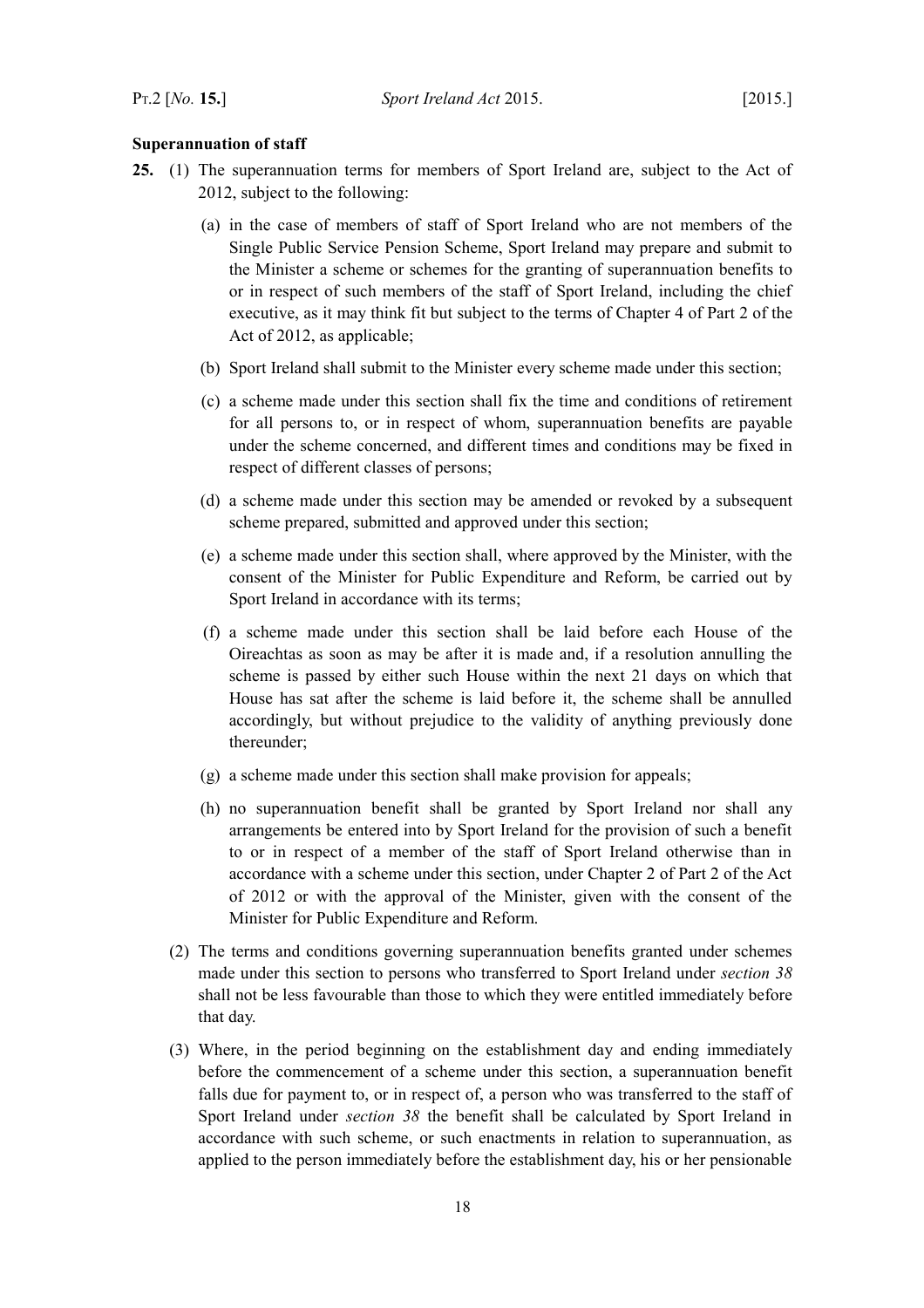service with Sport Ireland shall be aggregated with his or her previous pensionable service and the benefit, as so calculated, shall be paid by Sport Ireland.

(4) In this section, "Single Public Service Pension Scheme" means the scheme established under section 9 of the Act of 2012.

<span id="page-20-4"></span>CHAPTER<sub>4</sub>

<span id="page-20-3"></span>*Property*

#### <span id="page-20-2"></span>**Acquisition of land by Sport Ireland**

- <span id="page-20-7"></span><span id="page-20-6"></span><span id="page-20-5"></span>**26.** (1) Sport Ireland may acquire compulsorily, in accordance with *paragraphs [1](#page-37-4)* to*6* of *Schedule [2](#page-37-2)*, any land adjoining the site or any interest in or right over such land for the purpose of providing a means of access to and egress from the site and to the public road.
	- (2) (a) *Paragraphs [7](#page-38-1)* and*8* of *Schedule [2](#page-37-2)* shall, where appropriate, have effect in the circumstances specified in *subparagraph [\(1\)](#page-38-2)* of *paragraph [7](#page-38-1)* for the purposes of vesting land in Sport Ireland.
		- (b) The making of a vesting order by virtue of *paragraph [7](#page-38-1)* of *Schedule [2](#page-37-2)* shall not of itself prejudice any claim to compensation made after the making of the order in respect of any estate or interest in or right over the land, or any part of it, to which the order relates and, accordingly, *paragraph [6](#page-38-0)* of *Schedule [2](#page-37-2)* shall apply to such a claim.
	- (3) In *subsection [\(1\)](#page-20-6)*, "public road" has the meaning assigned to it in section 2 of the [Roads Act 1993.](http://www.irishstatutebook.ie/1993/en/act/pub/0014/index.html)

# <span id="page-20-1"></span>**Renewal of leases**

- **27.** Notwithstanding the Landlord and Tenant Acts 1967 to 2008, Sport Ireland is entitled to withhold consent to—
	- (a) the renewal of a lease or a tenancy agreement in respect of,
	- (b) a subletting of, or
	- (c) a change in use of,

the site or any part of the site where such renewal, subletting or change of use, as the case may be, would prejudice the management or operation of the site.

#### <span id="page-20-0"></span>**Amendment of [Stamp Duties Consolidation Act 1999](http://www.irishstatutebook.ie/1999/en/act/pub/0031/index.html)**

**28.** The [Stamp Duties Consolidation Act 1999](http://www.irishstatutebook.ie/1999/en/act/pub/0031/index.html) is amended on the establishment day by inserting after section 99A the following:

# **"Sport Ireland**

**99B.** Stamp duty shall not be chargeable on any instrument under which any land, easement, way-leave, water right or any right over or in respect of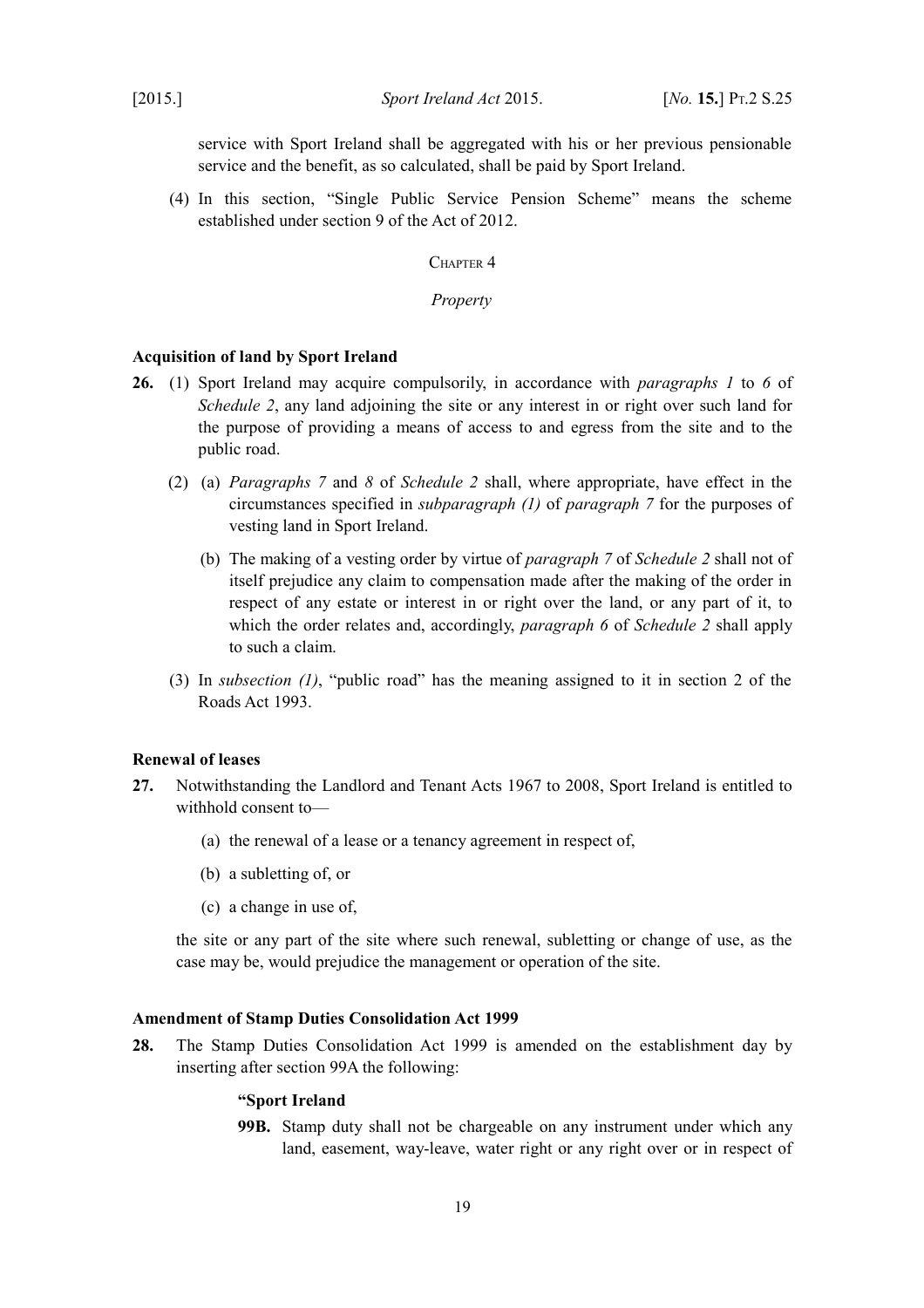the land or water is acquired by Sport Ireland.".

<span id="page-21-2"></span>CHAPTER 5

<span id="page-21-1"></span>*The site*

# <span id="page-21-0"></span>**Development of site**

- <span id="page-21-4"></span><span id="page-21-3"></span>**29.** (1) The repeal of the Act of 2006 shall not affect the plan prepared, submitted and amended by the Authority and approved by the Minister, pursuant to section 7(3) of the Act of 2006 (in this section referred to as the "plan") and the plan shall be taken to have been made by Sport Ireland under and in accordance with this Act.
	- (2) Sport Ireland shall continue the development of a sports campus on the site in accordance with the plan.
	- (3) Sport Ireland may amend the plan from time to time during the development of the sports campus on the site and shall submit the amended plan to the Minister for his or her approval.
	- (4) Sport Ireland shall, before the commencement of each phase of development of the sports campus on the site specified in the plan, prepare and submit to the Minister for his or her approval a detailed programme of works in respect of that phase of development specifying particulars of the following:
		- (a) the facilities and services to be developed on the site during that phase;
		- (b) the cost of that phase;
		- (c) the timetable for the development of that phase.
	- (5) Sport Ireland shall—
		- (a) in amending the plan, under *subsection [\(3\)](#page-21-4)*, or
		- (b) in preparing a programme of works under *subsection [\(4\)](#page-21-3)*,

for submission to the Minister for his or her approval, consult with such bodies involved in the promotion of sport at a national level as it considers appropriate.

- (6) The Minister may approve, with any modifications as he or she considers appropriate—
	- (a) a plan submitted to him or her under *subsection [\(3\)](#page-21-4)*, or
	- (b) a statement of works submitted to him or her under *subsection [\(4\)](#page-21-3)*.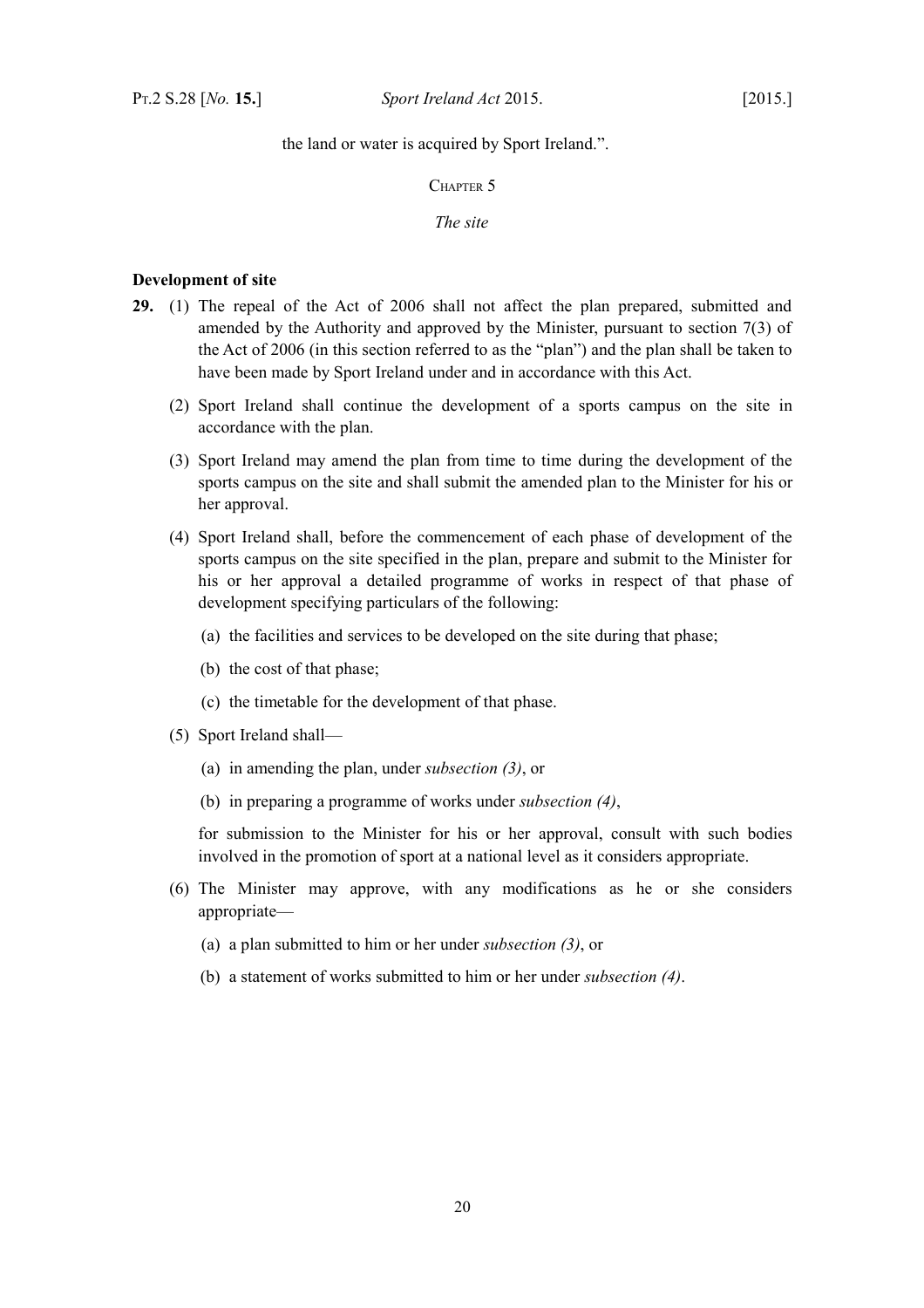## <span id="page-22-7"></span>PART 3

<span id="page-22-6"></span>DISSOLUTION OF IRISH SPORTS COUNCIL AND NATIONAL SPORTS CAMPUS DEVELOPMENT AUTHORITY

<span id="page-22-5"></span>CHAPTER 1

## <span id="page-22-4"></span>*Dissolution and transfer of functions*

#### <span id="page-22-3"></span>**Dissolution of Council and Authority**

**30.** The Council and the Authority shall stand dissolved on and from the establishment day.

# <span id="page-22-2"></span>**References to Council or Authority in enactments**

**31.** References to the Council or to the Authority in any enactment (other than this Act) or any instrument made under such an enactment shall, on and after the establishment day, be construed as references to Sport Ireland.

#### <span id="page-22-1"></span>**Transfer of land and other property**

- <span id="page-22-10"></span><span id="page-22-9"></span>**32.** (1) On the establishment day, all lands that, immediately before that day, were vested in the Council or the Authority and all rights, powers and privileges relating to or connected with such lands shall, without any conveyance or assignment, stand vested in Sport Ireland for all the estate or interest therein that, immediately before the establishment day, was vested in the Council or the Authority, as the case may be, but subject to all trusts and equities affecting the lands concerned continuing to subsist and capable of being performed.
	- (2) On the establishment day, all property (other than land), including choses-in-action, that, immediately before that day, was vested in the Council or the Authority shall stand vested in Sport Ireland without any assignment.
	- (3) Every chose-in-action vested in Sport Ireland by virtue of *subsection [\(2\)](#page-22-9)* may, on and from the establishment day, be sued on, recovered or enforced by Sport Ireland in its own name and it shall not be necessary for Sport Ireland, or the Council or the Authority, as the case may be, to give notice to any person bound by any such chosein-action of the vesting by this section.

# <span id="page-22-0"></span>**Transfer of rights and liabilities, and continuation of leases, licences and permissions granted by the Council or the Authority**

- <span id="page-22-11"></span><span id="page-22-8"></span>**33.** (1) All rights and liabilities of the Council or of the Authority arising by virtue of any contract or commitment (expressed or implied) entered into by it before the establishment day shall on that day stand transferred to Sport Ireland.
	- (2) Every right and liability transferred by *subsection [\(1\)](#page-22-8)* to Sport Ireland may, on and after the establishment day, be sued on, recovered or enforced by or against Sport Ireland in its own name, and it shall not be necessary for Sport Ireland, or the Council or the Authority, as the case may be, to give notice to the person whose right or liability is transferred by that subsection of such transfer.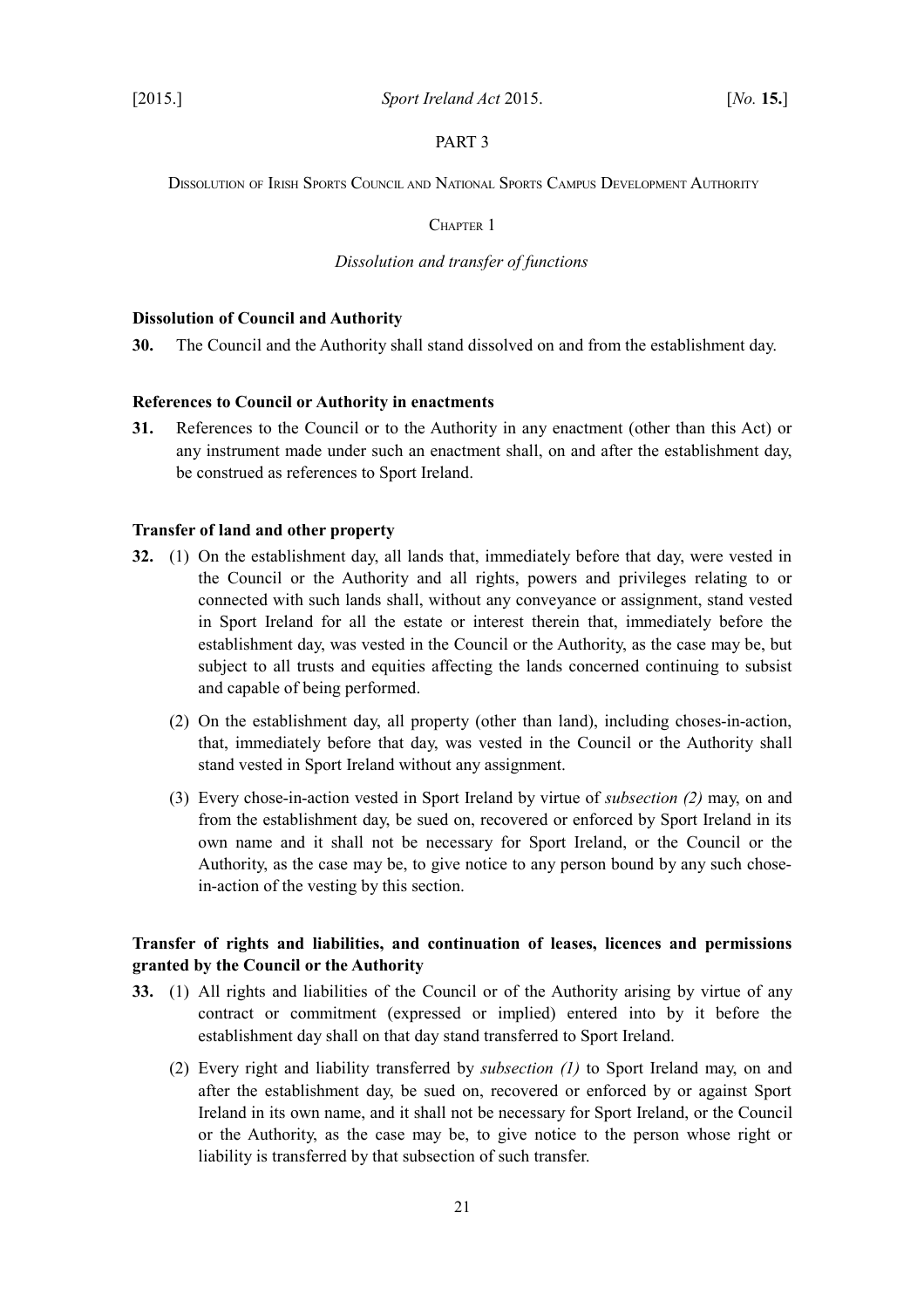(3) Every lease, licence, wayleave or permission granted by the Council or by the Authority in relation to land or other property vested in Sport Ireland by or under this Act, and in force immediately before the establishment day, shall continue in force as if granted by Sport Ireland.

#### <span id="page-23-1"></span>**Liability for loss occurring before establishment day**

- <span id="page-23-2"></span>**34.** (1) A claim in respect of any loss or injury alleged to have been suffered by any person arising out of the performance before the establishment day of any of the functions of the Council or of the Authority shall on and after that day, lie against Sport Ireland and not against the Council or the Authority.
	- (2) Any legal proceedings pending immediately before the establishment day to which the Council or the Authority is a party, that relate to a function of the Council or the Authority, shall be continued, with the substitution in the proceedings of Sport Ireland, in so far as they so relate, for the Council or the Authority and the proceedings shall not abate by reason of such substitution.
	- (3) Where, before the establishment day, agreement has been reached between the parties concerned in settlement of a claim to which *subsection [\(1\)](#page-23-2)* relates, the terms of the agreement have not been implemented, or judgment in such a claim has been given in favour of a person but has not been enforced, the terms of the agreement or judgment, shall, in so far as they are enforceable against the Council or the Authority, be enforceable against Sport Ireland and not the Council or the Authority.
	- (4) Any claim made or proper to be made by the Council or the Authority in respect of any loss or injury arising from the act or default of any person before the establishment day shall, on and after the establishment day, be regarded as having been made by or proper to be made by Sport Ireland and may be pursued and sued for by Sport Ireland as if the loss or injury had been suffered by Sport Ireland.

# <span id="page-23-0"></span>**Provisions consequent upon the conferral of functions on, or transfer of assets and liabilities to, Sport Ireland**

- **35.** (1) Anything commenced and not completed before the establishment day by or under the authority of the Council or the Authority may, in so far as it relates to a function conferred on Sport Ireland under this Act, be carried on or completed on or after that day by Sport Ireland.
	- (2) Every instrument made under an enactment and every document (including any certificate) granted or made, by the Council or the Authority, if and in so far as it was operative immediately before the establishment day, shall have effect on and after that day as if it had been granted or made by Sport Ireland.
	- (3) References to the Council or the Authority in the memorandum of association or articles of association of any company relating to a function conferred on Sport Ireland by this Act shall, on and after the establishment day, be construed as references to Sport Ireland.
	- (4) All moneys, stocks, shares and securities transferred by *section [32](#page-22-10)* that, immediately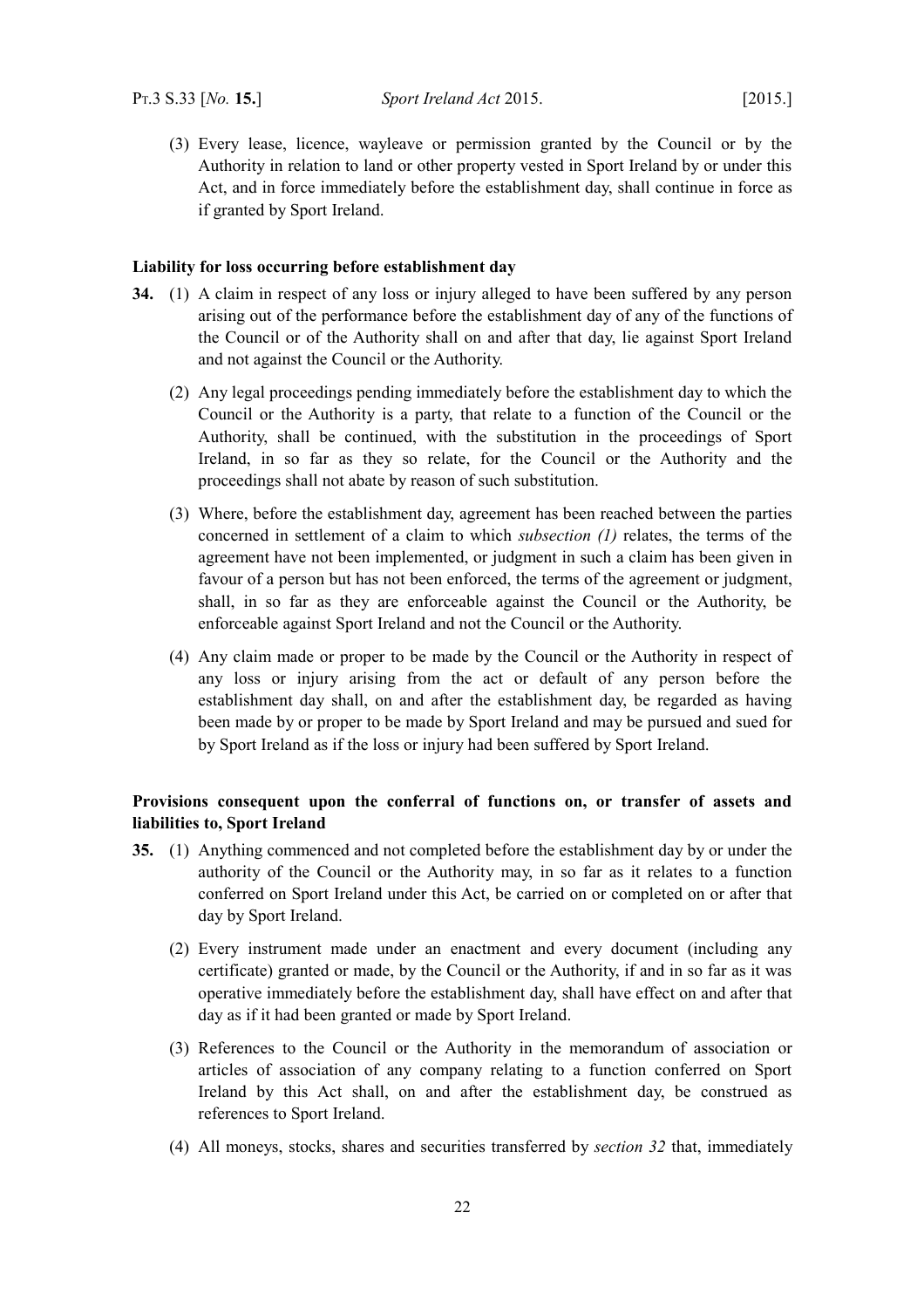before the establishment day, were standing in the name of the Council or the Authority shall, on the request of Sport Ireland, be transferred into its own name.

(5) A certificate signed by the Minister that any property, right or liability has or has not vested in Sport Ireland under *section [32](#page-22-10)* or *[33](#page-22-11)* shall be sufficient evidence, unless the contrary is shown, of the fact so certified for all purposes.

#### <span id="page-24-1"></span>**Final accounts and annual report of Council**

- <span id="page-24-9"></span><span id="page-24-8"></span><span id="page-24-7"></span><span id="page-24-6"></span>**36.** (1) Sport Ireland shall, in respect of the period specified in *subsection [\(3\)](#page-24-7)[\(a\)](#page-24-6)*, prepare final accounts of the Council.
	- (2) Notwithstanding the making of an order under *section [6](#page-9-8)* by the Minister, section 26 of the Act of 1999 continues in force and has effect, with the necessary modifications, in relation to and for the purpose of accounts drawn up under *subsection [\(1\)](#page-24-9)*.
	- (3) The accounts drawn up under *subsection [\(1\)](#page-24-9)* shall—
		- (a) cover the period up to and including the establishment day,
		- (b) unless otherwise specified by the Minister, be finalised not later than 6 months after the establishment day, and
		- (c) along with the auditor's report thereon, be presented to the Minister not later than 30 days after the period mentioned in *paragraph [\(b\)](#page-24-8)* and the Minister shall cause a copy of these documents to be laid before each House of the Oireachtas.
	- (4) For the purposes of *subsection [\(3\)](#page-24-7)[\(a\)](#page-24-6)*, the Minister may specify a period that is longer or shorter than a financial year of the Council.
	- (5) Sport Ireland shall prepare the final annual report in respect of the Council and submit the report to the Minister not later than 6 months after the dissolution day.

## <span id="page-24-0"></span>**Final accounts and annual report of Authority**

- <span id="page-24-5"></span><span id="page-24-4"></span><span id="page-24-3"></span><span id="page-24-2"></span>**37.** (1) Sport Ireland shall, in respect of the period specified in *subsection [\(3\)](#page-24-3)[\(a\)](#page-24-2)*, prepare final accounts of the Authority.
	- (2) Notwithstanding the making of an order under *section [6](#page-9-8)* by the Minister, section 20 of the Act of 2006 continues in force and has effect, with the necessary modifications, in relation to and for the purpose of accounts drawn up under *subsection [\(1\)](#page-24-5)*.
	- (3) The accounts drawn up under *subsection [\(1\)](#page-24-5)* shall—
		- (a) cover the period up to and including the establishment day,
		- (b) unless otherwise specified by the Minister, be finalised not later than 6 months after the establishment day, and
		- (c) along with the auditor's report thereon, be presented to the Minister not later than 30 days after the period mentioned in *paragraph [\(b\)](#page-24-4)* and the Minister shall cause a copy of these documents to be laid before each House of the Oireachtas.
	- (4) For the purposes of *subsection [\(3\)](#page-24-3)[\(a\)](#page-24-2)*, the Minister may specify a period that is longer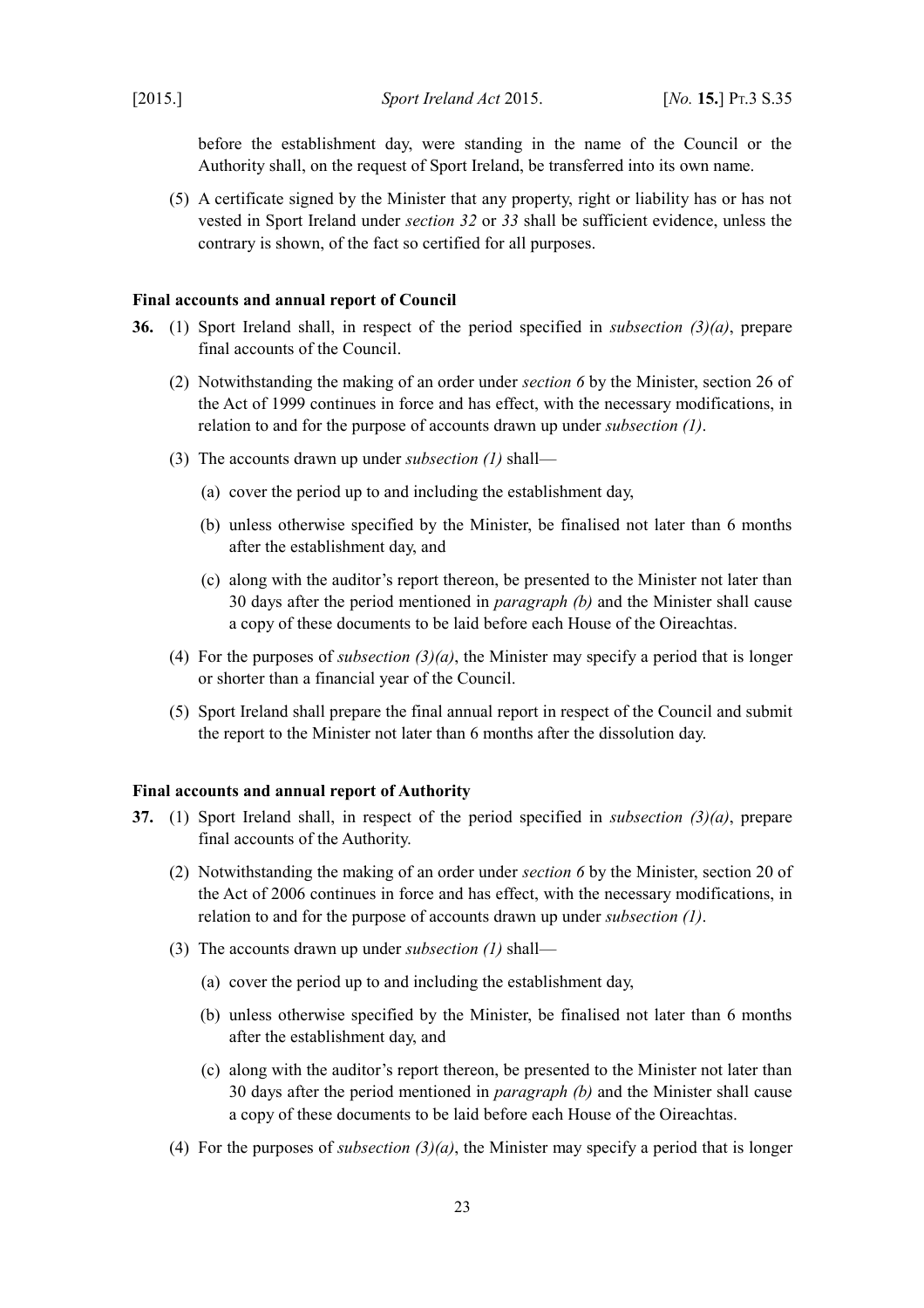or shorter than a financial year of the Authority.

(5) Sport Ireland shall prepare the final annual report in respect of the Authority and submit the report to the Minister not later than 6 months after the dissolution day.

<span id="page-25-3"></span>CHAPTER 2

#### <span id="page-25-2"></span>*Transfer of staff and superannuation*

# <span id="page-25-1"></span>**Transfer of staff of Council and Authority**

- <span id="page-25-5"></span><span id="page-25-4"></span>**38.** (1) Sport Ireland shall, on the establishment day, accept into its employment each person who immediately before that day was a member of staff of the Council or the Authority.
	- (2) Save in accordance with any collective agreement negotiated with a recognised trade union or staff association, the acceptance of a person into Sport Ireland's employment under *subsection [\(1\)](#page-25-5)* shall be on such terms and conditions of service relating to remuneration as are not less favourable to him or her than the terms and conditions of service relating to remuneration to which the person was subject immediately before that day.
	- (3) In relation to persons transferred to the staff of Sport Ireland under *subsection [\(1\)](#page-25-5)*, previous service with the Council or the Authority shall be reckonable for the purposes of, but subject to any exceptions or exclusions in, the following enactments:
		- (a) the Redundancy Payments Acts 1967 to 2012;
		- (b) the [Protection of Employees \(Part-Time Work\) Act 2001;](http://www.irishstatutebook.ie/2001/en/act/pub/0045/index.html)
		- (c) the Minimum Notice and Terms of Employment Acts 1973 to 2005;
		- (d) the Unfair Dismissals Acts 1977 to 2007;
		- (e) the [Organisation of Working Time Act 1997;](http://www.irishstatutebook.ie/1997/en/act/pub/0020/index.html)
		- (f) the Parental Leave Acts 1998 and 2006.

### <span id="page-25-0"></span>**Superannuation**

- <span id="page-25-6"></span>**39.** (1) Save in accordance with any collective agreement negotiated with a recognised trade union or staff association, with the approval of the Minister, given with the consent of the Minister for Public Expenditure and Reform, a person who was accepted into the employment of Sport Ireland in accordance with *section [38](#page-25-4)* who, immediately before the establishment day, was a member of a staff superannuation scheme shall, on and after the establishment day, continue to be a member of such scheme in accordance with its terms and conditions in force from time to time.
	- (2) Every scheme or arrangement in relation to superannuation administered by the Council or the Authority immediately prior to the establishment day shall, on and after the establishment day, continue in force as if made by Sport Ireland who shall have like powers (including the power to amend a scheme or arrangement) in relation to every such scheme or arrangement as the Council or the Authority had immediately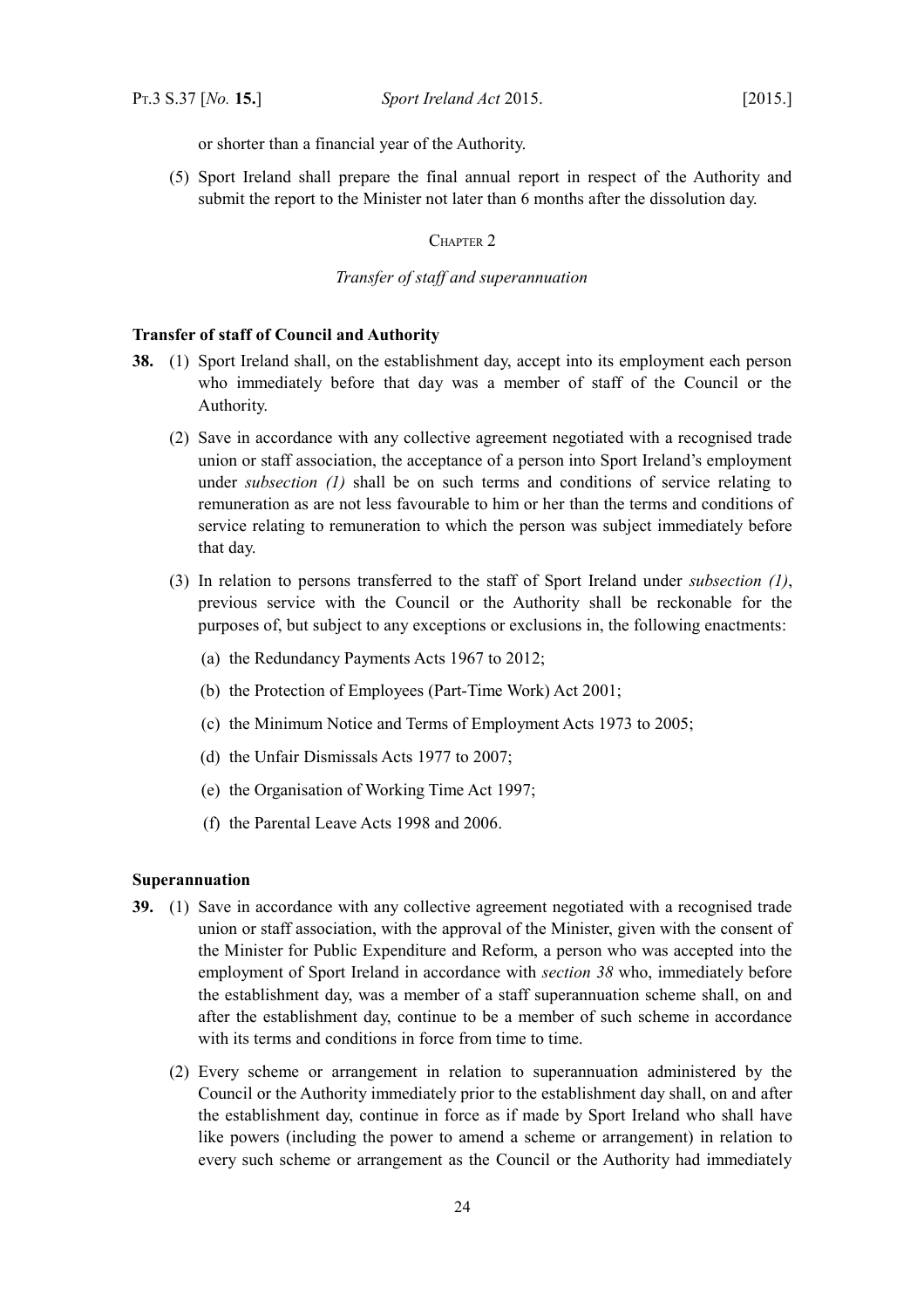prior to its dissolution.

(3) A person referred to in *subsection [\(1\)](#page-25-6)* shall not, on the establishment day, become a Scheme member within the meaning of section 10 of the Act of 2012.

# <span id="page-26-3"></span><span id="page-26-2"></span>PART 4

## <span id="page-26-1"></span>ANTI-DOPING

# <span id="page-26-0"></span>**Definitions for** *Part [4](#page-26-3)*

<span id="page-26-4"></span>**40.** In this Part—

"anti-doping organisation" means a signatory to the World Anti-Doping Code that is responsible for adopting rules for initiating, implementing or enforcing any part of the doping control process including, without limitation, the International Olympic Committee, the International Paralympic Committee, WADA, international federations for sport, national anti-doping organisations and other major event organisations that conduct doping testing at their sports events;

"anti-doping rule violation" shall be construed in accordance with the Irish Anti-Doping Rules;

"doping in sport" means the occurrence of one, or more, anti-doping rule violations;

"Irish Anti-Doping Rules" means the rules made by Sport Ireland under *section [42](#page-27-2)*;

"national anti-doping organisation" has the same meaning as it has in the World Anti-Doping Code;

"personal data" has the same meaning as it has in the Data Protection Acts 1988 and 2003;

"processing" has the same meaning as it has in the Data Protection Acts 1988 and 2003;

"relevant purpose" means the purpose of preserving the integrity of sport through the detection, prevention and elimination of doping in sport, including the application of sanctions in connection with such doping, on public interest grounds and for the benefit of sportspersons generally;

"sensitive personal data" has the same meaning as it has in the Data Protection Acts 1988 and 2003;

"UNESCO Anti-Doping Convention" means the International Convention Against Doping in Sport adopted by the UNESCO General Conference at Paris on 19 October 2005, as amended;

"WADA" means the World Anti-Doping Agency constituted in 1999 by the Constitutive Instrument of Foundation of the Agence Mondiale Antidopage;

"World Anti-Doping Code" means the World Anti-Doping Code adopted by the Foundation Board of WADA on 5 March 2003 at Copenhagen, as amended from time to time.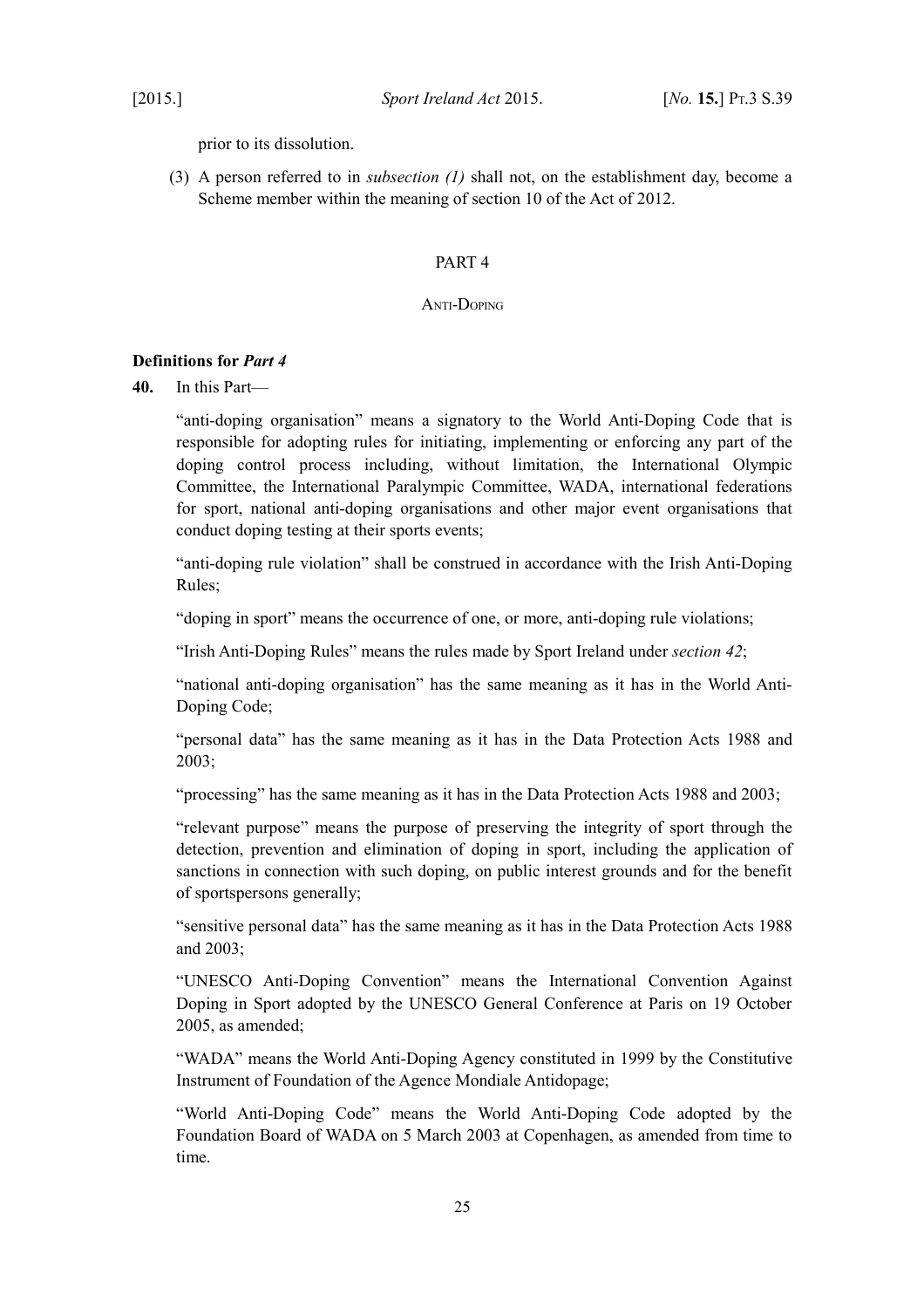#### <span id="page-27-1"></span>**National anti-doping organisation**

- <span id="page-27-4"></span><span id="page-27-3"></span>**41.** Sport Ireland is designated as the national anti-doping organisation for the State and shall perform the functions and obligations of such an organisation referred to in the following:
	- (a) the World Anti-Doping Code;
	- (b) the UNESCO Anti-Doping Convention;
	- (c) the Irish Anti-Doping Rules.

#### <span id="page-27-0"></span>**Anti-doping and Irish Anti-Doping Rules**

- <span id="page-27-5"></span><span id="page-27-2"></span>**42.** (1) Having had regard to the relevant purpose, Sport Ireland—
	- (a) shall implement such measures as it considers appropriate for the delivery of a comprehensive, co-ordinated and effective response to doping in sport, and
	- (b) may provide services relating to anti-doping, including services relating to testing and education, to organisations that are code-compliant with the code mentioned in *section [41](#page-27-4)[\(a\)](#page-27-3)*, as it considers appropriate.
	- (2) Sport Ireland shall, having had regard to the relevant purpose, make the Irish Anti-Doping Rules which shall include, amongst other things, rules and arrangements relating to the following:
		- (a) application of rules;
		- (b) violations of rules;
		- (c) prohibited substances and methods;
		- (d) therapeutic use of substances and methods;
		- (e) testing of sportspersons;
		- (f) intelligence relating to doping in sport;
		- (g) disqualifications;
		- (h) disciplinary procedures;
		- (i) sanctions;
		- (j) implementation, reporting and publication of decisions.
	- (3) Sport Ireland may amend the Irish Anti-Doping Rules.
	- (4) Sport Ireland shall, for the relevant purpose, provide information to, and obtain information from, including personal data, the following:
		- (a) the Health Products Regulatory Authority;
		- (b) the Garda Síochána;
		- (c) the Revenue Commissioners;
		- (d) other anti-doping organisations that are code-compliant with the code mentioned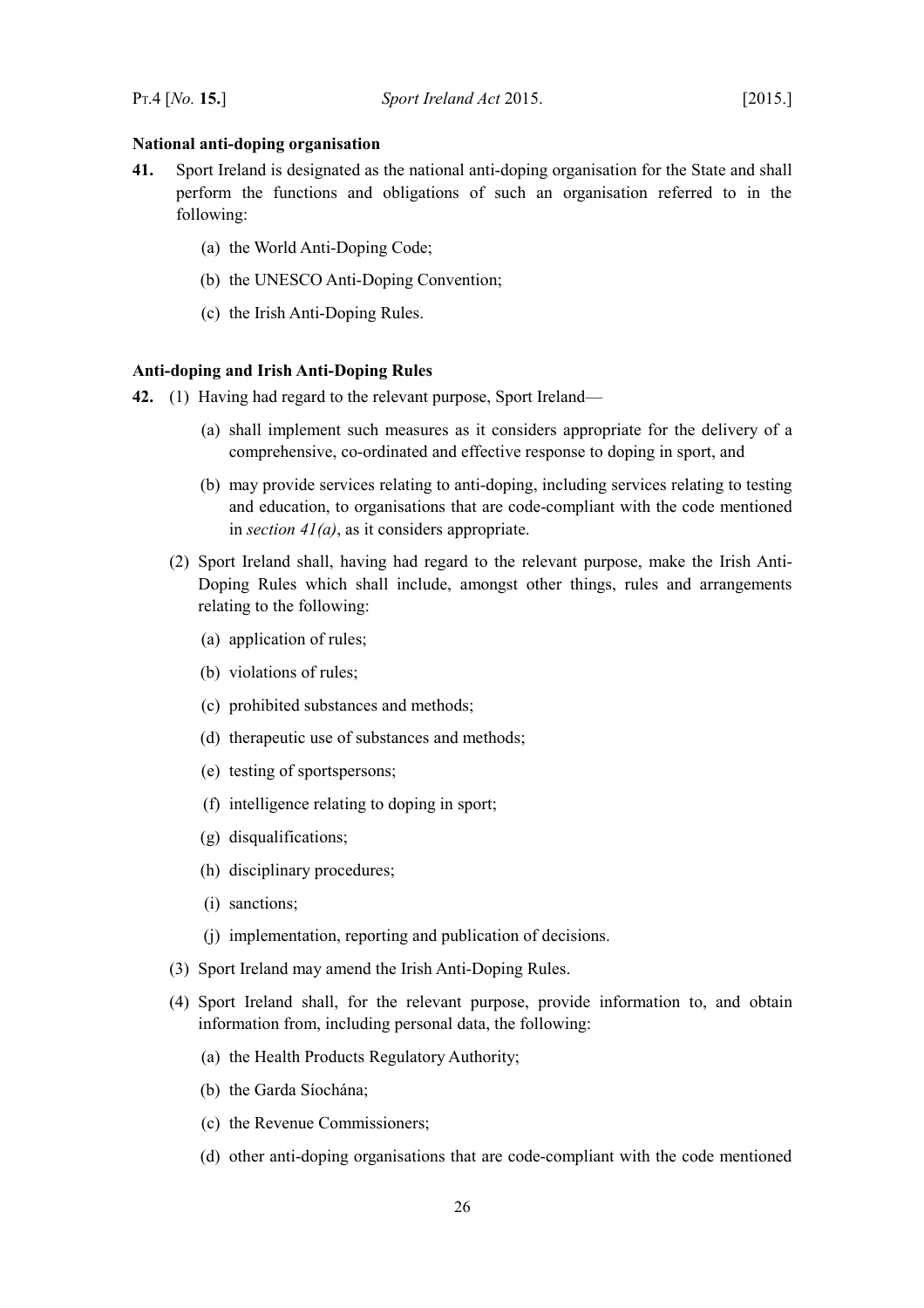in *section [41](#page-27-4)[\(a\)](#page-27-3)*;

(e) any other public body, considered necessary by the Minister having had regard to the relevant purpose, that may be approved by the Minister.

# <span id="page-28-2"></span>**Data protection**

- **43.** (1) Sport Ireland shall perform its functions and obligations in accordance with the Data Protection Acts 1988 and 2003*.*
	- (2) Sport Ireland may, for the relevant purpose, make such arrangements, including contractual obligations, as it considers appropriate with the persons, bodies or organisations referred to in *section [42](#page-27-2)[\(4\)](#page-27-5)* for the purpose of processing personal data.
	- (3) References in this Part to personal data include references to sensitive personal data.

# <span id="page-28-1"></span>**Persons engaged in sport**

- **44.** (1) This section applies to a person to which the Irish Anti-Doping Rules apply.
	- (2) A person that fails to comply with the Irish Anti-Doping Rules shall not, subject to those Rules, be eligible—
		- (a) for funding from Sport Ireland, or
		- (b) to represent the State in sport.

# <span id="page-28-0"></span>**Continuance of Irish Anti-Doping Rules**

- <span id="page-28-4"></span><span id="page-28-3"></span>**45.** (1) The repeal of the Act of 1999 by *section [5](#page-9-14)* shall not affect the operation of the rules made by the Council, under that Act, in being immediately before the establishment day and called the Irish Anti-Doping Rules.
	- (2) The rules referred to in *subsection [\(1\)](#page-28-4)* shall be deemed to be Irish Anti-Doping Rules made by Sport Ireland under *section [42.](#page-27-2)*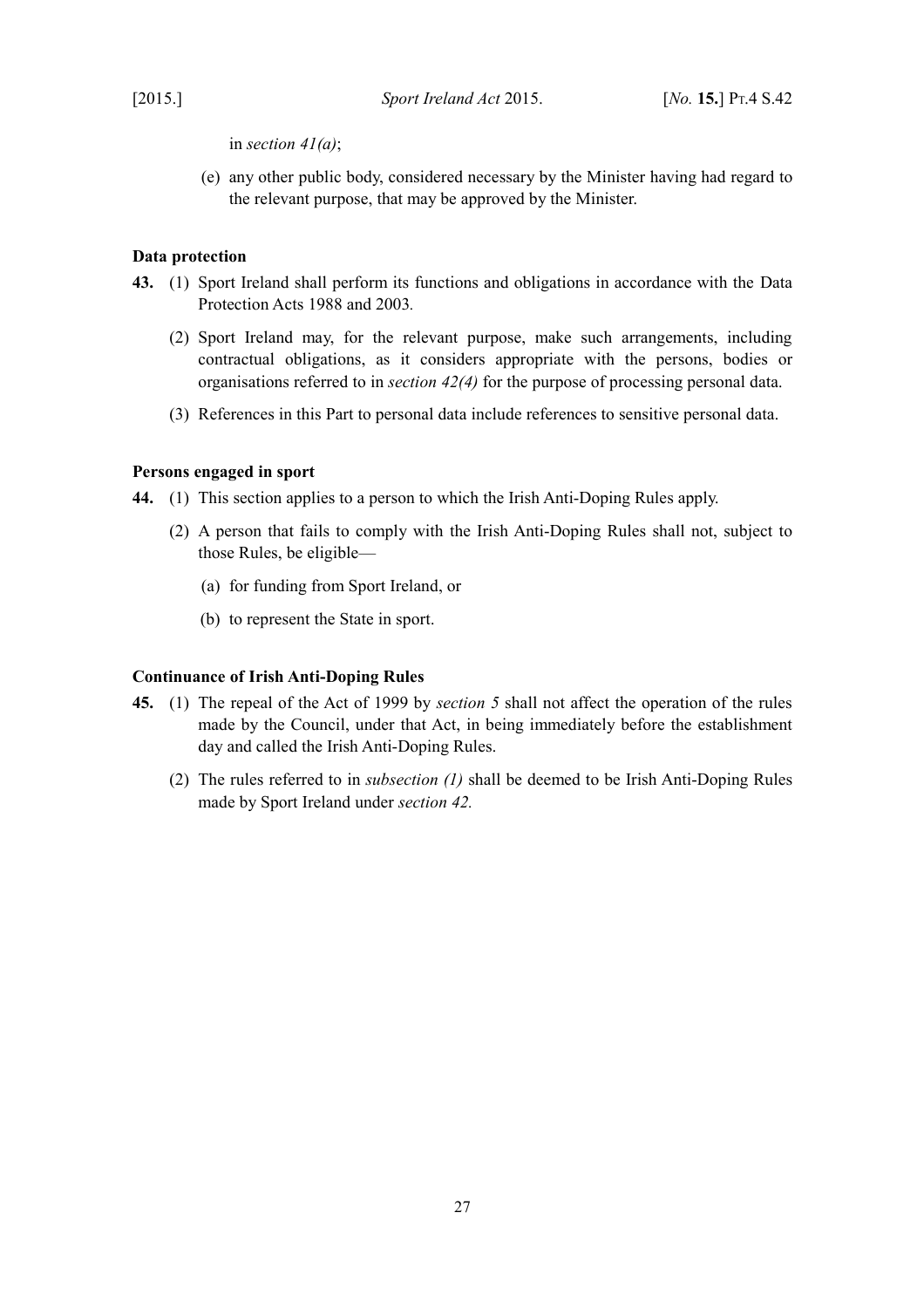# <span id="page-29-2"></span><span id="page-29-1"></span>SCHEDULE 1

*Section [7](#page-9-10)[\(2\)](#page-9-15)*

# <span id="page-29-0"></span>*SPORT IRELAND*

## Structure and seal

- 1. (1) Sport Ireland shall be a body corporate with perpetual succession and an official seal and shall have power to sue, and may be sued, in its corporate name, and shall, with the consent of the Minister for Public Expenditure and Reform have power to acquire, hold and dispose of land or an interest in land, and shall have power to acquire, hold and dispose of any other property.
	- (2) The seal of Sport Ireland shall be authenticated by—
		- (a) the signature of the chairperson or another member of Sport Ireland, and
		- (b) the signature of a member of Sport Ireland's staff,

authorised by Sport Ireland to act in that behalf.

(3) Judicial notice shall be taken of the seal of Sport Ireland and any document purporting to be an instrument made by, and to be sealed with the seal of, Sport Ireland shall, unless the contrary is shown, be received in evidence and be deemed to be such instrument without further proof.

## Members of Sport Ireland

- <span id="page-29-4"></span><span id="page-29-3"></span>2. (1) Sport Ireland shall consist of 13 members, one of whom shall be a chairperson.
	- (2) The members of Sport Ireland shall be appointed by the Minister and shall be persons, who, in the opinion of the Minister, have experience of, or have shown capacity in, matters relevant to the functions of Sport Ireland.
	- (3) The chairperson of Sport Ireland shall be appointed by the Minister from among the members of Sport Ireland.
	- (4) The chairperson of Sport Ireland shall hold office for a period of 5 years from the date of his or her appointment.
	- (5) Other than the chairperson—
		- (a) at least one member of Sport Ireland shall be a person who has wide experience and competence in relation to financial matters, and
		- (b) at least one other member of Sport Ireland shall be a person who has wide experience and competence in relation to legal matters.
	- (6) The Minister shall, in so far as is practicable, endeavour to ensure that among the members of Sport Ireland there is an equitable balance between men and women.
	- (7) Subject to *subparagraph [\(8\)](#page-29-3)*, a person who is appointed to be a member of Sport Ireland shall hold office for the period of 5 years from the date of his or her appointment.
	- (8) The persons, other than the chairperson, who are first appointed to be members of Sport Ireland shall hold office as follows: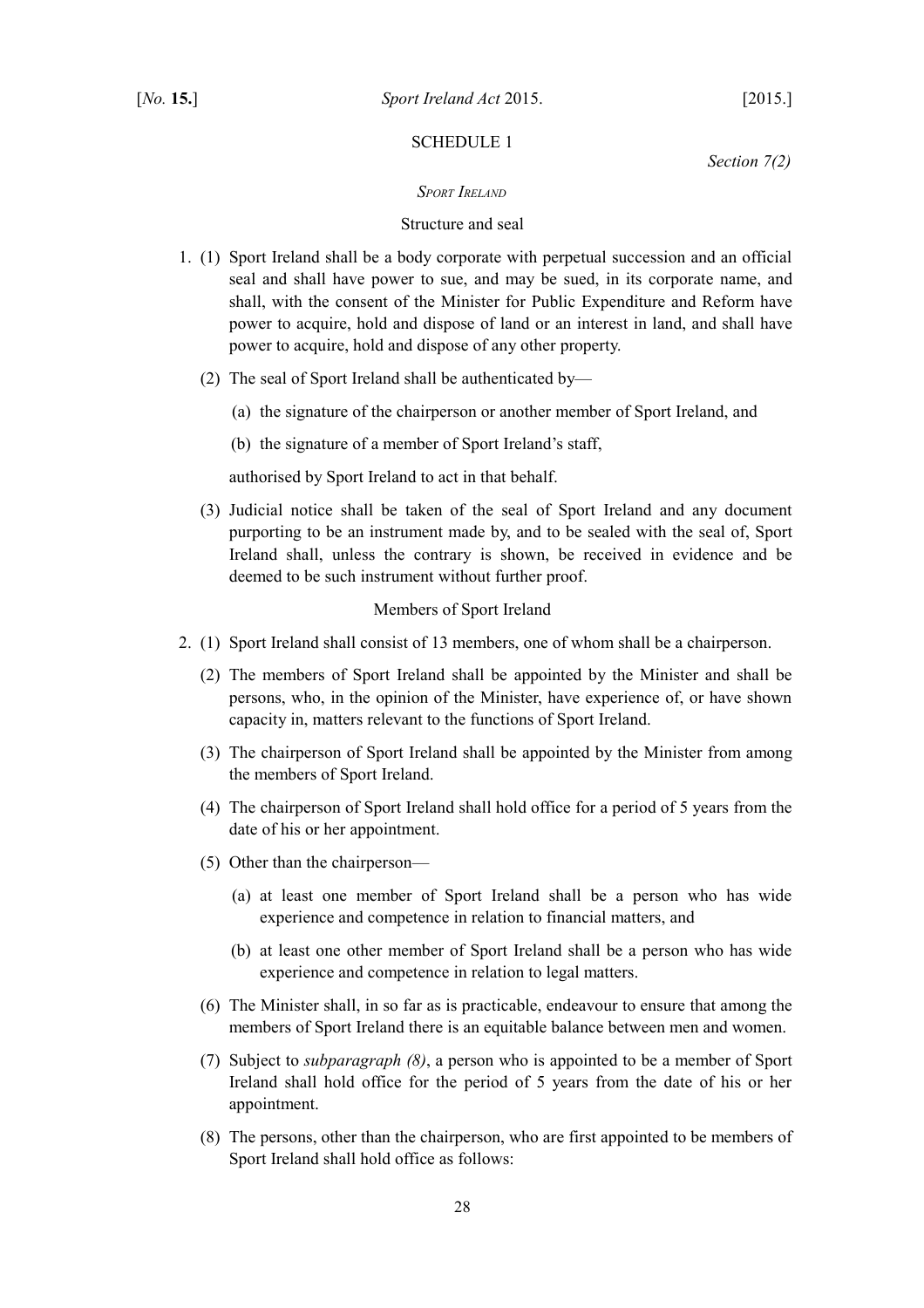- <span id="page-30-2"></span>(a) 4 of such members shall hold office for the period of 3 years from the date of their appointment:
- <span id="page-30-1"></span>(b) 4 of such members shall hold office for the period of 4 years from the date of their appointment;
- (c) the remaining members shall hold office for the period of 5 years from the date of their appointment.
- (9) The members of Sport Ireland who are to hold office for the periods specified in *subparagraphs [\(8\)](#page-29-3)[\(a\)](#page-30-2)* and *[\(b\)](#page-30-1)* shall be decided by lot to be drawn in such manner as shall be decided by the Minister.
- <span id="page-30-0"></span>(10) A person who has served 2 consecutive or non-consecutive terms as a member of Sport Ireland shall not be eligible for re-appointment.

Resignation, removal, etc., of members

- 3. (1) For the purposes of *paragraph [2](#page-29-4)[\(10\)](#page-30-0)*, a person who fills or occasions a casual vacancy shall be considered to have served a term as a member of Sport Ireland even though he or she held office for only part of the term.
	- (2) A member of Sport Ireland may, at any time, resign office by letter addressed to the Minister and the resignation shall take effect on the date specified in the letter or the date the letter is received by the Minister, whichever is later.
	- (3) The Minister may, at any time, remove from office a member of Sport Ireland where, in the Minister's opinion—
		- (a) the member has become incapable through ill health of effectively performing the duties of the office,
		- (b) the member has committed stated misbehaviour, or
		- (c) the removal appears necessary for the effective performance of Sport Ireland's functions.
	- (4) A person shall be disqualified for holding, and shall cease to hold, office as a member of Sport Ireland or a committee if he or she—
		- (a) is adjudged bankrupt,
		- (b) makes a composition or arrangement with his or her creditors,
		- (c) is convicted of an offence involving fraud or dishonesty, whether or not in connection with a company,
		- (d) is convicted of an indictable offence,
		- (e) has a declaration under section 150 of the [Companies Act 1990](http://www.irishstatutebook.ie/1990/en/act/pub/0033/index.html) made against him or her or is subject or is deemed to be subject to a disqualification order by virtue of Part VII of that Act,
		- (f) has a conflict of interest of such significance that, in the opinion of the Minister, requires that he or she should not hold or should cease to hold such office, or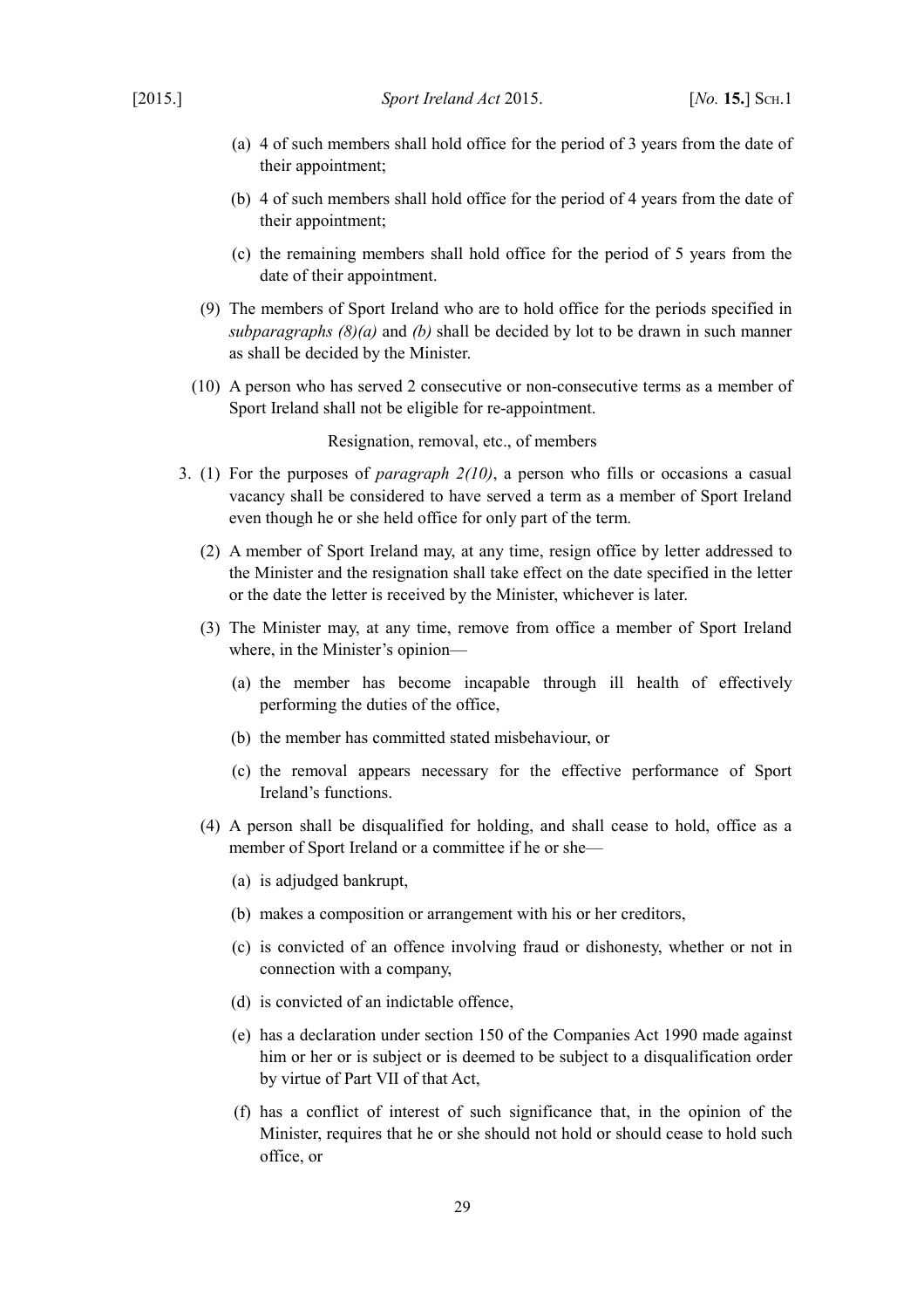(g) fails to make a disclosure under *paragraph [9](#page-34-0)*.

Replacement of members

- <span id="page-31-2"></span>4. (1) Where a member of Sport Ireland dies or becomes disqualified for, resigns or is removed from, office, the Minister may appoint a person to be a member of Sport Ireland to fill the resultant casual vacancy.
	- (2) A person appointed to be a member of Sport Ireland under *subparagraph [\(1\)](#page-31-2)* shall hold office for the remainder of the term of office of the member of it who occasioned the casual vacancy and shall, subject to *paragraph [2](#page-29-4)*, be eligible for reappointment as a member of Sport Ireland on the expiry of the period.

# Meetings and procedure

- <span id="page-31-1"></span>5. (1) Sport Ireland shall hold such and so many meetings as may be necessary for the performance of its functions.
	- (2) The quorum for a meeting of Sport Ireland, unless the Minister otherwise directs, shall be 5.
	- (3) At a meeting of Sport Ireland—
		- (a) the chairperson of Sport Ireland shall, if present, be the chairperson of the meeting, and
		- (b) if and so long as the chairperson of Sport Ireland is not present or if the office is vacant, the members of Sport Ireland who are present shall choose one of their number to be chairperson of the meeting.
	- (4) Each member of Sport Ireland (including its chairperson) present at a meeting of Sport Ireland shall have a vote.
	- (5) At a meeting of Sport Ireland, a question on which a vote is required shall be determined by a majority of the votes of the members present and voting on the question and, in the case of an equal division of votes, the chairperson of the meeting shall have a second and casting vote.
	- (6) Subject to *subparagraph [\(2\)](#page-31-1)*, Sport Ireland may act notwithstanding one or more vacancies among its members.
	- (7) Subject to this Act, Sport Ireland shall regulate, by standing order or otherwise, its own procedure and business.

#### **Committees**

- <span id="page-31-3"></span><span id="page-31-0"></span>6. (1) Sport Ireland may—
	- (a) establish committees to assist and advise it on matters relating to any of its functions, and
	- (b) subject to *subparagraph [\(6\)](#page-32-0)*, appoint the chairperson and other members of a committee established under this paragraph.
	- (2) A committee shall consist of a chairperson and such number of other members as Sport Ireland may determine and may include persons who are not members of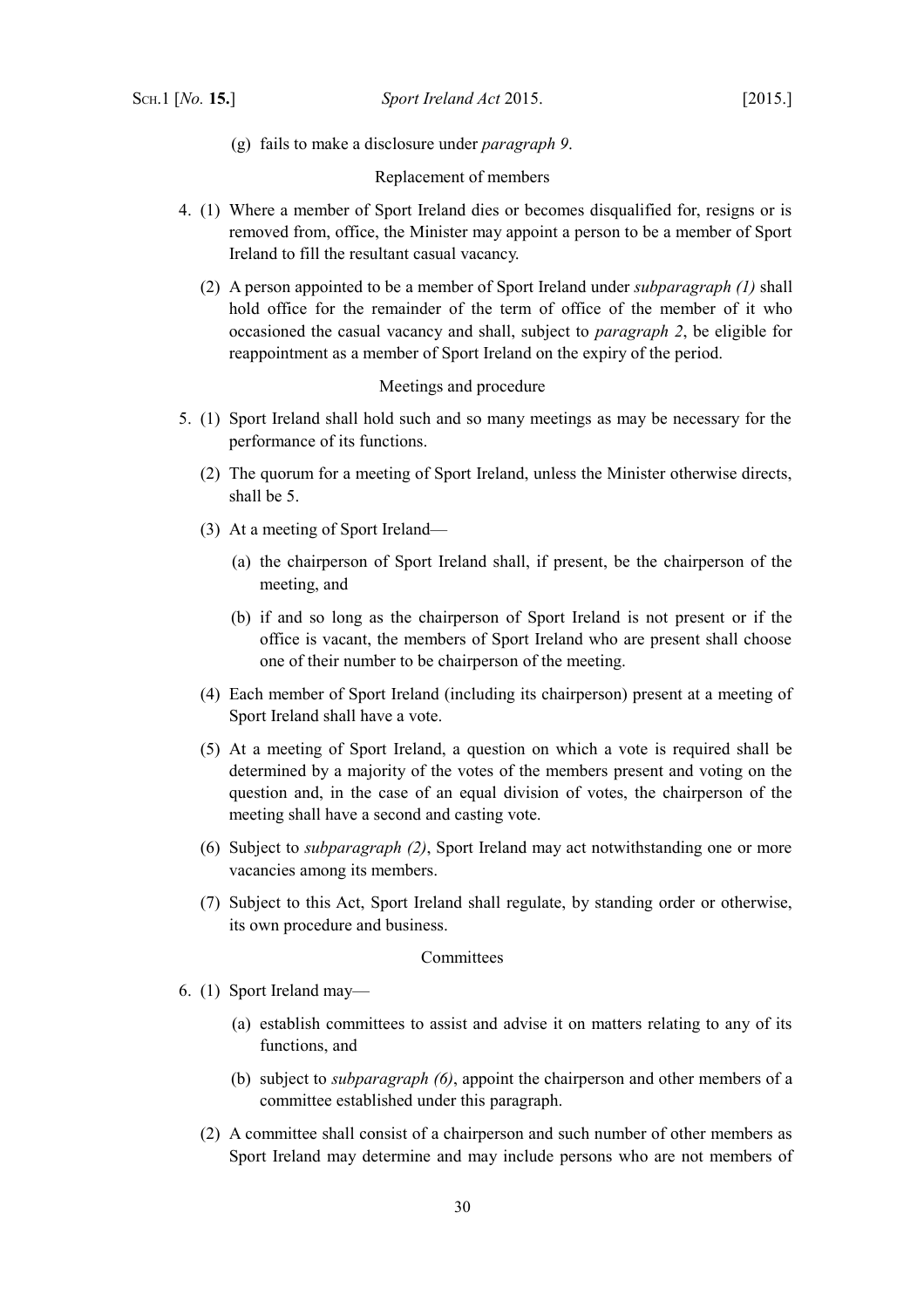Sport Ireland and its staff.

- <span id="page-32-2"></span>(3) As soon as practicable after the establishment day, Sport Ireland shall establish a committee, to be known as the Anti-Doping Committee of Sport Ireland, to—
	- (a) assist and advise Sport Ireland in relation to the performance of its functions under *section [8](#page-9-13)[\(1\)](#page-9-12)[\(d\)](#page-10-2)* to *[\(g\)](#page-10-1)*, and
	- (b) exercise such powers and carry out such duties relating to that function as Sport Ireland may from time to time delegate to the committee.
- <span id="page-32-1"></span>(4) Without prejudice to the generality of *subparagraph [\(1\)](#page-31-3)*, Sport Ireland shall establish—
	- (a) a committee to assist and advise in relation to its functions relating to the development of a national sports campus on the site,
	- (b) a committee to assist and advise in relation to its functions relating to the development of coaching and coaches,
	- (c) a committee to assist and advise in relation to its functions relating to high performance sport.
- (5) Where a power or duty is delegated under *subparagraph [\(3\)](#page-32-2)* or *[\(4\)](#page-32-1)*, the power shall be exercised or the duty carried out in the name of the committee established under that subparagraph but subject to the general superintendence and control of Sport Ireland.
- <span id="page-32-0"></span>(6) The Minister, having consulted with the chairperson of Sport Ireland, shall appoint chairpersons of committees established under *subparagraph [\(3\)](#page-32-2)* or *[\(4\)](#page-32-1)*.
- (7) A member of a committee may be removed at any time from membership of the committee by—
	- (a) Sport Ireland, where the member was appointed under *subparagraph [\(1\)](#page-31-3)*, or
	- (b) the Minister, where the member was appointed under *subparagraph [\(6\)](#page-32-0)*.
- (8) Sport Ireland may at any time dissolve a committee, but the committees established under *subparagraph [\(3\)](#page-32-2)* or *[\(4\)](#page-32-1)* shall not be dissolved without the Minister's prior consent.
- (9) Sport Ireland may—
	- (a) determine the terms of reference of a committee, and
	- (b) regulate the procedure and business of a committee but, subject to any such regulation, a committee may regulate its own procedure and business.
- (10) A committee may act notwithstanding one or more vacancies in its membership.

Remuneration and expenses of members

7. A member of Sport Ireland shall be paid by Sport Ireland, out of moneys at its disposal, such remuneration (if any) and allowances for expenses incurred by him or her (if any) as the Minister may from time to time, with the consent of the Minister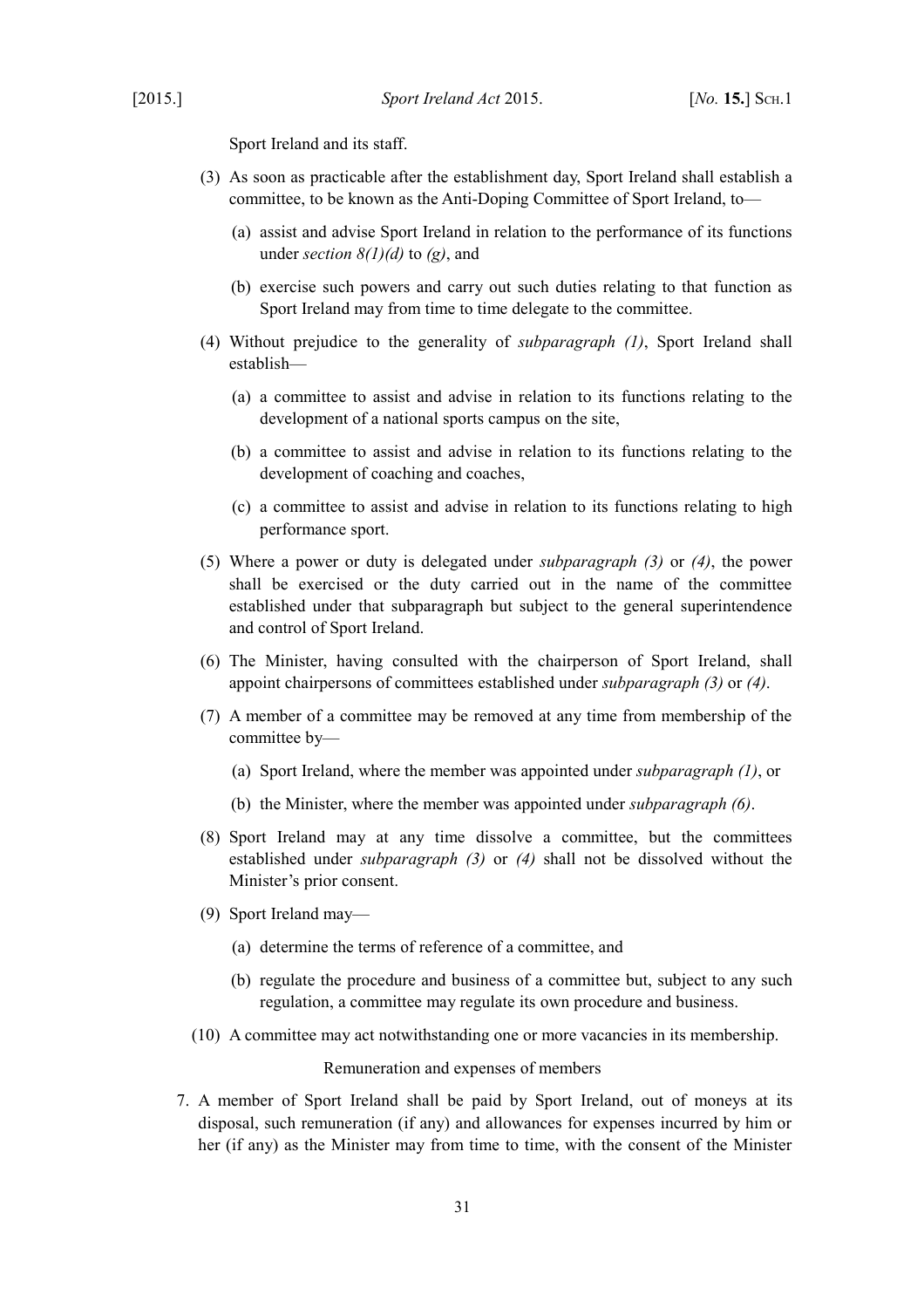for Public Expenditure and Reform, determine.

Membership of either House of Oireachtas, European Parliament or local authority

- <span id="page-33-4"></span><span id="page-33-0"></span>8. (1) Where a member of Sport Ireland or a committee, or a director of a subsidiary, the chief executive or other member of the staff of Sport Ireland or a subsidiary—
	- (a) accepts a nomination as a member of Seanad Éireann,
	- (b) is elected to be a member of either House of the Oireachtas or to be a member of the European Parliament,
	- (c) is regarded pursuant to Part XIII of the Second Schedule to the [European](http://www.irishstatutebook.ie/1997/en/act/pub/0002/index.html) [Parliament Elections Act 1997](http://www.irishstatutebook.ie/1997/en/act/pub/0002/index.html) as having been elected to the European Parliament, or
	- (d) is elected or co-opted as a member of a local authority,

he or she shall thereupon—

- (i) in the case of a member of Sport Ireland or a committee, a director of a subsidiary or the chief executive, cease to be a member of Sport Ireland or the committee, a director of the subsidiary or the chief executive, and
- (ii) in the case of a member of the staff of Sport Ireland or a subsidiary, stand seconded from employment by Sport Ireland or the subsidiary and shall not be paid by, or be entitled to receive from, Sport Ireland or the subsidiary any remuneration or allowances for expenses in respect of the period commencing on such nomination or election, or when he or she is so regarded as having been elected or on such election or co-option, and ending when he or she ceases to be a member of either such House, a member of such Parliament or a member of the local authority.
- (2) Without prejudice to the generality of *subparagraph [\(1\)](#page-33-4)*, that paragraph shall be construed as prohibiting the reckoning of a period therein mentioned as service with Sport Ireland or a subsidiary for the purpose of any superannuation benefits payable under *section [25](#page-19-1)* or otherwise.
- <span id="page-33-3"></span><span id="page-33-1"></span>(3) A person who is for the time being—
	- (a) entitled under the Standing Orders of either House of the Oireachtas to sit therein,
	- (b) a member of the European Parliament, or
	- (c) entitled under the Standing Orders of a local authority to sit as a member thereof,

<span id="page-33-2"></span>shall, while he or she is so entitled under *clause [\(a\)](#page-33-3)* or *[\(c\)](#page-33-2)* or is such a member under *clause [\(b\)](#page-33-1)*, be disqualified for being a member of Sport Ireland or a committee, a director of a subsidiary, the chief executive or a member of the staff of Sport Ireland or a subsidiary.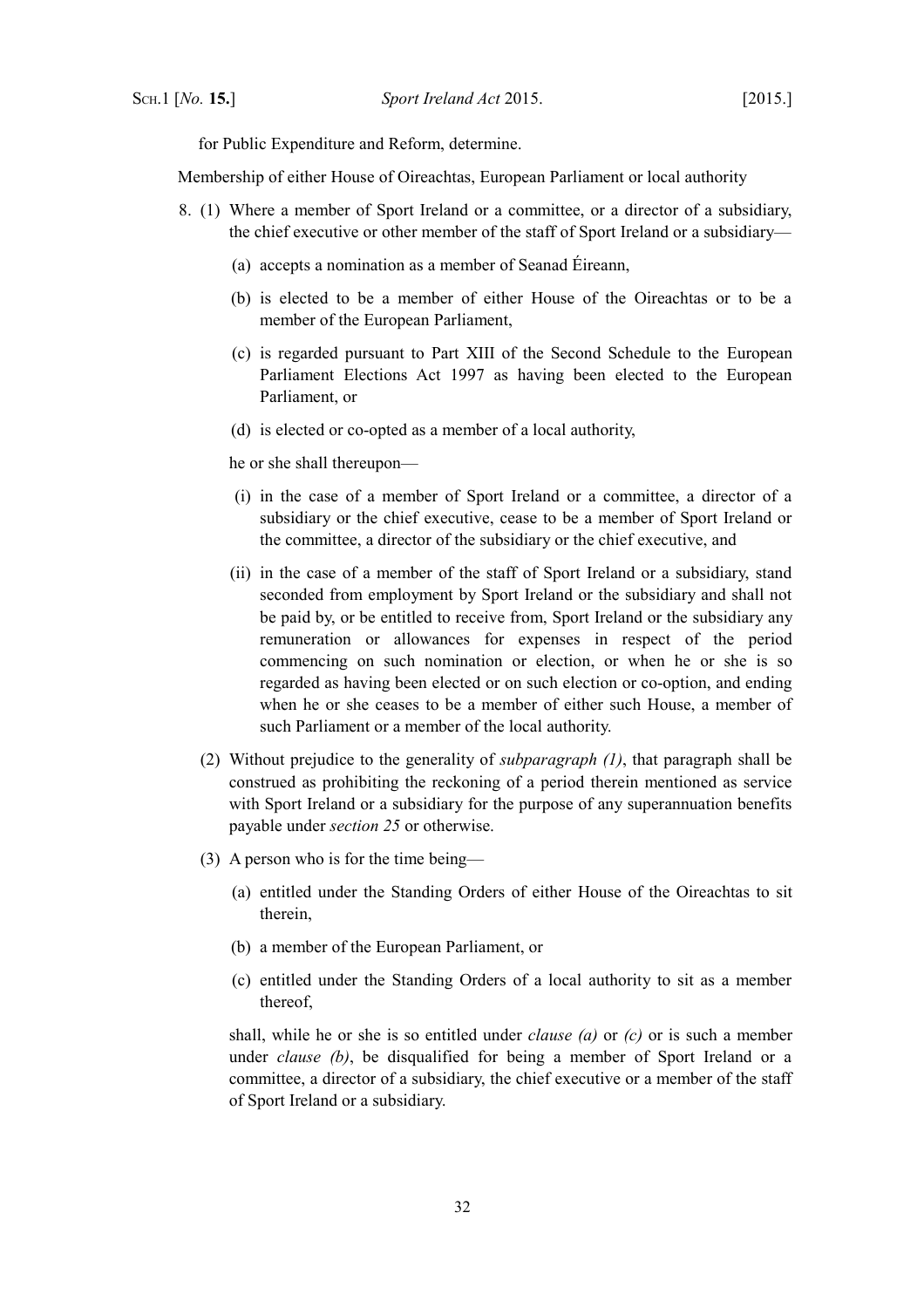#### Disclosure of interests

- <span id="page-34-2"></span><span id="page-34-1"></span><span id="page-34-0"></span>9. (1) Where a member of Sport Ireland or a committee, a director of a subsidiary, a member of the staff of Sport Ireland or a subsidiary or a consultant or adviser engaged by Sport Ireland or a subsidiary has any pecuniary interest or other beneficial interest in, or material to, any matter which falls to be considered by Sport Ireland, a committee or a subsidiary, he or she shall—
	- (a) disclose to Sport Ireland, the committee or subsidiary the nature of the interest in advance of any consideration of the matter,
	- (b) neither influence nor seek to influence a decision relating to the matter,
	- (c) take no part in any consideration of the matter,
	- (d) withdraw from a meeting at which the matter is being discussed or considered for so long as it is being so discussed or considered, and
	- (e) where he or she is a member of Sport Ireland or a committee or a director of a subsidiary, neither vote nor otherwise act as such a member or director in relation to the matter.
	- (2) For the purposes of this paragraph, but without limitation to the generality of *subparagraph [\(1\)](#page-34-1)*, a person shall be regarded as having a beneficial interest in each of the following cases:
		- (a) the person, any connected relative of the person or a nominee of either of them is a member of a company or any other body which has a beneficial interest in, or material to, any matter referred to in that subparagraph;
		- (b) the person or any connected relative of that person is in partnership with or is in the employment of a person who has a beneficial interest in, or material to, any such matter;
		- (c) the person or any connected relative is a party to any arrangement or agreement (whether or not enforceable) concerning land to which any such matter relates;
		- (d) any connected relative has a beneficial interest in, or material to, any such matter.
	- (3) For the purposes of this paragraph, a person shall not be regarded as having a beneficial interest in, or material to, any matter by reason only that he or she or any company or other body or person mentioned in *subparagraph [\(2\)](#page-34-2)* has an interest which is so remote or insignificant that it cannot reasonably be regarded as likely to influence a person in considering or discussing, or in voting on, any question in respect of the matter or in performing any function in relation to the matter.
	- (4) Sport Ireland shall determine any question as to whether a course of conduct, if pursued by a person, would be a failure by him or her to comply with *subparagraph [\(1\)](#page-34-1)* and particulars of the determination shall be recorded in the minutes of a meeting at which the determination is made.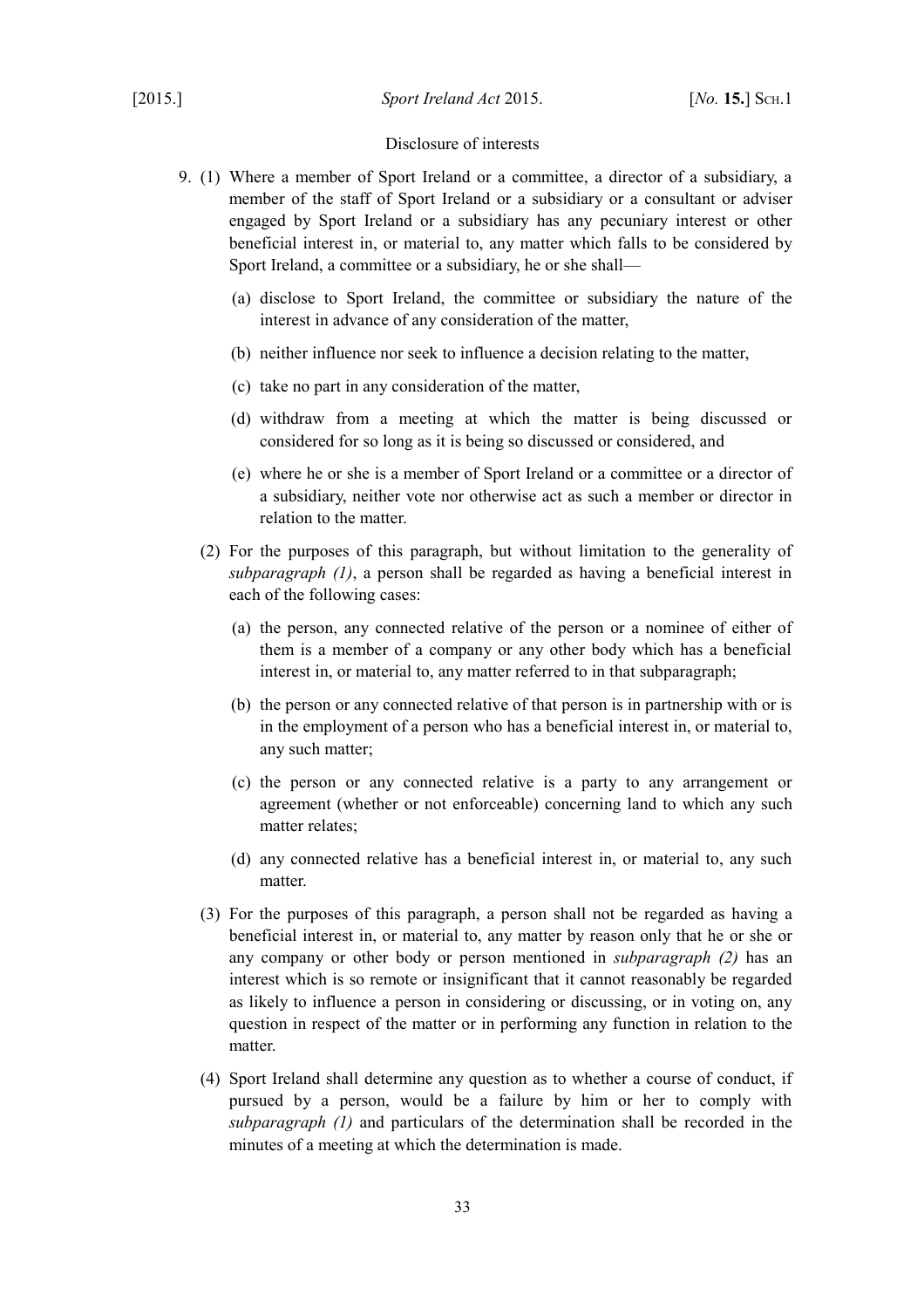- (5) If a disclosure is made under *subparagraph [\(1\)](#page-34-1)* at a meeting of Sport Ireland, a committee or a subsidiary, particulars of the disclosure shall be recorded in the minutes of the meeting.
- <span id="page-35-4"></span>(6) The Minister, where he or she is satisfied that a member of Sport Ireland or a committee or a director of a subsidiary has contravened *subparagraph [\(1\)](#page-34-1)*, may remove the member or director from office, and a person removed from office pursuant to this paragraph shall thenceforth be disqualified for being a member of Sport Ireland or a committee or a director of a subsidiary.
- (7) Where a person other than a person to whom *subparagraph [\(6\)](#page-35-4)* applies contravenes *subparagraph [\(1\)](#page-34-1)*, Sport Ireland or, as appropriate, the subsidiary concerned shall decide the appropriate action to be taken in relation to the person, including the termination of a contract for services with the person.
- (8) Section 194 of the [Companies Act 1963](http://www.irishstatutebook.ie/1963/en/act/pub/0033/index.html) shall not apply to a director of a subsidiary.
- (9) Nothing in this paragraph shall be taken to prejudice the operation of any rule of law restricting directors of a company from having any interest in contracts with Sport Ireland or a subsidiary.
- (10) In this paragraph "connected relative" in relation to a person, means a spouse, civil partner, parent, brother, sister, child or the spouse, or civil partner, of a child of that person.

#### Confidential information

- <span id="page-35-3"></span><span id="page-35-2"></span><span id="page-35-1"></span><span id="page-35-0"></span>10. (1) A person shall not unless authorised by Sport Ireland or, as appropriate, a subsidiary, or required by law, disclose confidential information obtained by him or her in his or her capacity, or while performing duties, as any of the following:
	- (a) a member of Sport Ireland or a committee;
	- (b) a director of a subsidiary;
	- (c) a member of the staff of Sport Ireland or a subsidiary;
	- (d) a consultant or adviser engaged by Sport Ireland or a subsidiary, or an employee of such a consultant or adviser;
	- (e) a person engaged by Sport Ireland or a subsidiary in any other capacity.
	- (2) Where the Minister is satisfied that a member of Sport Ireland or a committee or a director of a subsidiary has contravened *subparagraph [\(1\)](#page-35-0)*, he or she may, if he or she thinks fit, remove that member or director from office, and, where a person is removed from office pursuant to this subparagraph, he or she shall thenceforth be disqualified for being a member of Sport Ireland or a committee or a director of a subsidiary.
	- (3) Where a person mentioned in *clause [\(c\)](#page-35-3)*, *[\(d\)](#page-35-2)* or *[\(e\)](#page-35-1)* of *subparagraph [\(1\)](#page-35-0)* contravenes that subparagraph, Sport Ireland or, as appropriate, the subsidiary concerned shall decide the appropriate action to be taken in relation to the person, including the termination of a contract of service or a contract for services with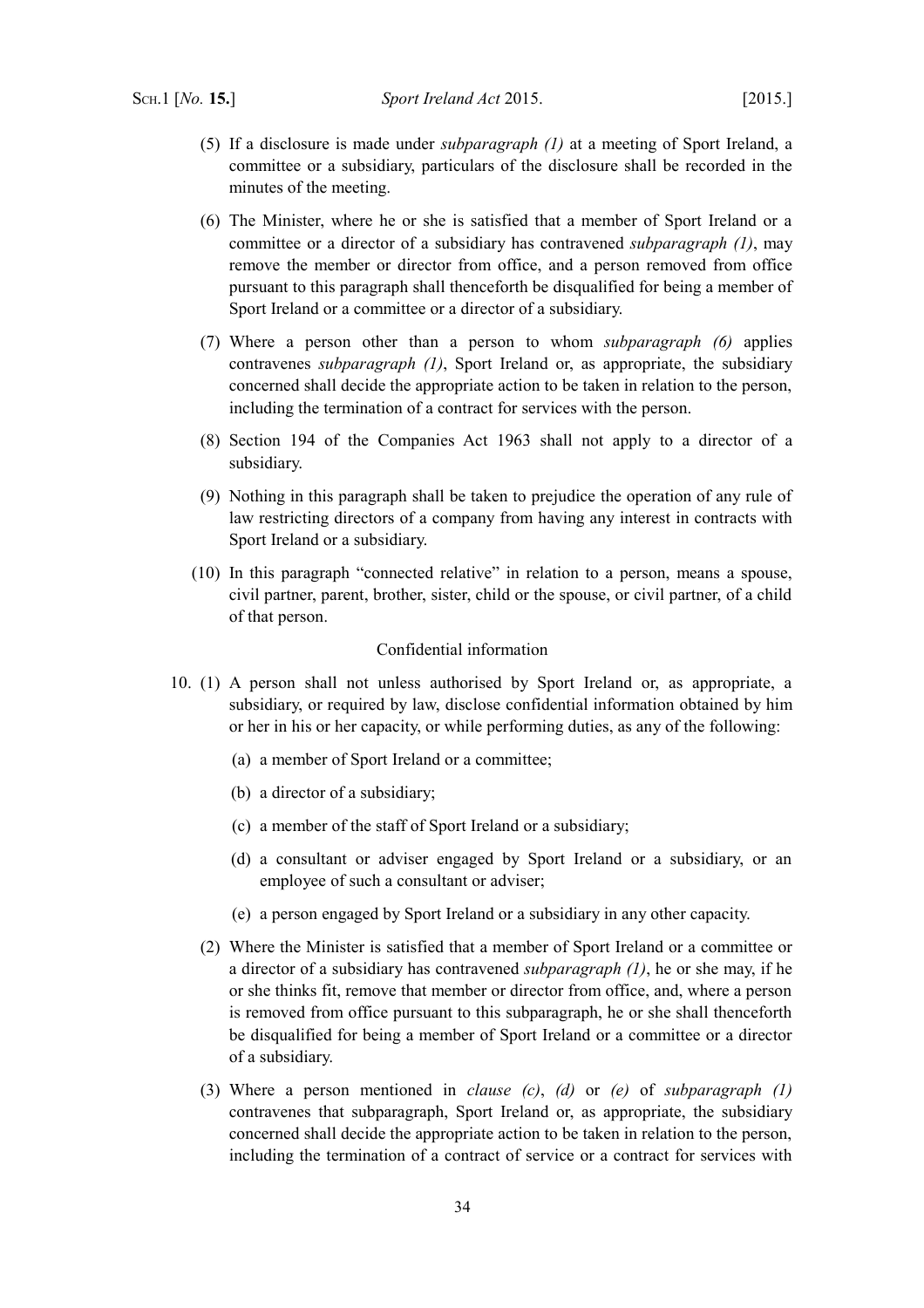the person.

- (4) Nothing in *subparagraph [\(1\)](#page-35-0)* shall prevent the disclosure of information to Sport Ireland or, as appropriate, a subsidiary or by or on behalf of Sport Ireland to the Minister.
- (5) In this paragraph "confidential information" includes—
	- (a) information that is expressed by Sport Ireland or a subsidiary to be confidential either as regards particular information or as regards information of a particular class or description, or
	- (b) information relating to proposals of a commercial nature or to tenders submitted to Sport Ireland or a subsidiary by a contractor, a consultant or any other person.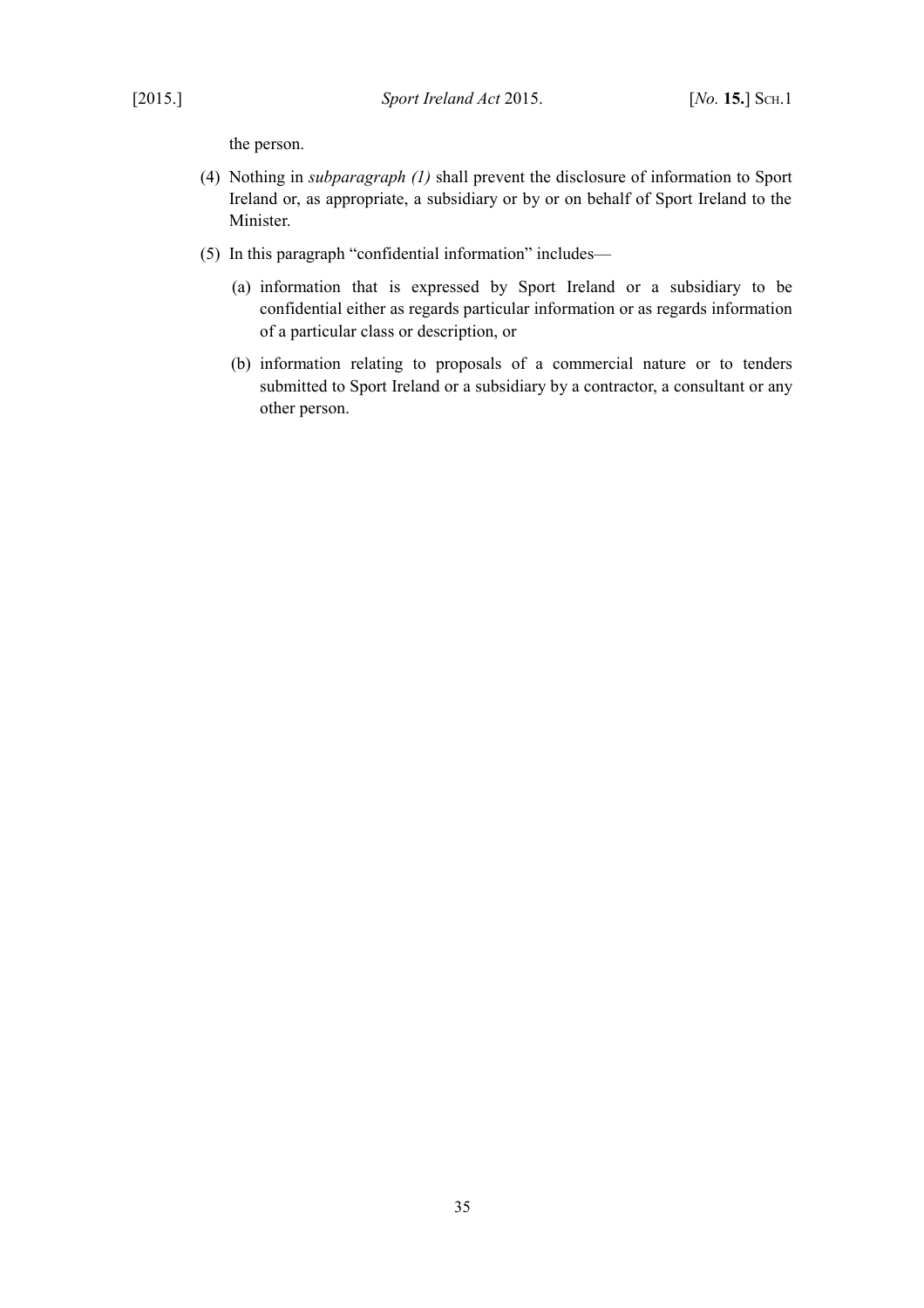#### <span id="page-37-2"></span><span id="page-37-1"></span>SCHEDULE 2

*Section [26](#page-20-5)[\(1\)](#page-20-6)* and *[\(2\)](#page-20-7)*

#### <span id="page-37-0"></span>*PROVISIONS RELATING TO COMPULSORY ACQUISITION*

- <span id="page-37-6"></span><span id="page-37-5"></span><span id="page-37-4"></span>1. (1) Where Sport Ireland proposes to acquire compulsorily any land or any interest in or right over land under *section [26](#page-20-5)*, Sport Ireland shall apply to the Minister for an order under *paragraph [2](#page-37-3)* authorising Sport Ireland to acquire the land, or acquire or use the right, compulsorily and the application shall be accompanied by such maps, plans and books of reference as are referred to in *paragraph [5](#page-38-3)*.
	- (2) Sport Ireland shall publish a notice, in such form as the Minister approves, of the application in one or more newspapers circulating in the area of the land concerned and serve a copy of the notice on every person who appears to Sport Ireland to have an estate or interest in the land in so far as it is reasonably practicable to ascertain such persons.
	- (3) The notice referred to in *subparagraph [\(2\)](#page-37-6)* shall include a provision notifying persons having an estate or interest in the land concerned that they have the right to lodge with the Minister, within one month of the making of the application by Sport Ireland, an objection to the making of an order under *paragraph [2](#page-37-3)* in relation to the land and shall specify the times and places where the maps, plans and books of reference deposited in accordance with *paragraph [5](#page-38-3)* may be inspected.
	- (4) The Minister shall consider and determine any objection to the application of Sport Ireland lodged with him or her within the period referred to in *subparagraph [\(3\)](#page-37-5)* and the Minister may, if he or she thinks fit, appoint an adviser to assist him or her in relation thereto.
- <span id="page-37-3"></span>2. The Minister shall, where no objection to the application of Sport Ireland is lodged with him or her within the period referred to in *paragraph [1](#page-37-4)[\(3\)](#page-37-5)* or any such objection is rejected by him or her, make an order (in this Schedule referred to as an "acquisition order") authorising Sport Ireland to acquire the land or right concerned compulsorily in accordance with the terms of its application or subject to such modifications, if any, as he or she may determine and specifies in the acquisition order.
- <span id="page-37-7"></span>3. (1) At any time after the making of an acquisition order and before conveyance or ascertainment of price, Sport Ireland may, subject to this paragraph, enter on and take possession of the land to be acquired or exercise the right to be acquired.
	- (2) Sport Ireland shall not—
		- (a) enter on or take possession of any land under this paragraph without giving to the occupier of the land not less than one month's previous notice in writing of its intention so to do, or
		- (b) exercise any right under this paragraph without giving the occupier of the land in respect of which the right is to be exercised not less than one month's previous notice in writing of its intention so to do.
- 4. (1) A notice under this Schedule may be served on any person by sending it by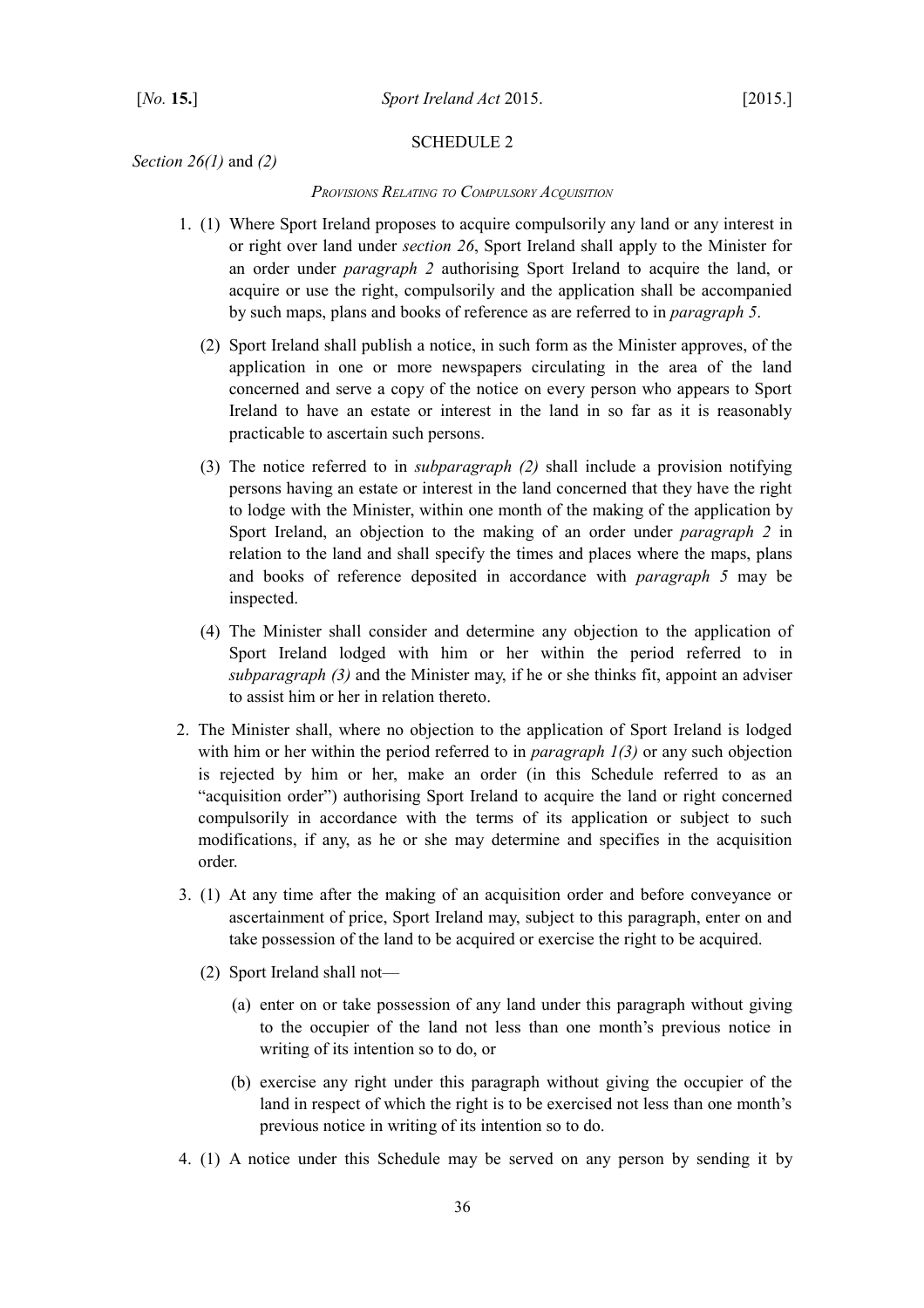registered post in an envelope addressed to him or her at his or her usual or last known address.

- (2) Where, for any reason, the envelope cannot be so addressed, it may be served on the person for whom it is intended by sending it by registered post in an envelope addressed to "the occupier" without stating his or her name at the land to which the notice relates.
- <span id="page-38-3"></span>5. (1) Sport Ireland shall cause maps, plans and books of reference to be deposited in accordance with this paragraph.
	- (2) The maps and plans shall be sufficient in quantity and character to show on adequate scales the land or right proposed to be acquired.
	- (3) The books of reference shall contain the names of the owners or reputed owners, lessees or reputed lessees, and occupiers of the land which is proposed to be acquired or in respect of which the right is proposed to be exercised.
	- (4) The maps, plans and books of reference shall be deposited at such place or places as Sport Ireland, with the consent of the Minister, considers suitable and shall remain so deposited for not less than one month and shall, while so deposited, be open to inspection by any person, free of charge, between the hours of 10 o'clock in the morning and 4 o'clock in the afternoon on every day except Saturdays, Sundays and public holidays.
- <span id="page-38-0"></span>6. (1) The amount of the price to be paid by Sport Ireland for any land acquired pursuant to an acquisition order to the several persons entitled thereto or having estates or interests therein or for any right acquired pursuant to an acquisition order to the several persons entitled to or having estates or interests in the land in respect of which the right is exercised, shall, in default of agreement, be fixed under and in accordance with the [Acquisition of Land \(Assessment of](http://www.irishstatutebook.ie/1919/en/act/pub/0057/index.html) [Compensation\) Act 1919.](http://www.irishstatutebook.ie/1919/en/act/pub/0057/index.html)
	- (2) Sections 69 to 83 of the [Lands Clauses Consolidation Act 1845](http://www.irishstatutebook.ie/1845/en/act/pub/0018/index.html) shall apply to the said price and, subject to *paragraphs [7](#page-38-1)* and *[8](#page-39-0)*, to the conveyance to Sport Ireland of the land or right acquired, and for the purpose of the application of the said provisions Sport Ireland shall be deemed to be the promoters of the undertaking.
- <span id="page-38-2"></span><span id="page-38-1"></span>7. (1) Where Sport Ireland has entered on and taken possession of land in accordance with *paragraph [3](#page-37-7)* and the Minister is satisfied that—
	- (a) the several interests in the land have not been conveyed or transferred to Sport Ireland,
	- (b) it is urgently necessary, in connection with the purposes for which Sport Ireland has been authorised to acquire the land compulsorily, that the acquisition of the land should be completed, and
	- (c) Sport Ireland has made a proper offer in writing to each person having an interest in the land who has furnished sufficient particulars of his or her interest to enable Sport Ireland to make a proper offer for such interest,

then the Minister may make an order (in this Schedule referred to as "a vesting